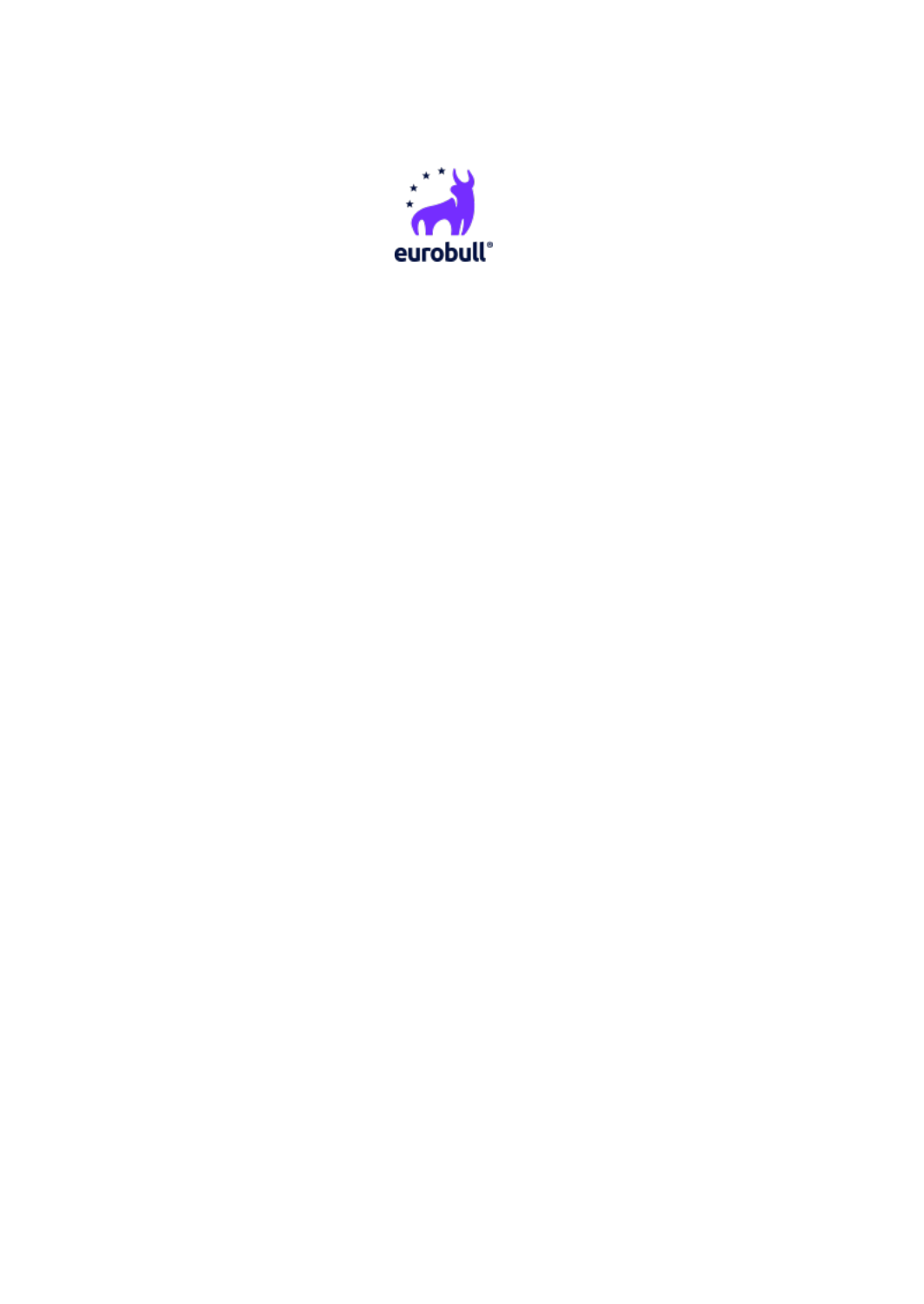# **TermsandConditions**

# **1. Introduction**

1.This Agreement is entered by and between Zurich Investors Limited (hereinafter called the "Company" or "we" or "us"), on the one part, and the Client ("Client" or"you" or "user"), on the other part.

Zurich Investors Limited (address: Beachmont Business Centre, 254, P.O. Box 1510. Kingstown. St Vincent and the Grenadines.), registration No. 176258

If you decide to download our software to use the trading demonstration then your obligations hereunder contained within this Client Agreement (to the extent relevant) apply to you as well even if you do not become our Client after all.

2. This Client Agreement together with any Appendices added thereto and the following documents, as amended from time to time: "Conflicts of Interest Policy", "Summary of Best Interest and Order Execution Policy" and "Risk Disclosure and Warnings Notice" (together, the "Agreement") set out the terms upon which the Company will offer Services to the Client and also include important information which we are required as an authorized Investment Firm to provide to our prospective Clients. By registering as a user, you are consenting to the terms and conditions of all the above mentioned documents and it means that in the event that you are accepted by us as our Client you shall be bound by these terms and conditions. For this reason, you are advised to read all the above mentioned documents which form the Agreement and any other letters or notices sent by the Company carefully, as well as the various documents found on our Website such as the "Privacy Policy" and "Terms and Conditions for the use of the Website" and make sure that you understand and agree with them.

3. The Agreement overrides any other agreements, arrangements, express or implied statements made by the Company or any Introducer(s).

4.The Agreement shall be bindinguponand shall inure to the benefit of the parties and their permitted successors and as signs.

# **PARTONE – THE PLATFORM**

#### **2. Restrictions on the Users**

1. Without prejudice to the Company's right to refuse to provide Services hereunder or make its Platform available to any person, the Platform is not intended for use by a person:

- (a) who is under the age of 18 years old or is not of legal competence or ofsound mind;
- (b) who resides in any country where such use would be contrary to local law or religion. The Platform andour Service hereunder are not intended to persons residing in any country where CFD trading activity or other such services would be contrary to local lawor or religion. It is your responsibility to comply with any local law to which you are subjectto;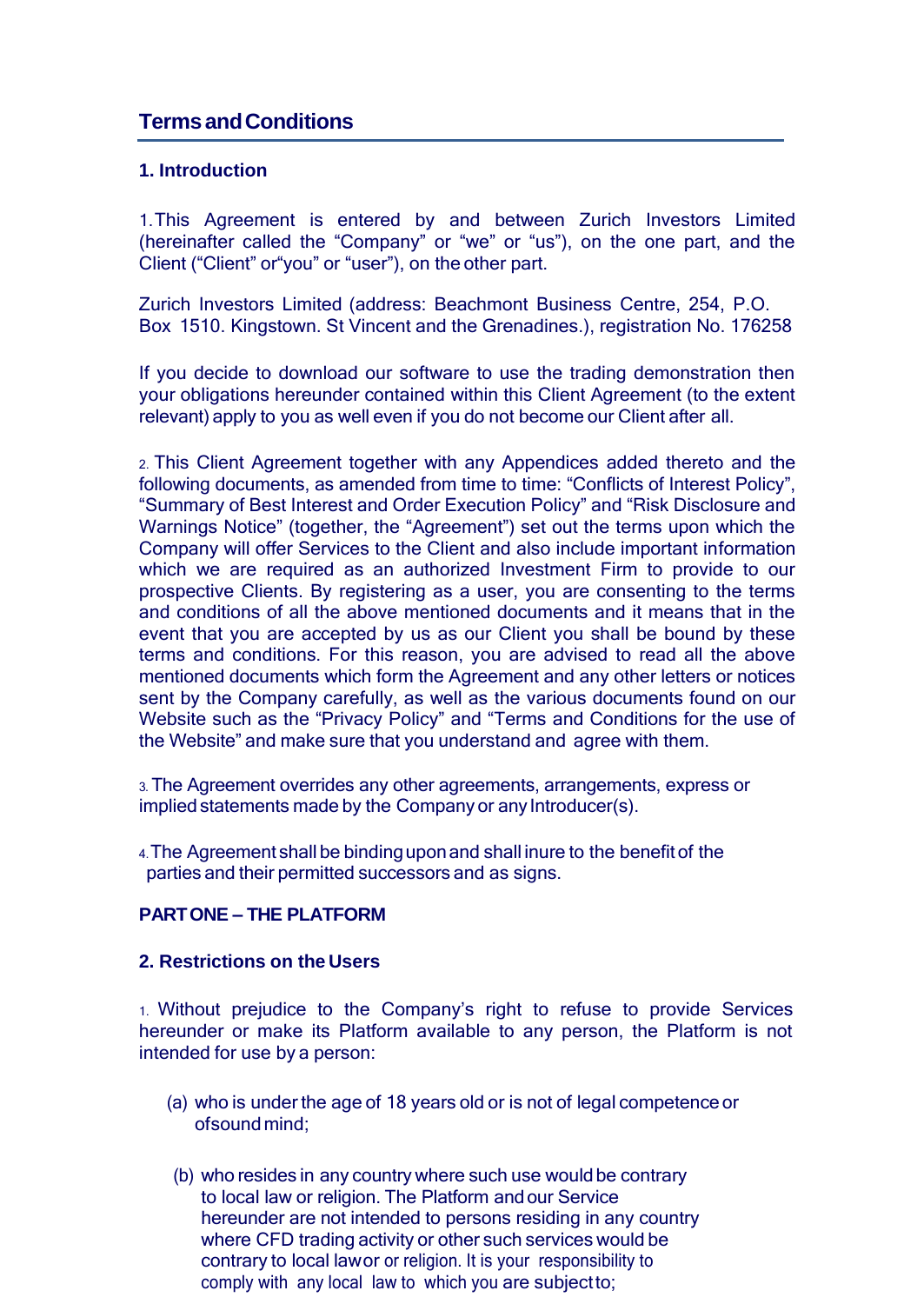- (c) who is a US Reportable Person, in accordance with FATCA;
- (d) who is an employee, director, associate, agent, affiliate, relative, o rotherwise connected to the Company or any affiliate thereto.

# **3. License and Provision of Platform**

1. Subject to the Client's obligations under the Agreement being fulfilled, the Company hereby grants the Client a limited license, which is personal, nontransferable, non-exclusive and fully recoverable, to use the Platform(s) (including the use the Website and any associated downloadable software available on our Website from time to time), solely for personal use and benefit in order to place Orders in a particular Financial Instrument(s) in accordance with the terms of this Agreement. Should the Agreement be terminated for any reason, the license will automatically be revoked and the Platform software must no longer be used by the Client.

2. If any third party software is included within the Platform, then such third party software shall be provided subject to the terms of this Agreement. The Client shall fully comply with the terms of any third party software licenses that the Company may provide him with from time totime.

3. The Company reserves any and all rights to the Platform not expressly granted to the Client by this Agreement. Rights to the Platform are licensed to the Client by the Company and not sold. All rights to the Platform shall remain the property of theCompany.

4. The Company has the right to shut down the Platform(s) at any time for maintenance purposes without prior notice to the Client. This will be done only in weekends, unless not convenient or in urgent cases. In these cases the Platform(s) will be inaccessible.

5. From time to time, acting reasonably, the Company shall have the right to add to, modify, or remove any of the Platform or parts of it without liability under this Agreement. In such a case, it shall use reasonable end eavours to replace any part of the Platform with an equivalent where practicable.

# **4. Intellectual Property**

1. The Platform(s), all copyrights, trademarks, patents, service marks, trade names, software code, icons, logos, characters, layouts, trade secrets, buttons, color scheme, graphics and data names are the sole and exclusive Intellectual Property (IP) of the Company or of third parties and are protected by local and international intellectual property laws and treaties. This Agreement does not convey an interest in or to the Platform(s) but only a right to use the Platform(s) according to the terms of this Agreement. Nothing in this Agreement constitutes a waiver of the Company's IP rights.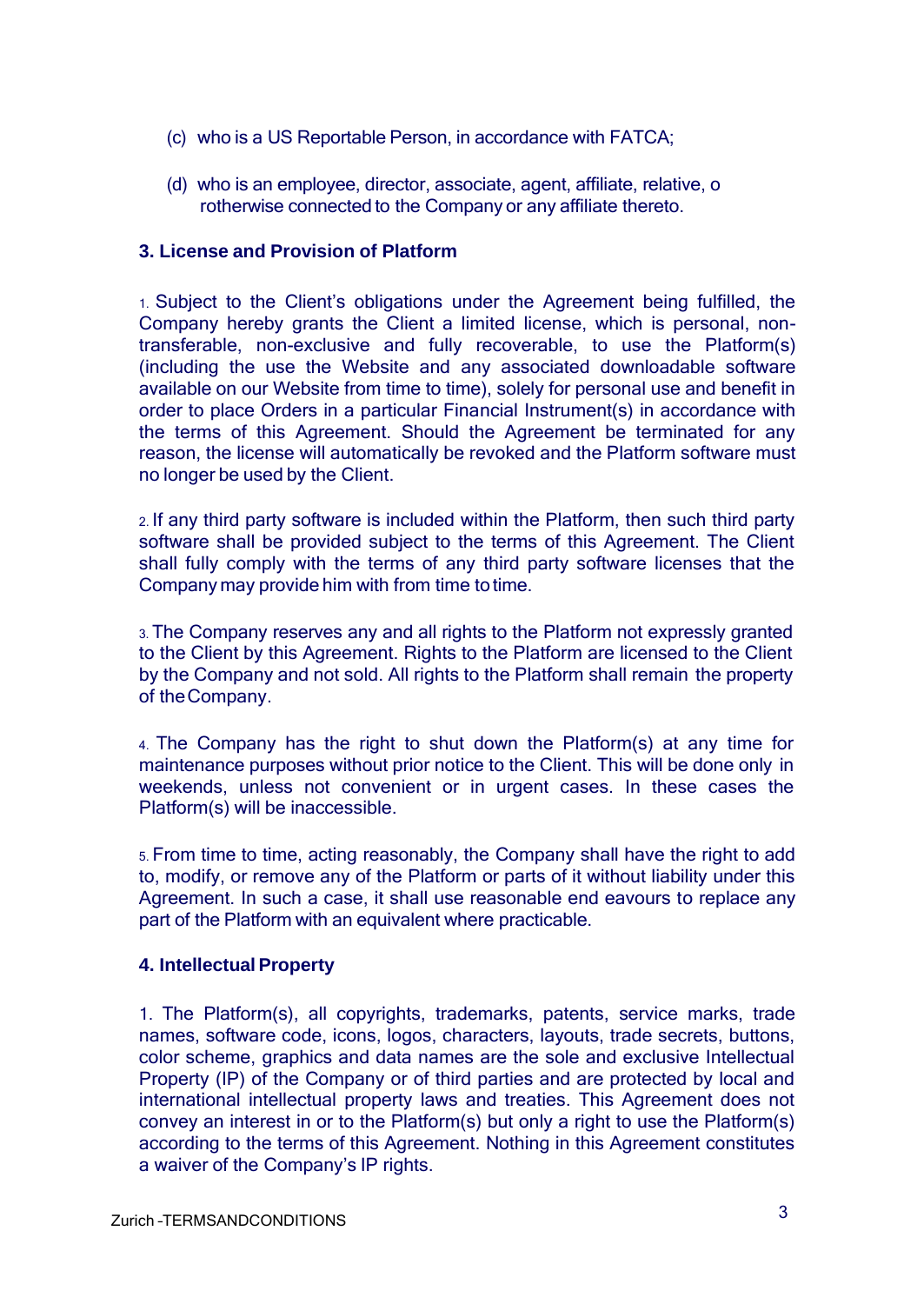2. Under no circumstances shall the Client obscure or remove any copyright, trademark or any other notices from any of the Company's IP or Website or Platform(s).

3. It is understood that the Company may offer its Services under different trademarks and websites. The Company owns all the images displayed on its websites, the Platform(s) and downloadable software and material. The Client may not use these images in any way other than the manner which the Company provides them for.

4. The Client is permitted to store and print the information made available to him through the Company's Website or Platform(s) including documents, policies, text, graphics, video, audio, software code, user interface design or logos. The Client is not permitted to alter, modify, publish, transmit, distribute, otherwise reproduce commercially exploit that information, in whole or in part, in any format to any third party without the Company's express writtenconsent.

## **5. Use of the Platform**

1.The Client agrees that the:

- (a) may only use the Platform for so long as he is authorized to do so under the terms of the license granted here under;
- (b) will use the Platform only for lawful purposes;
- (c) may not use the Platform for any purpose other than for the purpose for which it has been provided under this Client Agreement;
- (d) is responsible for all transactions effected on his Client Account via thePlatformand the use of the Platform (including the Access Data);

(e)will logout from the Platform should his access terminal be left unattended, to prevent unauthorized access to his Client Account.

2. It is absolutely prohibited for the Client to take any of the following actions in relation to the Platform(s):

- (a) Use any software, which applies artificial intelligence analysis to the Company's systems and/or Platform(s).
- (b) Intercept, monitor, damage or modify any communication which is not intended for him.
- (c) Use any type of spider, virus, worm, Trojan-horse, time bomb or anyother codes or instructions that are designed to distort, delete, damage or disassemble the Platform(s) or the communication system or any system of theCompany.
- (d) Send any unsolicited commercial communication not permitted under applicable law or Applicable laws.
- (e) Do anything that will or may violate the integrity of the Company computer system or Platform(s) or cause such system(s) to malfunction or stop their operation.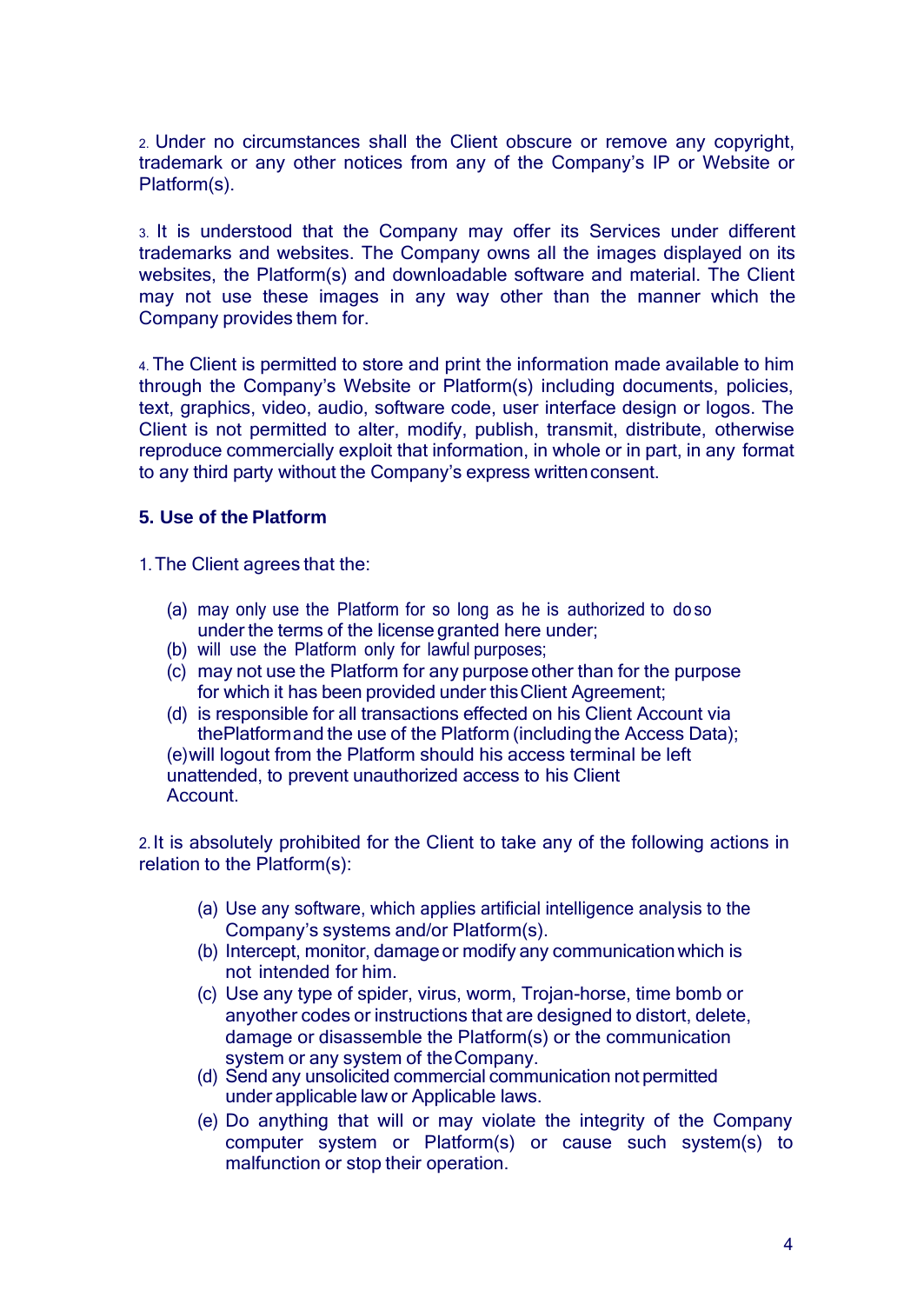- (f) Unlawfully access or attempt to gain access, reverse engineer or otherwise circumvent any security measures that the Company has applied to thePlatform(s).
- (g) Perform any action that could potentially allow the irregular or unauthorized access or use of the Platform(s).
- (h) Curry out any commercial business on the Platform , unless specifically allowed by us in writing.

3. Should the Company reasonably suspect that the Client has violated the terms of paragraph 5.2., it is entitled to take one or more of the counter measures of paragraph 14.2. of thisClient Agreement.

4. The Client is solely responsible for providing and maintaining the compatible equipment necessary to access and use the Platform(s), which includes at least a personal computer or mobile phone or tablet (depending on the Platform used), internet access by any means and telephone or other access line. Access to the internet is an essential feature and the Client shall be solely responsible for any fees necessary in order to connect to the internet.

5. The Client represents and warrants that he has installed and implemented appropriate means of protection relating to the security and integrity of his computer or mobile phone or tablet and that he has taken appropriate actions to protect his system from computer viruses or other similar harmful or inappropriate materials, devices, information or data that may potentially harm the Website, the Platform(s) or other systems of the Company. The Client further undertakes to protect the Company from any wrongful transmissions of computer virus or other similarly harmful or inappropriate material or device to the Platform(s) from his personal computer or mobile phone ortablet.

- 6. The Company makes no express or implied representations:
	- (a) that the Platform will be available for access all the time, or at any time on a continuous uninterrupted basis. Access to the Platform may be affected, for example, by routine maintenance, repairs, reconfigurations or upgrades;
	- (b) as to the operation, quality or functionality of thePlatform;
	- (c) that the Platform will be free of errors or defects;
	- (d) that the Platform is free from viruses or anything else that has contaminating or destructive properties including where such results in loss of or corruption to Client data or other property.

7. The Company will not be liable to the Client should his computer system or mobile phone or tablet fail, damage, destroy and/or format his records and data. Furthermore, if the Client incurs delays and any other form of data integrity problems that are a result of his hardware configuration or mismanagement, the Company shall not beliable.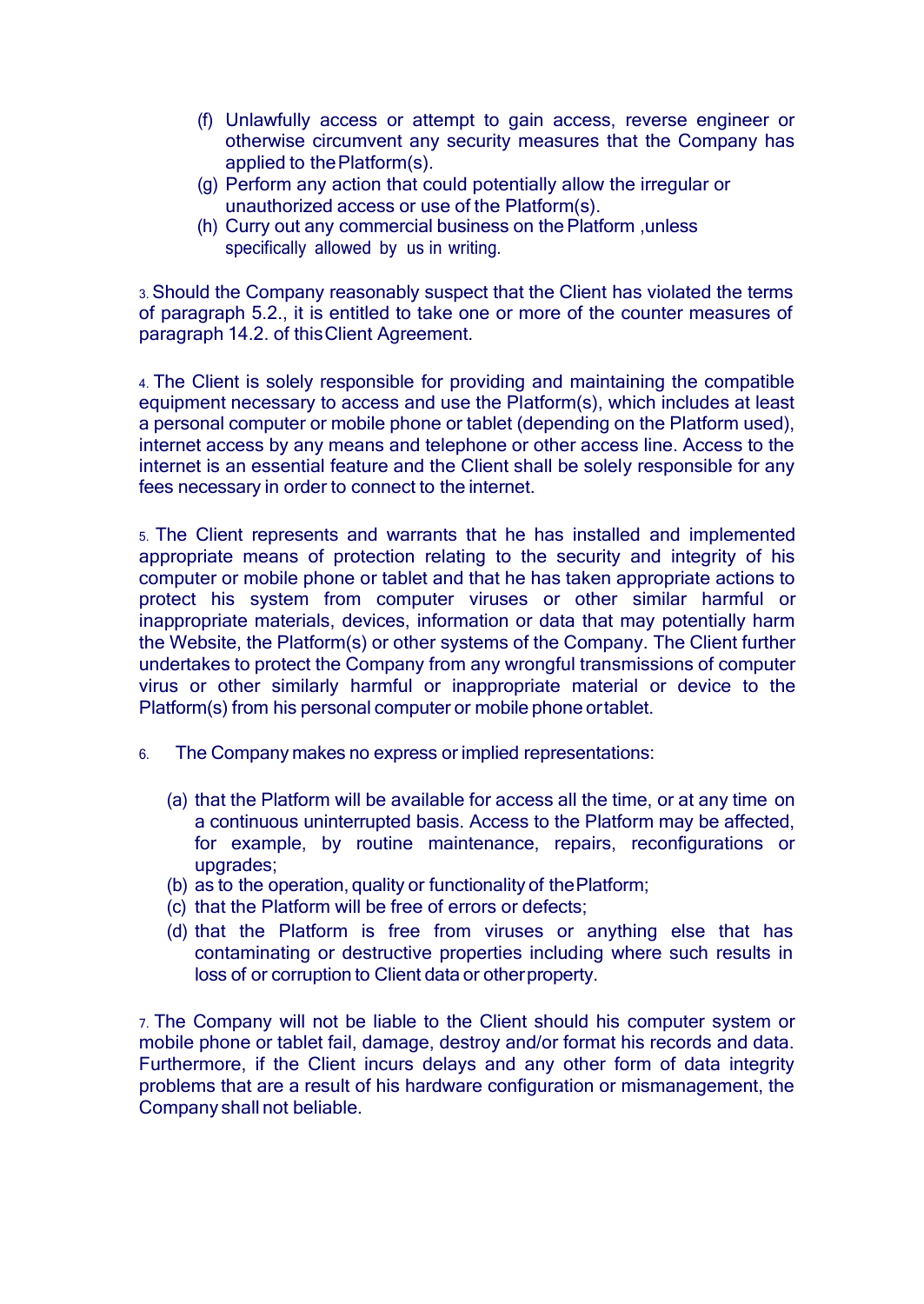8.The Company will not be liable for any such disruptions or delays or problem in any communication experienced by the Client when using the Platform(s).

9.The Company agrees to hold harmless the Client from losses on his Client Account in the event that the Platform is 'hacked', or any unauthorized a use of Client Account's Access Data occurs which is due to the negligence of the Company. Likewise, the Client shall hold harmless the Company from losses in the event that his Client Account is hacked or associated unauthorized use of his Access Data occurs due to his negligence.

# **6. Safety**

1. When you first access the Platform you will be asked to enter your Access Data, which are confidential and you agrees to keep secret and not to disclose to any third person.

2. The Client agrees to notify the Company immediately if he knows or suspects that his Access Data or Client Account number have or may have been disclosed to any unauthorized person. The Company will then take steps to prevent any further use of such Access Data and will issue replacement Access Data. The Client will be unable to place any Orders until he receives the replacement Access Data.

3. The Client agrees that he will co-operate with any investigation the Company may conduct into any misuse or suspected misuse of his Access Data.

4. The Client acknowledges that the Company has no responsibility if unauthorized third persons gain access to information, including electronic addresses, electronic communication, personal data and Access Data when the above are transmitted between the Parties using the internet or other network communication facilities, post, telephone, or any other electronic means.

5. If the Company is informed from a reliable source that the Access Data of the Client may have been received by unauthorized third parties, the Company may, at its discretion without having an obligation to the Client, deactivate the Client Account.

# **PARTTWO – CLIENT ACCEPTANCE AND INVESTMENT SERVICES**

#### **7. Application andCommencement**

1. After the Client fills in and submits the Account Opening Application Form together with all the required identification documentation required by the Company for its own internal checks, the Company will send him a notice informing him whether he has been accepted as a Client of the Company. It is understood that the Company is not to be required (and may be unableunder Applicable laws) to accept a person as its Client untilall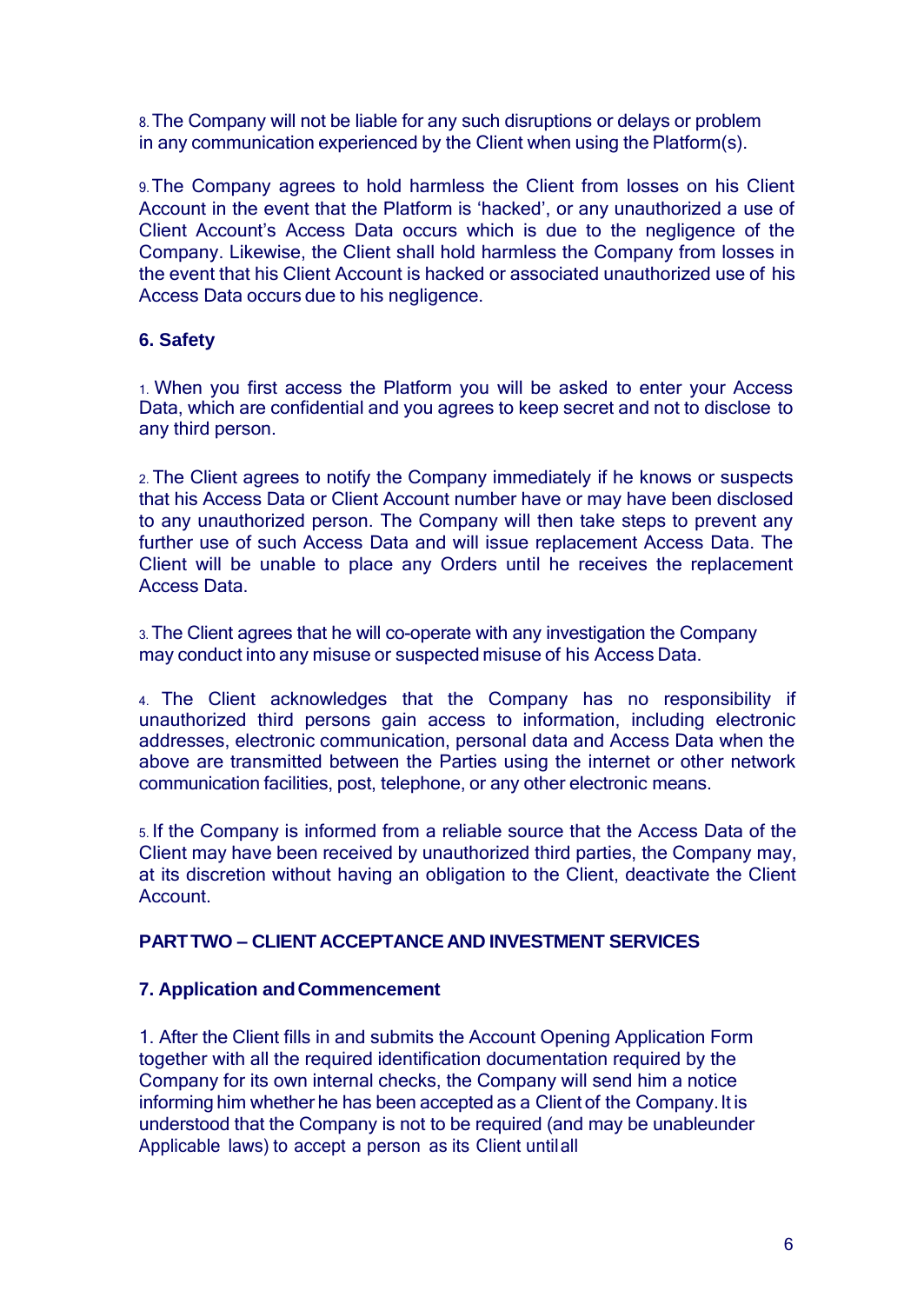documentation it requires has been received by the Company, properly and fully completed by such person and all internal Company checks (including without limitation anti-money laundering checks, appropriateness or suitability tests as the case may be) have been satisfied. It is further understood that the Company reserves the right to impose additional due diligence requirements to accept Clients residing in certain countries due to the requirement under Applicable laws for an Investment Firm (IF) to take a risk based approach when performing due diligence on Clients.

7.2. The Agreement shall take effect and commence upon the receipt by the Client of a notice sent by the Company informing the Client that he has been accepted as the Company's Client or that a Client Account has been opened for him.

# **8. Client Classification**

1. According to Applicable laws, IFs must classify their Clients in one of the following categories: Retail Client, Professional Client or Eligible Counterparty. It is noted that the Company treats all of its Clients as RetailClients.

2. Where an IF treats a Client as a Retail Client, the Client is entitled to more protections under the Law, than if the Client was treated as a Professional Client. In summary, these protections are as follows (the list may not be exhaustive):

- (a) A Retail Client will be given more information disclosures with regards to the Company, its services, its financial instruments and their performance, the nature and risks of financial instruments, its costs, commissions, fees and charges and the safeguarding of Client financial instruments and Client funds, including summary details of any relevant investor compensation or deposit guarantee scheme, as applicable.
- (b) Where the Company is providing the services of Reception & Transmission of orders and/or Execution of Client orders (the Company shall ask a Retail Client to provide information regarding his knowledge and experience in the investment field relevant to the specific type of product or service offered or demanded, so as to enable the Company to assess whether the investment service or product envisaged is appropriate for the Client. In case the Company considers, on the basis of the information received, that the product or service is not appropriate to a Retail Client, it shall warn the Client accordingly.

Please note that the Company is not required to assess appropriateness in certain cases specified by the Law (for example but not limited to the situation where on an execution only basis the financial instrument concerned is not complex).

On the other hand, the Company shall be entitled to assume that a Professional Client has the necessary experience and knowledge in order to understand the risks involved in relation to those particular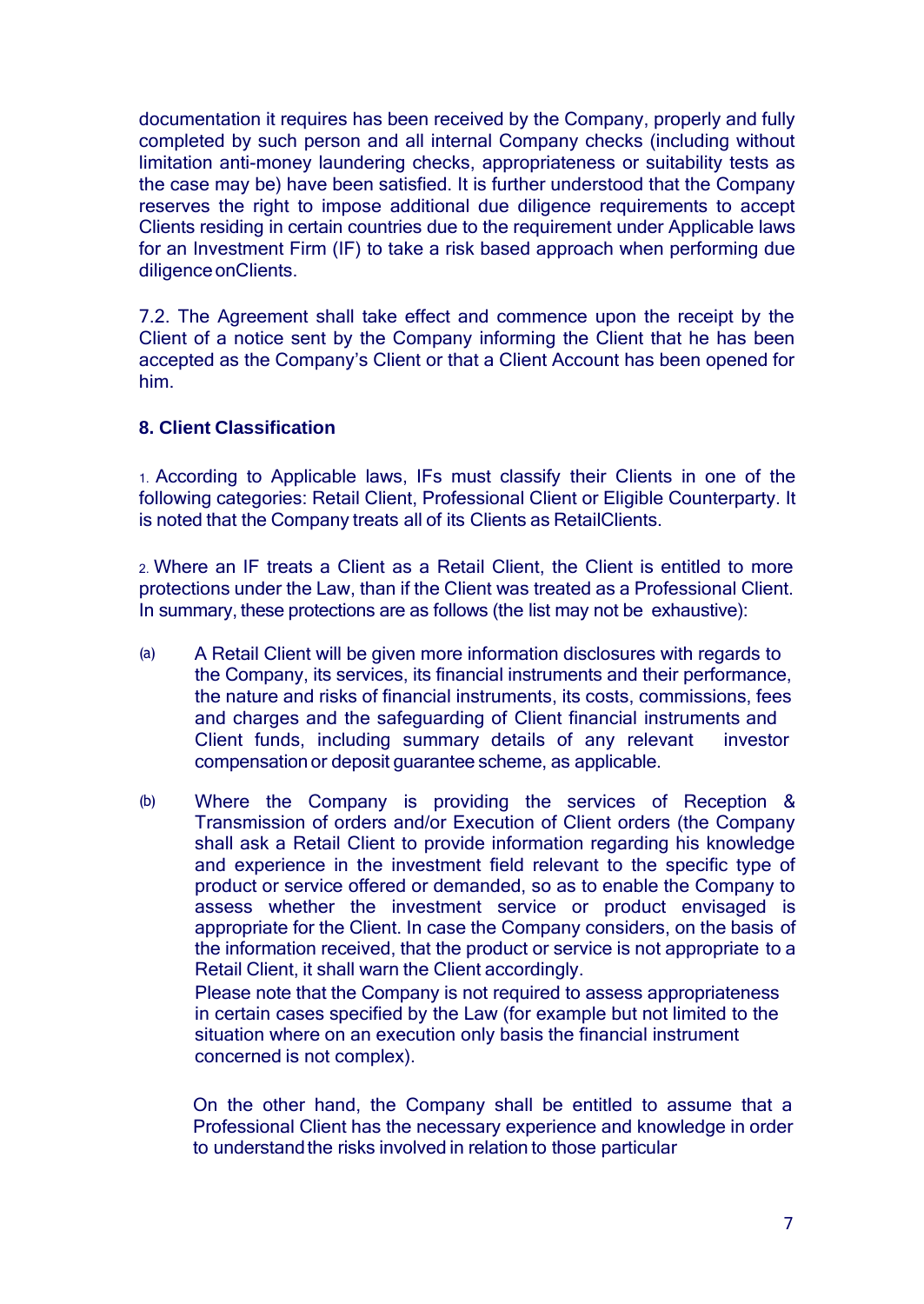investment services or transactions, or types of transaction or product, for which the Client is classified as a Professional Client. Consequently, and unlike the situation with a Retail Client, the Company should not generally need to obtain additional information from the Client for the purposes of the assessment of appropriateness for those products and services for which they have been classified as a Professional Client.

(c) When executing Client orders, the Company must take all reasonable steps to achieve what is called "best execution" of the Client's orders, thatis to obtain the best possibleresult for its Clients.

Where the Company executes an order of a Retail Client, the best possible result shall be determined in terms of the total consideration, representing the price of the financial instrument and the costs related to execution, which shall include all expenses incurred by the Client which are directly related to the execution of the order, including execution venue fees, clearing and settlement fees and any other fees paid to third parties involved in the execution of the order. The Company shall also send a notice to a Retail Client confirming execution of the order as soon as possible and no later than the first business day following execution or, if the confirmation is received by the Company from a third party, no later than the first business day following receipt of the confirmation from the third party, as applicable.

Professional Clients are also entitled to a confirmation for the execution of their orders however there is no specific timeframe involved as to when the Professional Client will receive this information. Nevertheless, this confirmation shall beprovided promptly.

- (d) The Company must inform Retail Clients of material difficulties relevant to the proper carrying out of their order(s) promptly upon becoming aware of the difficulty.
- (e) The Company is required to provide Retail Clients with more information than Professional Clients as regards the execution of their orders.
- (f) The Company is obliged to enter into a written basic agreement with the retail Client, setting out the essential rights and obligation of both parties.

8.3. It is understood that under the Law, the Company has the right to change its policy and accept other categories of Clients as well and hence review the Client's Classification and change his Classification if this is deemed necessary (subject to Applicable laws and appropriate notification to the Client).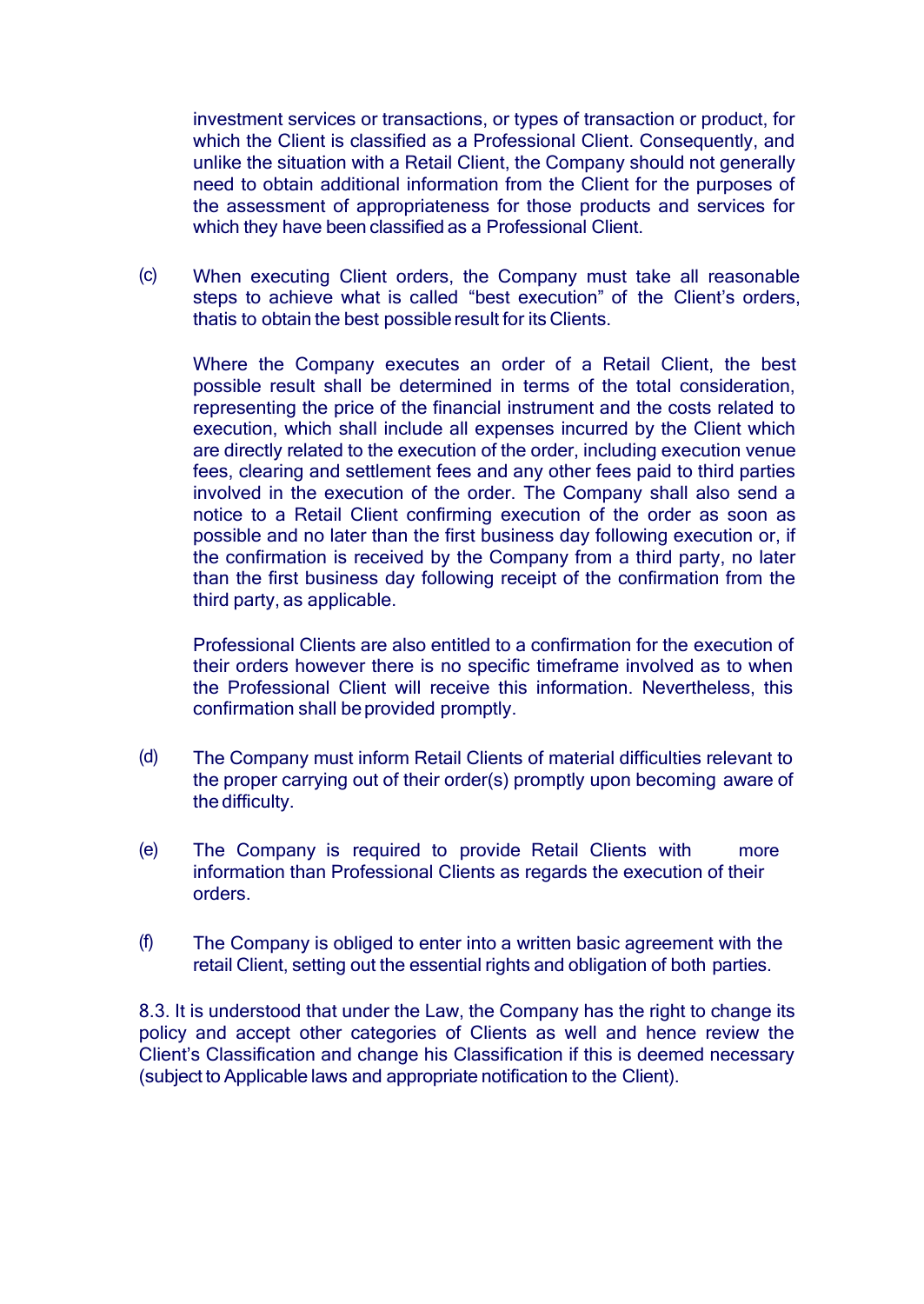## **9. Assessment**

1.In providing execution of Client Orders services to the Client, the Company is obliged under Applicable laws to seek information from a Client or potential Client regarding his knowledge and experience in the investment field relevant to the specific type of service or Financial Instrument offered or demanded, so as to enable the Company to assess whether the service or Financial Instrument is appropriate for the Client. Where the Client or potential Client elects not to provide the information regarding his knowledge and experience, or where he provides insufficient information regarding his knowledge and experience, the Company will not be able to determine whether the service or Financial Instrument is appropriate for him. The Company shall assume that information about his knowledge and experience provided from the Client to the Company is accurate and complete and the Company shall have no responsibility to the Client if such information is incomplete or misleading or changes or becomes inaccurate and the Company will be deemed to have performed its obligations under Applicable laws, unless the Client has informed the Company of such changes.

## **10. Services**

1. Trading with the Company involves the provision of the following investment and ancillary services from the Company to the Client, subject to the Client's obligations under the Agreement being fulfilled:

- (a) The Investment service of Execution of Orders on an own accountbasis.
- (b) Cash/collateral management, according to PART THREE below.
- (c) Foreign Currency Services provided they are associated with theprovision of the services of paragraph 10.1.(a)and(b).

2. It is understood that when trading in CFDs, the Company shall not hold any Financial Instruments of the Client and shall not be providing safekeeping and administration of Financial Instruments for the account of Client or custodianship.

#### **11. Advice and Commentary**

1. The Company will not advise the Client about the merits of a particular Order or give him any form of investment advice and the Client acknowledges that the Services do not include the provision of investment advice in Financial Instruments or the Underlying Markets or Assets. The Client alone will decide how to handle his Client Account and place Orders and take relevant decisions based on his own judgment.

2. The Company will not be under any duty to provide the Client with any legal, tax or other advice relating to any Transaction. The Client may wish to seek independent advice before entering into a Transaction.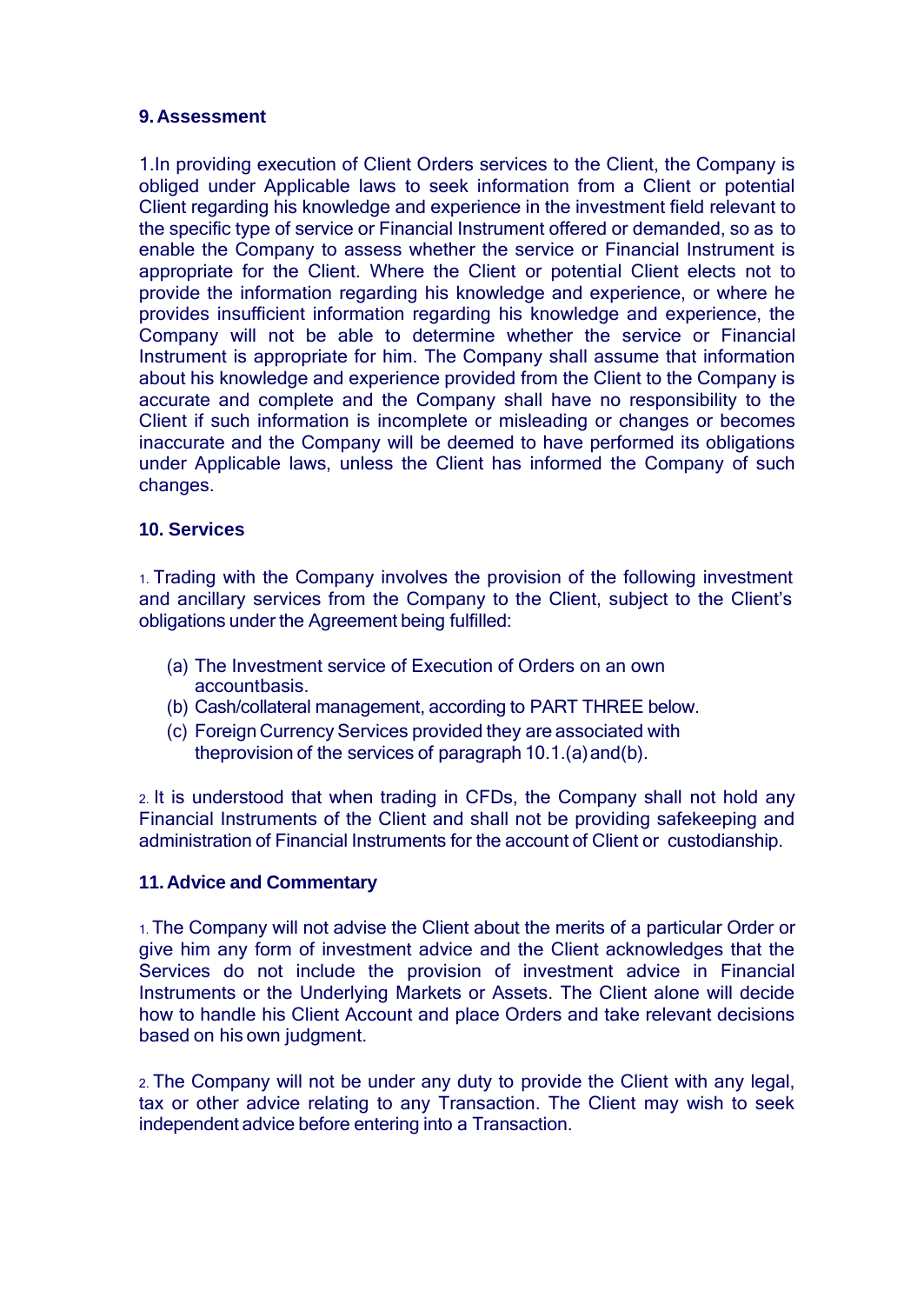3.The Company may, from time to time and at its discretion, provide the Client (or in newsletters which it may post on its Website or provide to subscribers via its Website or otherwise) with information, news, market commentary or other information but not as part of its Services to the Client. Where itdoes so:

- (a) The Company will not be responsible for such information.
- (b) The Company gives no representation, warranty or guarantee as to the accuracy, correctness or completeness of such information or as to the tax or legal consequences of any related Transaction.
- (c) This information is provided solely to enable the Client to make his own investment decisions and does not amount to investment advice or unsolicited financial promotions to the Client.
- (d) If the document contains a restriction on the person or category of persons for whom that document is intended or to whom it is distributed, the Client agrees that he will not pass it on to any such person or category of persons.
- (e) The Client accepts that prior to dispatch, the Company may have acted upon it itself to made use of the information on which it is based. The Company does not make representations as to the time of receipt by the Client and cannot guarantee that he will receive such information at the same time as other clients.

3.It is understood that market commentary, news, or other information provided or made available by the Company are subject to change and may be withdrawn at any time without notice.

# **12. Placement and Execution ofOrders**

1. The Company may from time to time accept Client Orders in different ways such as on the Platform, via telephone call, facsimile transmission and any other methods in the Company's discretion. Orders placed via facsimile transmission will be accepted only if this is specifically agreed between the Parties.

2. The Client may place Orders with the Company on the Platform and via telephone call, by using his Access Data and provided all the Essential Details are given in both cases. Orders via facsimile transmission need to bring the signature of the Client or of the Client's Authorized Representative and all Essential Details.

3. The Company will be entitled to rely and act on any Order placed on the Platform(s) or via telephone call by using the Access Data or placed by facsimile transmission having the signature of the Client (or of the Authorized Representative), without any further enquiry to the Client and any such Orders will be binding upon the Client.

4. Orders are executed according to the "Summary Best Interest and Order Execution Policy", which is binding on the Client.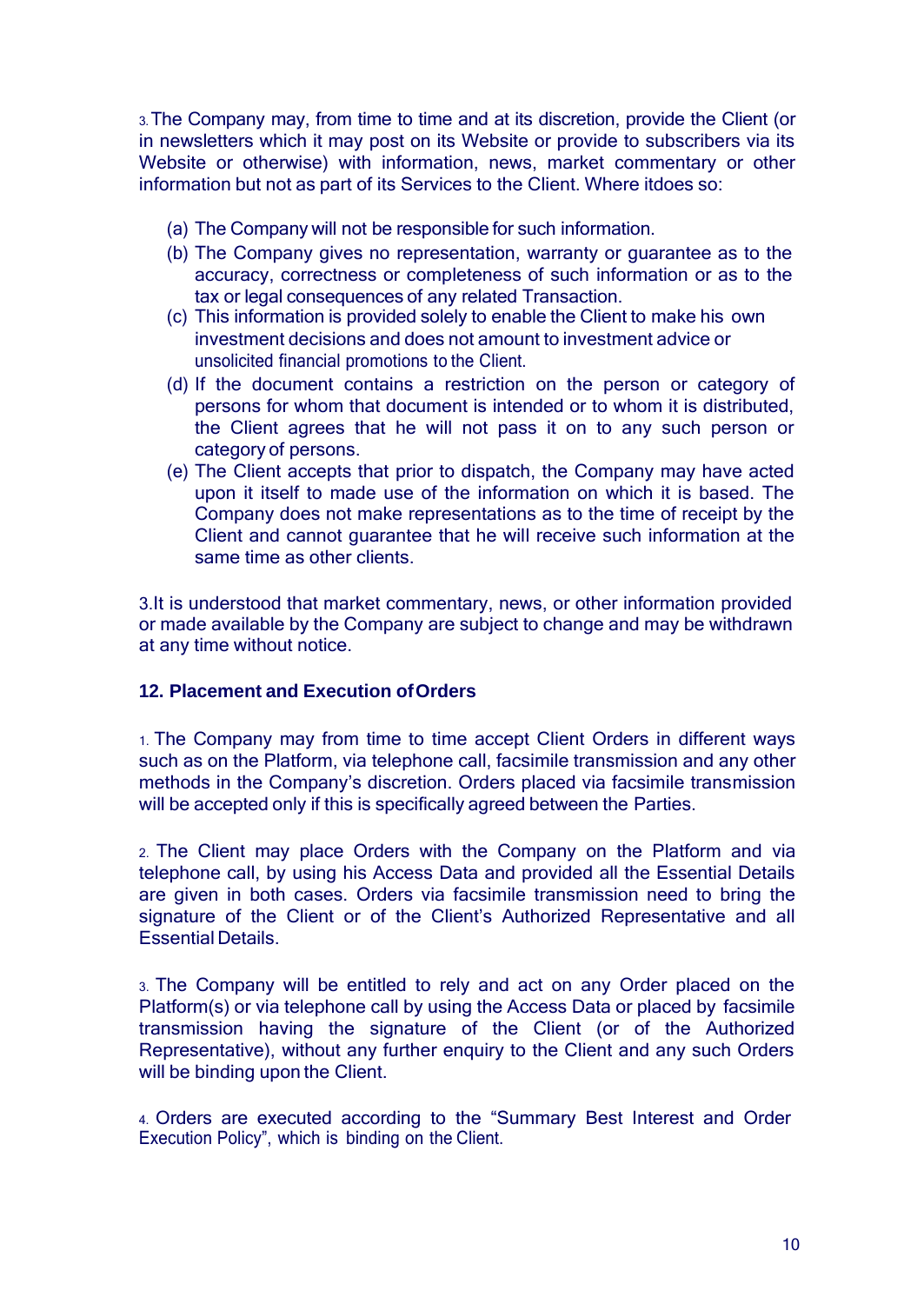5. The Company will use reasonable efforts to execute an Order, but it is agreed and understood that despite the Company's reasonable efforts transmission or execution may not always be achieved at all for reasons beyond the control of the Company.

6. The Client hereby acknowledges and agrees that the Company may, in its sole discretion, add, remove or suspend from the Platform, any Financial Instrument, on any type of Underlying Asset or Market, from time to time in the event of a stock transformation event (for example as the result of a takeover, share consolidation/split, merger, spinoff, nationalization, de-listing, etc.) or if no Client Positions are held in a particular Financial Instrument at thattime.

7. Orders may be placed within the normal trading hours of the Company, available on the Platform and/or the Website, as amended from time to time.

## **13. Decline of Client's Orders**

1. Without prejudice to any other provisions herein, the Company is entitled, at any time and at its discretion, without giving any notice or explanation to the Client to restrict the Client's trading activity, to cancel Orders, to decline or refuse to transmit or execute any Order of the Client, and the Client has no right to claim any damages, specific performance or compensation whatsoever from the Company, in any of the following cases:

- (a) Internet connection or communications are disrupted.
- (b) Where the legality or genuinenessof the Order is under doubt.
- (c) AForce Majeure Event has occurred, according toparagraph27.
- (d) In an Event of Default of the Client as described in paragraph14.1 below.
- (e) The Companyhas sent a notice ofTerminationof the Agreement tothe Client.
- (f) The system of the Company rejects the Order due to trading limitsimposed.
- (g) Under abnormal market conditions.
- (h) The Client does not hold adequatefunds in his Balance for the specificOrder or the Balance goes below zero.
- (i) Benefits Takeovers and Transformations (including events such as share consolidations/splits, mergers, takeovers, spinoffs, MBOs, de- listings, etc.). Depending on the circumstances of each event, the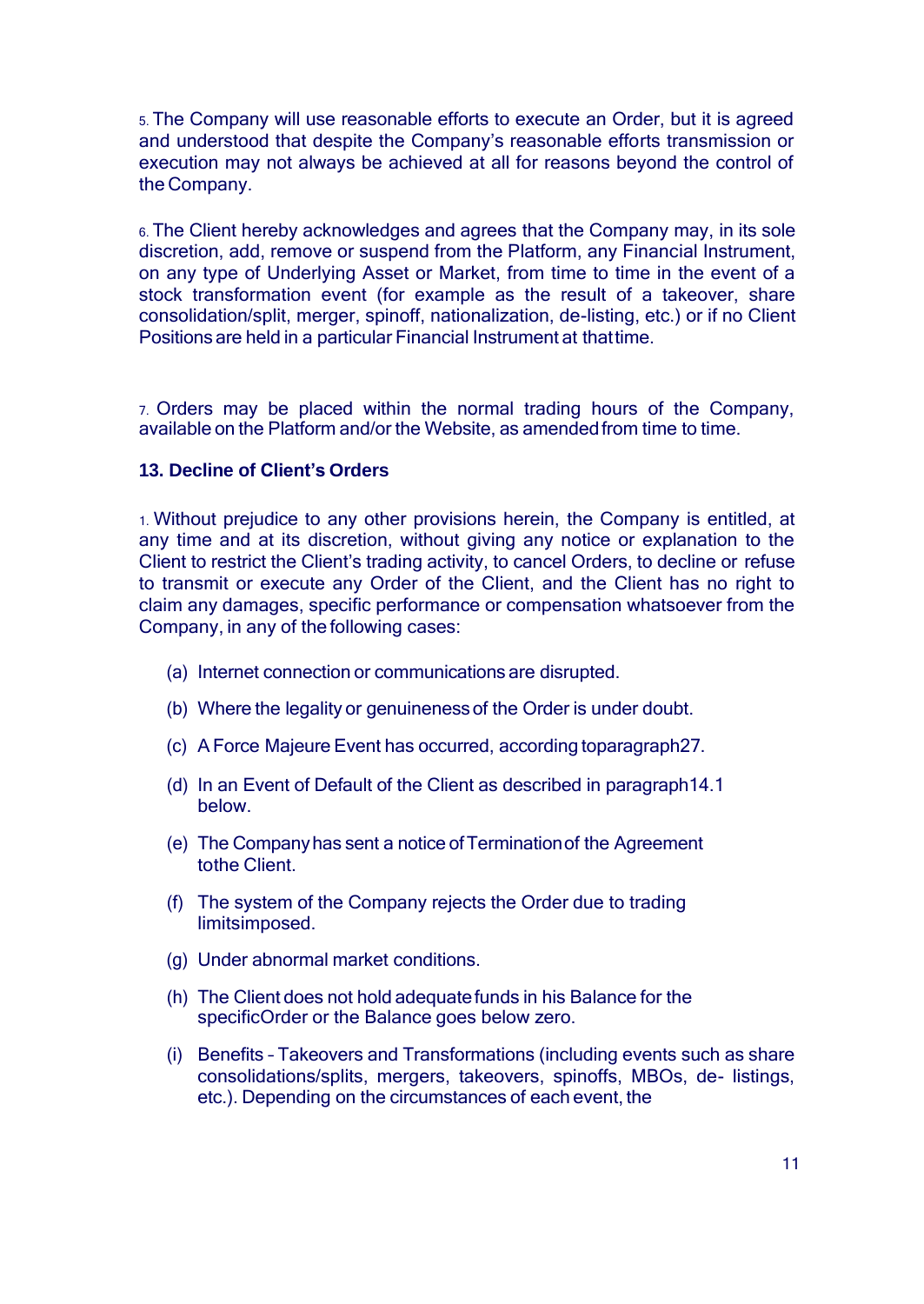Company may close out any Open Positions at the market price immediately prior to such an even taking place.

# **14. Events of Default**

- 1. Each of the following constitutes an "Event ofDefault":
	- (a) The failure of the Client to perform any obligation due to theCompany.
	- (b) The Client is unable to pay the Client's debts when they falldue.
	- (c) Where any representation or warranty made by the Client in paragraph 29 is or becomes untrue.
	- (d) The Client (if the Client is an individual) dies or is declared absentor becomes of unsoundmind.
	- (e) Any other circumstancewhere the Companyreasonably believes that it is necessary or desirable to take any action set out in paragraph14.2.
	- (f) An action set out in paragraph 14.2 is required by a competent authority or body orcourt.
	- (g) The Company reasonably considers that the Client involves the Company in any type of fraud or illegality or breach of Applicable laws or the Company is placed at risk of being involved in any type of fraud or illegality or breach of Applicable laws if it continues offering Services to the Client, even when this is not due to the Client's wrong doing.
	- (h) If the Company suspects that the Client is engaged into money laundering activities or terrorist financing or card fraud or other criminal activities.
	- (i) The Company reasonably suspects that the Client perform edam prohibited action as set out inparagraph5.2.
	- (l) The Company reasonably suspects that the Client performed abusive trading such as, but not limited to, Snipping, Scalping, Pip-hunting, Hedging, placing "buy stop" or "sell stop" Orders prior to the release of financial data, arbitrage, manipulations or a combination of faster/slower feeds.
	- (m)The Company reasonably suspects that the Client opened the Client Account fraudulently.
	- (n) The Company reasonably suspects that the Client performed forgery orused a stolen card to fund his Client Account.

2. If an Event of Default occurs the Company may, at its absolute discretion, at any time and without prior Written Notice, take one or more of the following actions as deemed appropriate under the circumstances:

(a) Terminate this Agreement immediately without prior notice to theClient.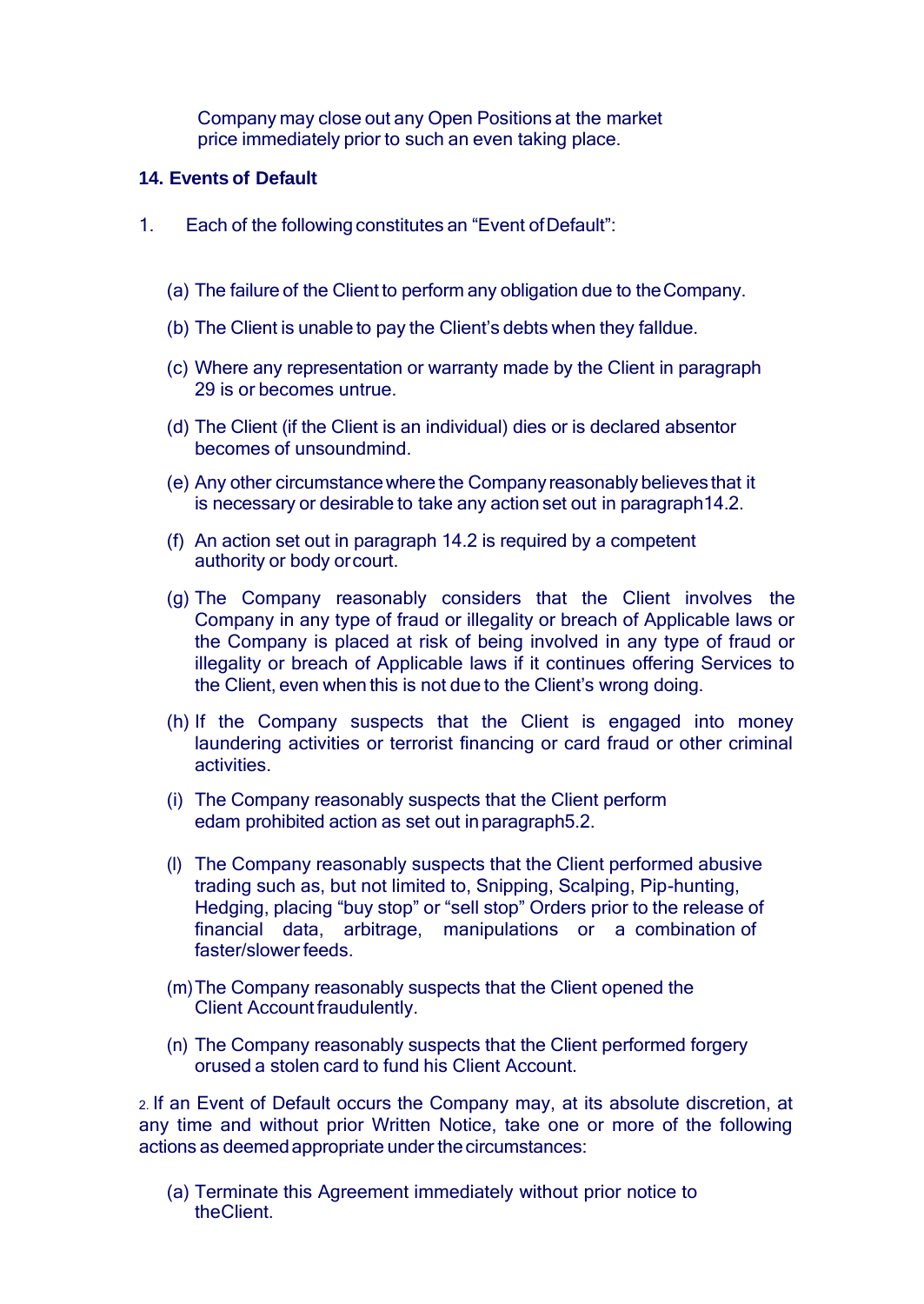- (b) Cancel any Open Positions.
- (c) Temporarily or permanently bar access to the Platform(s) or suspend or prohibit any functions of the Platform(s) until the Company can reasonably determine that an Event of Default occurred.
- (d) Reject or Decline or refuse to transmit or execute any Order of the Client until the Company can reasonably determine that an Event of Default occurred.
- (e) Restrict the Client's trading activity until the Company can reasonably determine that an Event ofDefault occurred.
- (f) In the case of fraud, forgery or use of stolen cards reverse the funds back to real owner or according to the instructions of the law enforcement authorities of the relevant country, or of the credit card company or of another financial institution.
- (g) Cancel or reverse any profits gained through abusive trading of paragraph 14.1. (k) and (l) or the application of artificial intelligence on the Client Account or in case of the use of stolen cards, forgery, fraud or when the Client engaged into a criminal activity or moneylaundering.
- (h) Takelegal action for any losses suffered by the Company.
- (i) Cancel or revoke any Bonuses awarded.

## **15. TradeConfirmations**

1. The Company shall provide the Client with adequate reporting on his Orders. For this reason, the Company will provide the Client with an online access to his Client Account via the Platform(s), which will provide him with sufficient information in order to comply with St Vincent and the Grenadines.

2. If the Client has a reason to believe that the Confirmation is wrong or if the Client does not receive any Confirmation when he should, the Client shall contact the Company ten Business Days from the date the Company of the Order was sent or ought to have been sent (in the event that aConformation was not sent). If the Client expresses no objections during this period, thecontent is considered as approved by him and shall be deemed conclusive.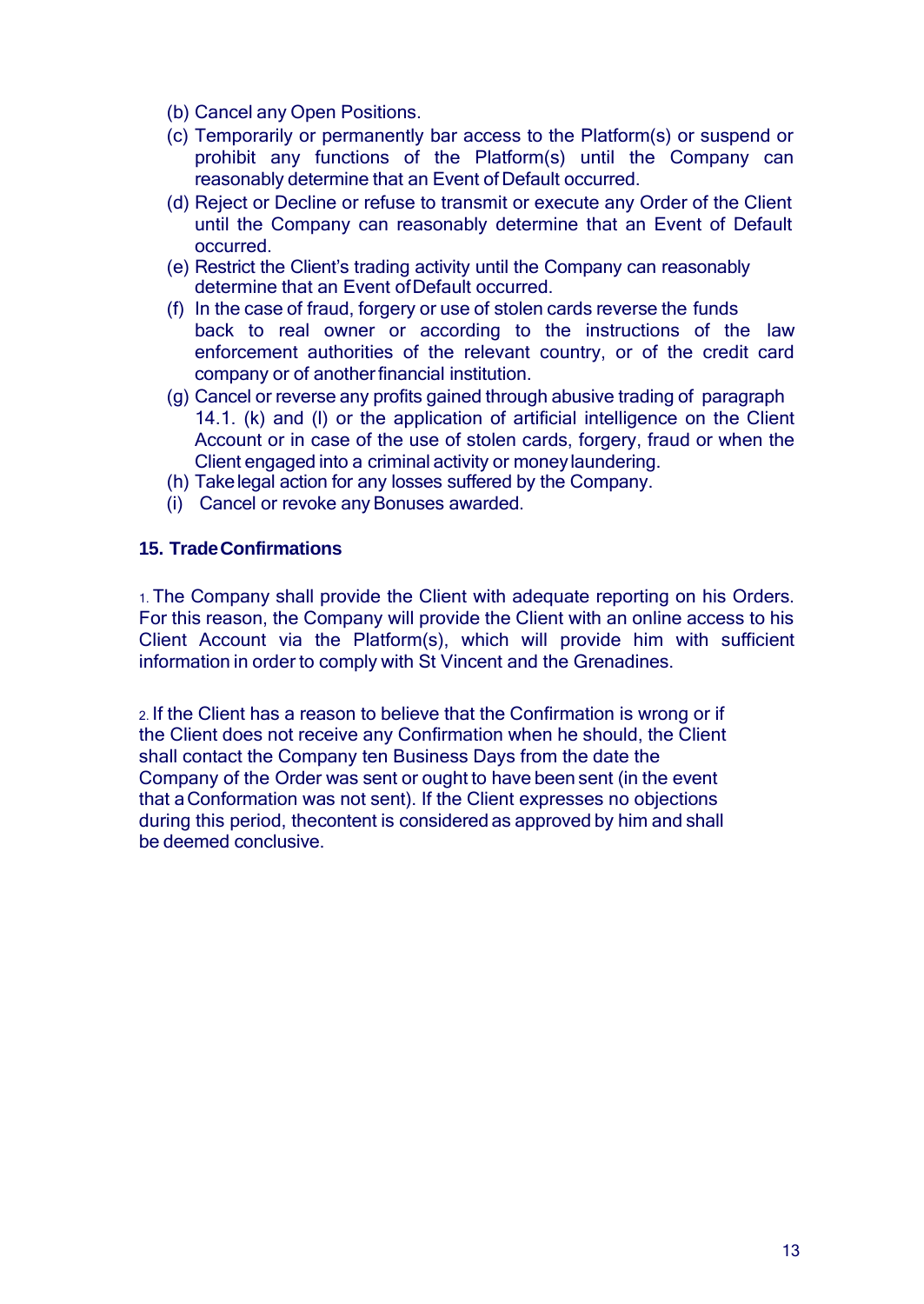# **PARTTHREE – CLIENT MONEY ANDCLIENTACCOUNT**

## **16. Client Money Handling Rules**

1. The Company will promptly place any Client money it receives into one or more segregated account(s) with reliable financial institutions (for example a bank) and the Client funds will be segregated from the Company's own money and cannot be used in the course of its business.

2.The Company may hold Client money and the money of other clients in the same account (omnibus account).

3. The Company shall not pay to the Client any interest earned on Client money (other than profit gained through trading Transactions from his Client Account(s) under thisAgreement) and the Client waives all right to interest.

4.The Company may deposit Client money in overnight deposits and will be allowed to keep any interest.

5. Client money may be held on the Client's behalf a bank located within oroutsideSt Vincent and the Grenadines.

6. In the event of the insolvency or any other analogous proceedings in relation to that third party, the Company may only have an unsecured claim against the third party on behalf of the Client, and the Client will be exposed to the risk that the money received by the Company from the third party is insufficient to satisfy the claims of the Client with claims in respect of the relevant account. The Company does not accept any liability or responsibility for any resulting losses.

7. It is agreed that the Company shall have the right to transfer the Client Money to successors or assignees or transferees or buyers, with 15 Business Days prior Written Notice to the Client for the purposes of paragraph 34.2. of the Client Agreement.

**8.** The Company shall have a general lien on all funds held by the Company or itsAssociates or its nominees on the Client's behalf until the satisfaction of his obligations.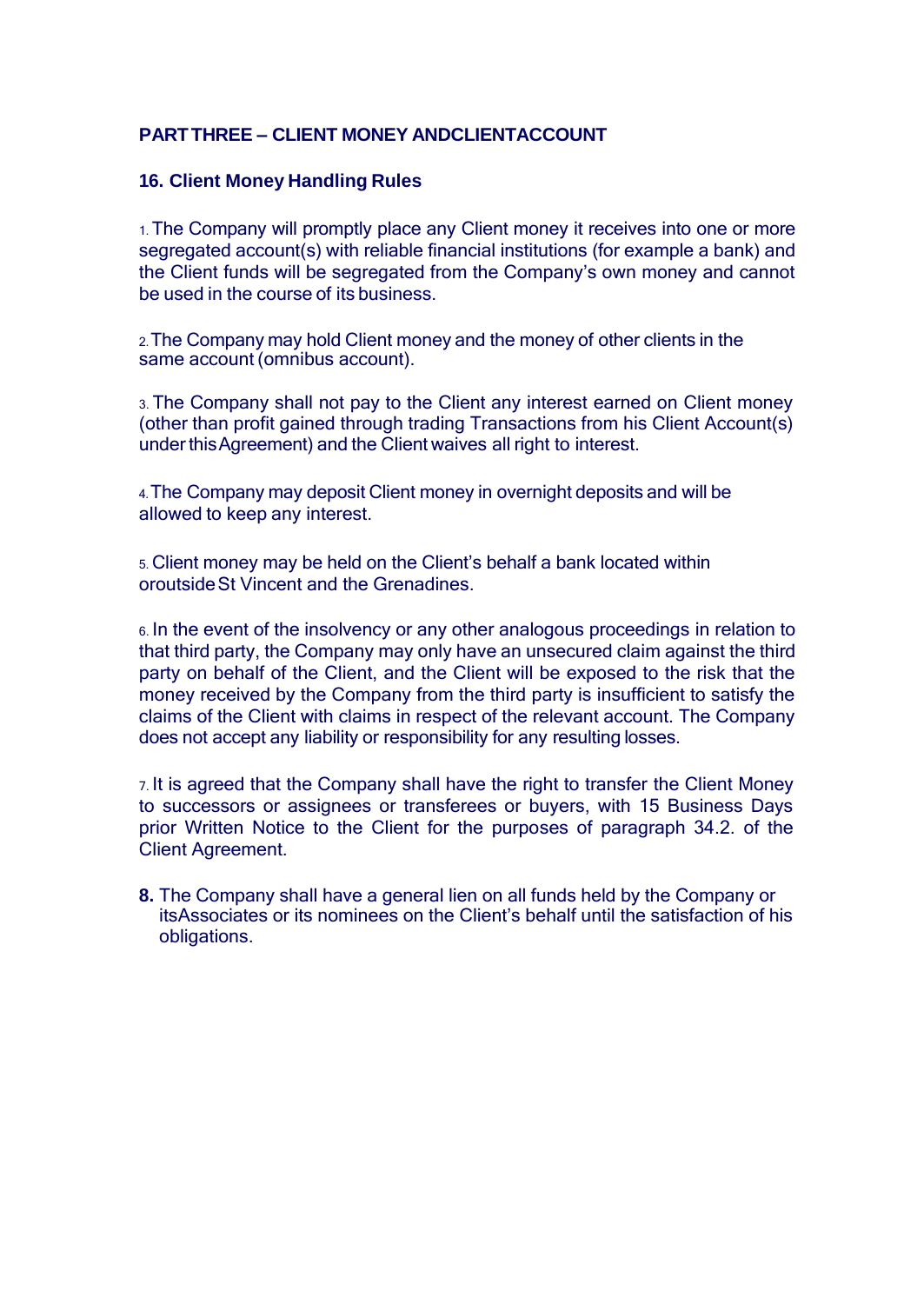# **17. Client Accounts, Deposits and Withdrawals**

1.The Company shall open one or more a Client Account(s) for the Client to allow him to place Orders in particular Financial Instruments.

2. It is understood that the types of the different Client Accounts offered by the Company and the characteristics of such Client Accounts are found on the Website and are subject to change at the Company's discretion and according to paragraph 25 hereunder.

3. The Client Account shall be activated upon the Client depositing the minimum initial deposit, as determined and mended by the Company in its discretion from time to time. The minimum initial deposit may vary according to the type of Client Account offered to the Clientand is found on the Website.

4. The Client may deposit funds into the Client Account at any time during the course of this Agreement. Deposits will be made via the methods and in the currencies accepted by the Company from time to time. The detailed information about deposit options is shown on the Website.

5. The Company shall have the right to request the Client at any time any documentation to confirm the source of funds deposited into the Client Account. The Company shall have the right to reject a deposit of the Client and/or block the Client Account in any of the followingcases:

- (a) if the Company is not duly satisfied as to the legality of the source offunds;
- (b) if the Client fails to provide the Company with any relevant documents it requests from the Client for client identification purposes or for any other reason;
- (c) if the Company reasonably suspects or has concerns that thesubmitted documents may be false or fake;
- (d) if the Company reasonably suspects that the Client is involved in illegal or fraudulentactivity;
- (e) if the Company is informed that the credit or debit card (or any other payment method used by the Client) has been lost or stolen;
- (f) where the Company reasonably considers that there is a chargebackriskfor any other reason; or
- (g) when the Client deposits \$10,000 or more (in one or more separatedeposits) and the Company is unable to verify the source,
- (h) when the acquiring bank, issuer bank or any third party processor or payment service provider rejectedthe transaction.

17.6. If the funds sent by the Client are not deposited in the Client Account when they were supposed to, the Client shall notify the Company and request from the Company to make a banking investigation of the transfer. The Client agrees that any charges of the investigation shall be paid by the Client and deducted from his Client Account or paid directly to the bank performing the investigation. The Client understands and aggress that in order to perform the investigation the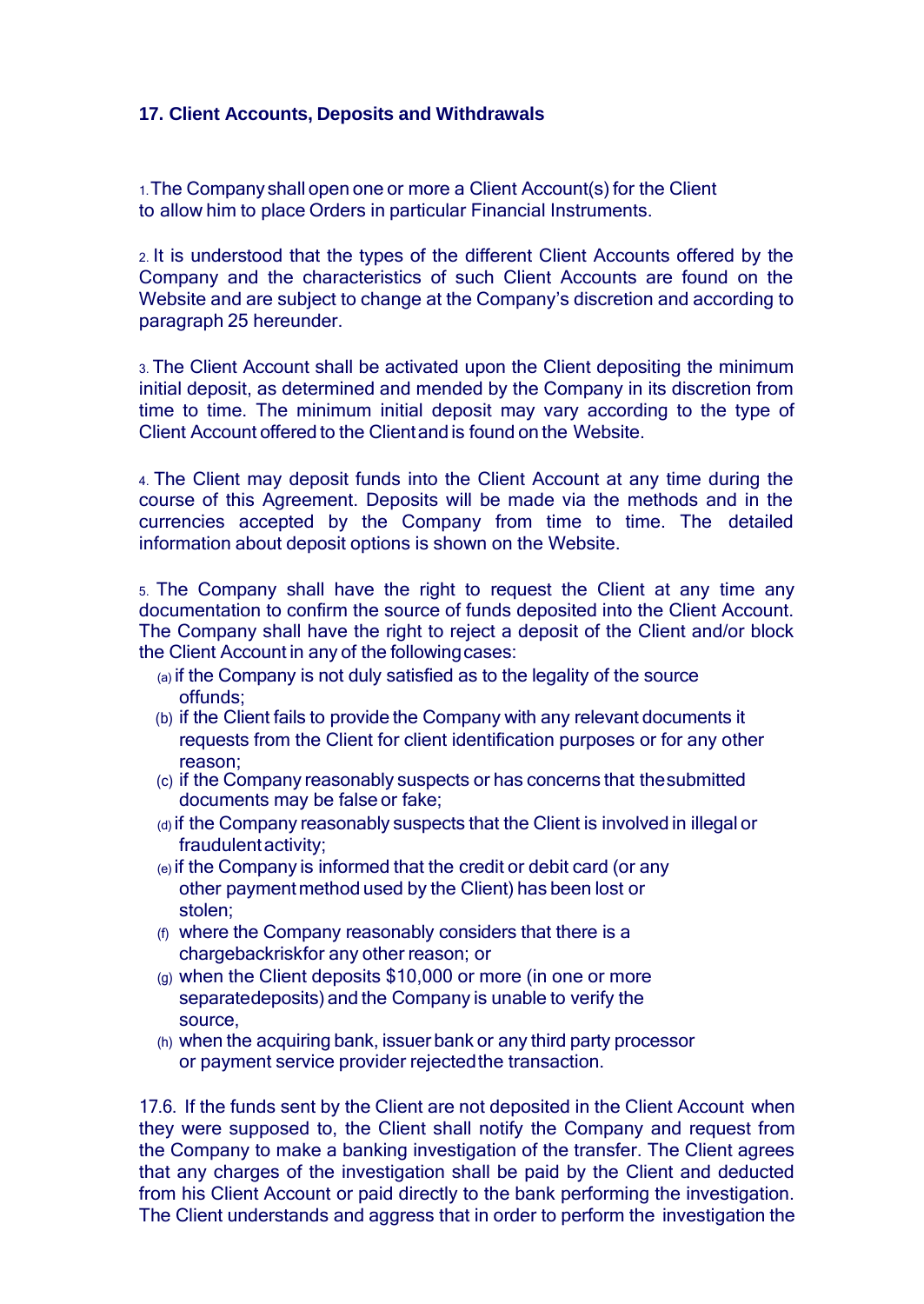Client shall have to provide the Company with the requested documents and certificates.

17.7. The Company shall make withdrawals of Client funds upon the Company receiving a relevant request from the Client by fax or email or in any other method accepted by the Company from time to time.

9.Upon the Company receiving an instruction from the Client to withdraw funds from the Client Account, after the Client completed the withdrawal process, the Company shall pay the said amount within one to five Business Days, if the following requirements aremet:

(a)the withdrawal instruction includes all required information and identification details of the Client as may be required by the Company; (b) the instruction is to make a transfer to the originating account (whether that is a bank account, a payment system account etc) from which the money was originally deposited in the Client Account or at the Client's request to a bank account belonging to theClient;

(c) the account where the transfer is to be made belongs to the Client; (d)at the moment of payment, the Client's Balance exceeds the amount specified in the withdrawal instruction including all payment charges; (e)there is no Force Majeure event which prohibiting the Company from effecting the withdrawal;

(f)the Client does not have any Open Positions or in the case if any Open Positions the remaining Balance in the Client Account shall be at least double the necessary Maintenance Margin required to keep the positions open; g) the Client sends the withdrawal instruction in an signed form by fax or email or in any other approved method by the Company from time to time. h) the Client reach minimum amount of transaction on their account if a bonus has been given (For each USD 100 client must complete 10 transactions or the equivalent of USD 100.000 on market value on transaction/s )

10. It is agreed and understood that the Company will not accept third party or anonymous payments in the Client Account and will not to make withdrawals to any other third party or anonymous account.

11. The Company reserves the right to reasonably decline a withdrawal request of the Client asking for a specific transfer method and the Company has the right to suggest an alternative.

12. All payment and transfer charges of third parties will be borne by the Client and the Company shall debit the relevant Client Account for these charges.

13. The Client may send the request for internal transfer of funds to another Client Account held by him with the Company. Internal transfers shall be subject to the Company's policy from time to time.

14. Mistakes made by the Company during transfer of funds shall be refunded to the Client. It is understood that should the Client provide wrong instructions for a transfer, the Company may be unable to correct the mistake and the Client may have to suffer the loss. It is further understood that the Company shall not be liable for any mistakes of third party payment service providers.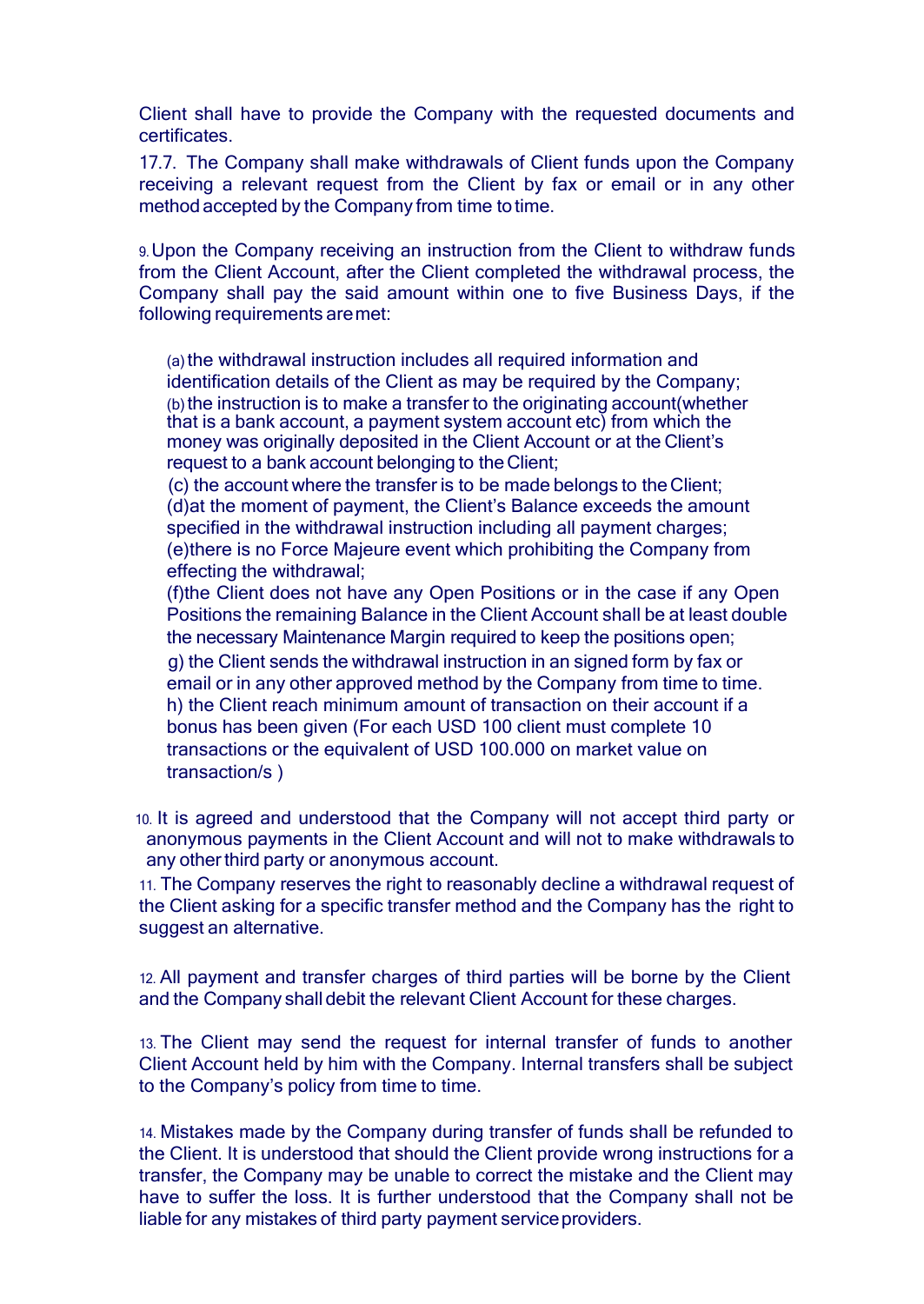## **18. CurrencyConversions**

1. In the event that the Client deposits money in a different currency of that of the Currency of the Client Account then the Company shall convert the sum deposited into the Currency of the Client Account. The Company shall do this at reasonable market rate and/or rate of exchange and/or bank that it considers appropriate. The Company shall be entitled to charge the Client for currency conversion or retain a mark-up from the exchange rates for arranging such conversion as the Company may from time to time specify to the Client and publish on the Platform and/or the Website. The Company shall be entitled to charge to the Client and obtain from the Client Account or from the deposited amount the expenses incurred with regard to currency conversions for the Client, including commissions to banks, money transfer fees, commissions to intermediaries.

2. Depending on the currency used to deposit money in the Client Account, the Company may charge an amount in the form of a percentage (as a fixed spread) of the amount deposited. If the Client pays in his card currency, the Company will be allowed to charge a fixed spread of 3% for not like/like currencies, or so called exotic currencies. In relation to what is called Like/like currencies (GBP, USD, EUR, CHF, JPY, CAD, DKK, AUD), the Company does not charge any conversion fees when the Client pays in the currencies.

3. In the event of currency fluctuations, the Company will have no liability for any losses or damages incurred on theClient.

#### **19. Inactive and Dormant ClientAccounts**

1. If the Client Account is inactive for three months or more (i.e. there is no trading, no open positions, no withdrawals or deposits), it will be charged a monthly maintenance fee of U\$S 50.

2. If the Client Account is inactive for one year or more, and after notifying the Client in its last known address, the Company reserves the right to close the Client Account and render it dormant. Money in the dormant account shall remain owing to the Client and the Company shall make and retain records and return such funds upon request by the Client at any time thereafter. The Company may charge a fee during the period when the Account is dormant; such a fee shall be notified to the Client according to paragraph 25.8. here under.

#### **20. Netting and Set-Off**

1. If the aggregate amount payable by the Client is equal to the aggregate amount payable by the Company, then automatically the mutual obligations to make payment are set-off and cancel eachother.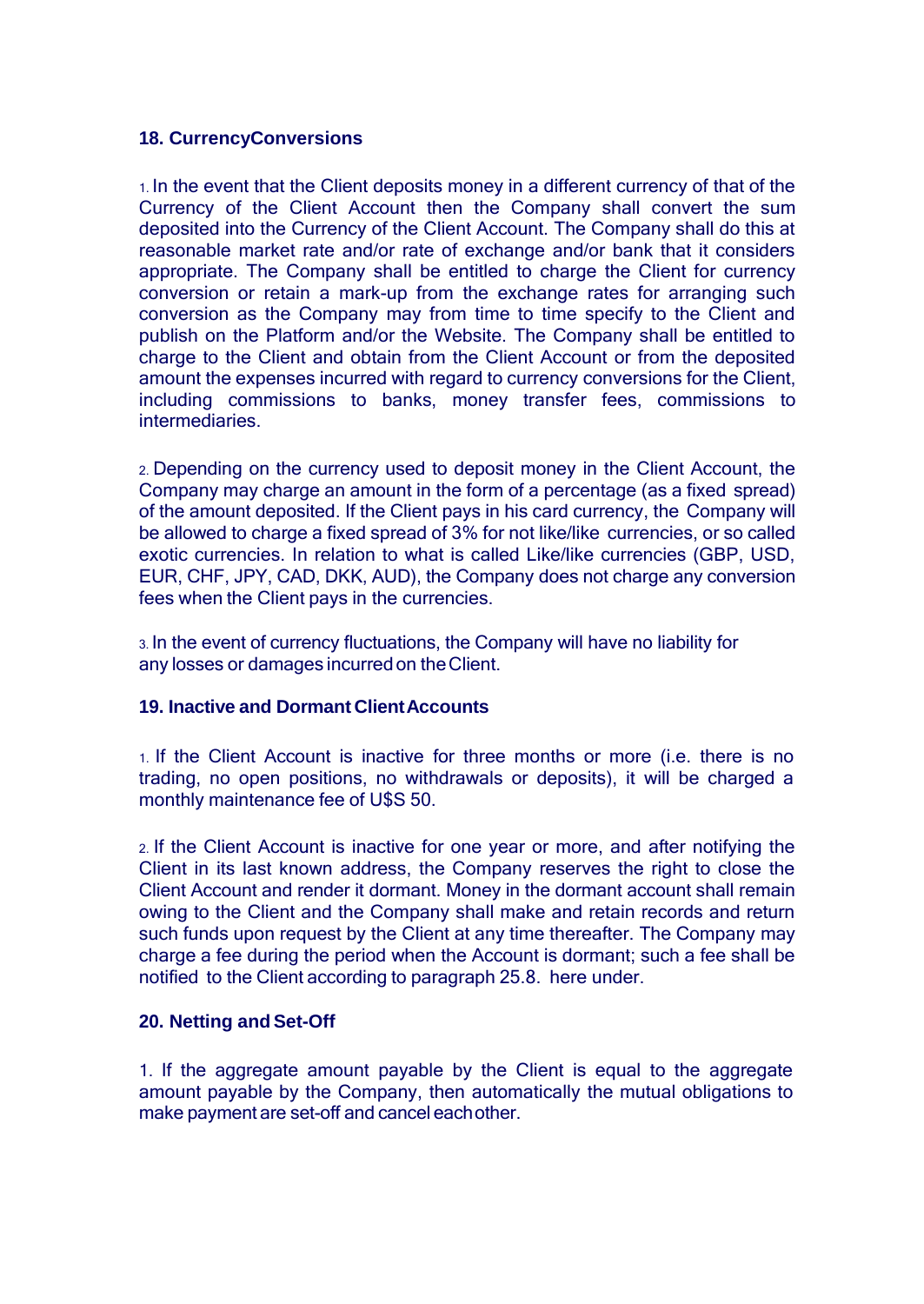2. If the aggregate amount payable by one party exceeds the aggregate amount payable by the other party, then the party with the larger aggregate amount shall pay the excess to the other party and all obligations to make payment will be automatically satisfiedand discharged.

3. The Company has the right to combine all or any Client Accounts opened in the Client name and to consolidate the Balances in such Client Accounts and to setoff such Balances in the event of Terminationof the Agreement.

# **PARTFOUR – GENERAL TERMS ABOUT OUR RELATIONSHIP**

# **21. Language**

1.The Company's official language is the English language and the Client should always read and refer to the main Website for all information and about the Company and its activities. Translation or information languages other than English is for informational purposes only and do not bind disclosures provided in the Company or have any legal effect whatsoever, the Company having no responsibility or liability regarding the correctness of the information therein.

## **22. Communications and Written Notices**

1.The Client shall be able to call the Company within its normal working hours. The Company may contact the Client outside itsnormal working hours.

2. In order to communicate with the Company, the Client may use the contact details of the Company available on its Website or notified to the Client in any otherway.

3. In order to communicate with the Client the Company will use the contact details provided by the Client whilst opening the Client Account or as updated latter on. Hence, the Client has an obligation to notify the Company immediately of any change in the Client's contact details. Should the Client fail to do so, the Company shall have no liability should any important notices or cheques issued in his name are lost when sent by the Company at his last knowdetails.

4. The following methods of communication are considered as Written Notice from the Company to the Client: email, Platform's internal mail, facsimile transmission, post, commercial courier service, air mail or the Company's Website. The following methods of communication are considered as Written Notice from the Client to the Company: email, facsimile transmission, post, commercial courier service or air mail or commercial courier.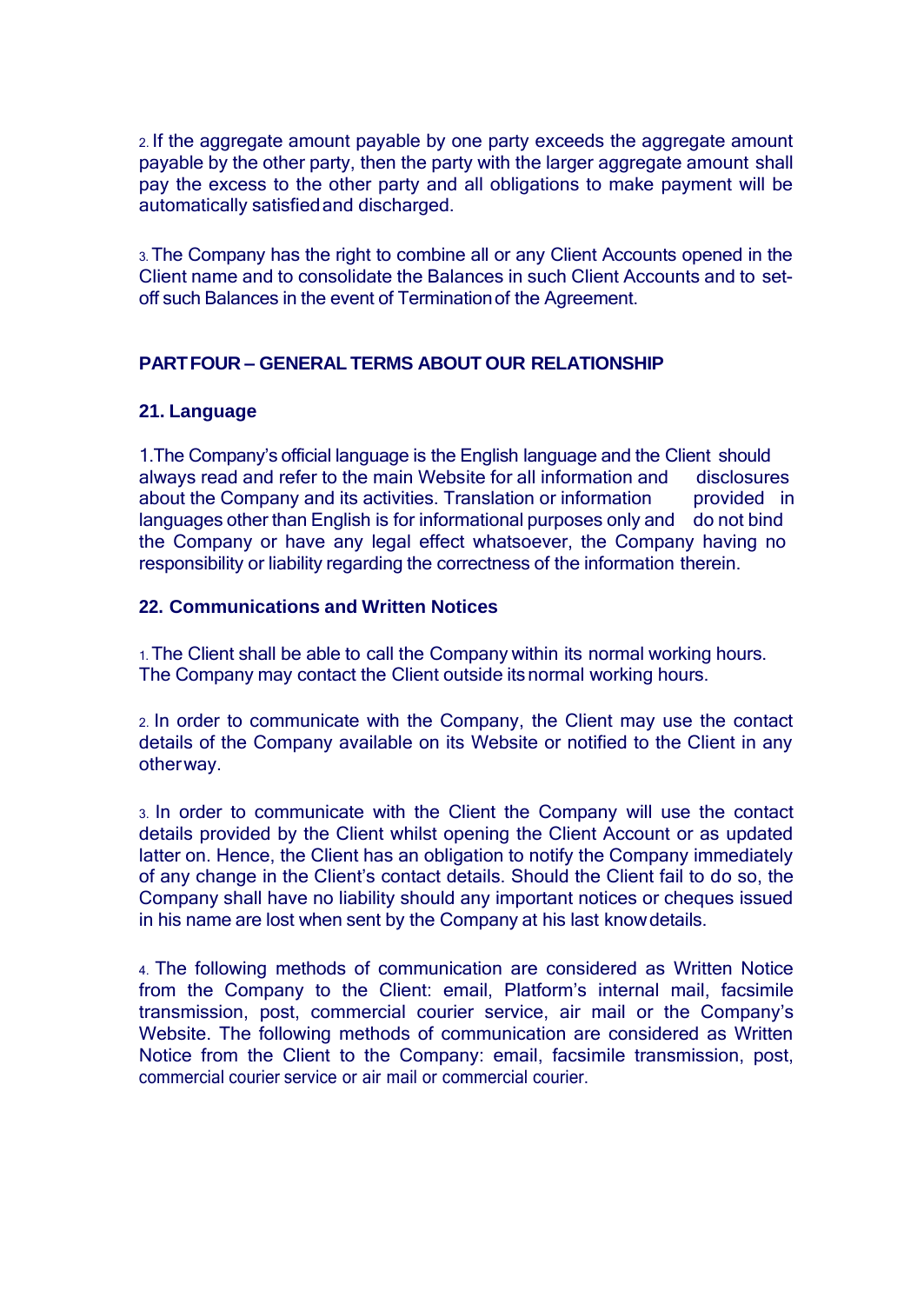5. Without prejudice to paragraph 23.6., any communications sent to either Party, as applicable, (documents, notices, confirmations, statements, reports etc.) are deemed received:

- (a) If sent by email, within one hour after emailing it and provided the email has left from thesender's outlook.
- (b) If sent by the Platform's internal mail, immediately aftersending it.
- (c) If sent by facsimile transmission, upon receipt by the sender of a transmission report from its facsimile machine confirming receipt of the message by recipient's facsimilemachine.
- (d) If sent by telephone call, once the telephone conversation hasbeen finished.
- (e) If sent by post, seven calendar days afterposting it.
- (f) If sent via commercial courier service, at the date of signing of the document on receipt of such notice.
- (g) If sent by air mail, eight Business Days after the date of their dispatch.
- (h) If posted on the Company Webpage, within one hour after it has been posted.

5. Any Written Notices sent to the Company shall have to be received within the working hours of the Company. Notwithstanding paragraph 23.5., any Notices received outside the normal working hours shall be treated as being received the following Business Day.

6. Faxed documents received by the Company may be electronically scanned and reproduction of the scanned version shall constitute conclusive evidence of such faxed instructions.

# **23.Personal Data, Confidentiality, Recording of Telephone Calls and Records**

1. The Company may collect Client information directly from the Client (in his completed Account Opening Application Form or otherwise) or from other persons including, for example, the credit reference agencies, fraud prevention agencies, banks, other financial institutions, third authentication service providers and the providers of public registers.

2. Client information which the Company holds is to be treated by the Company as confidential and will not be used for any purpose other than in connection with the provision, administration and improvement of the Services, anti-money laundering and due diligence checks, for research and statistical purposes and for marketing purposes. Information already in the public domain, or already possessed by the Company without a duty of confidentiality will not be regarded as confidential.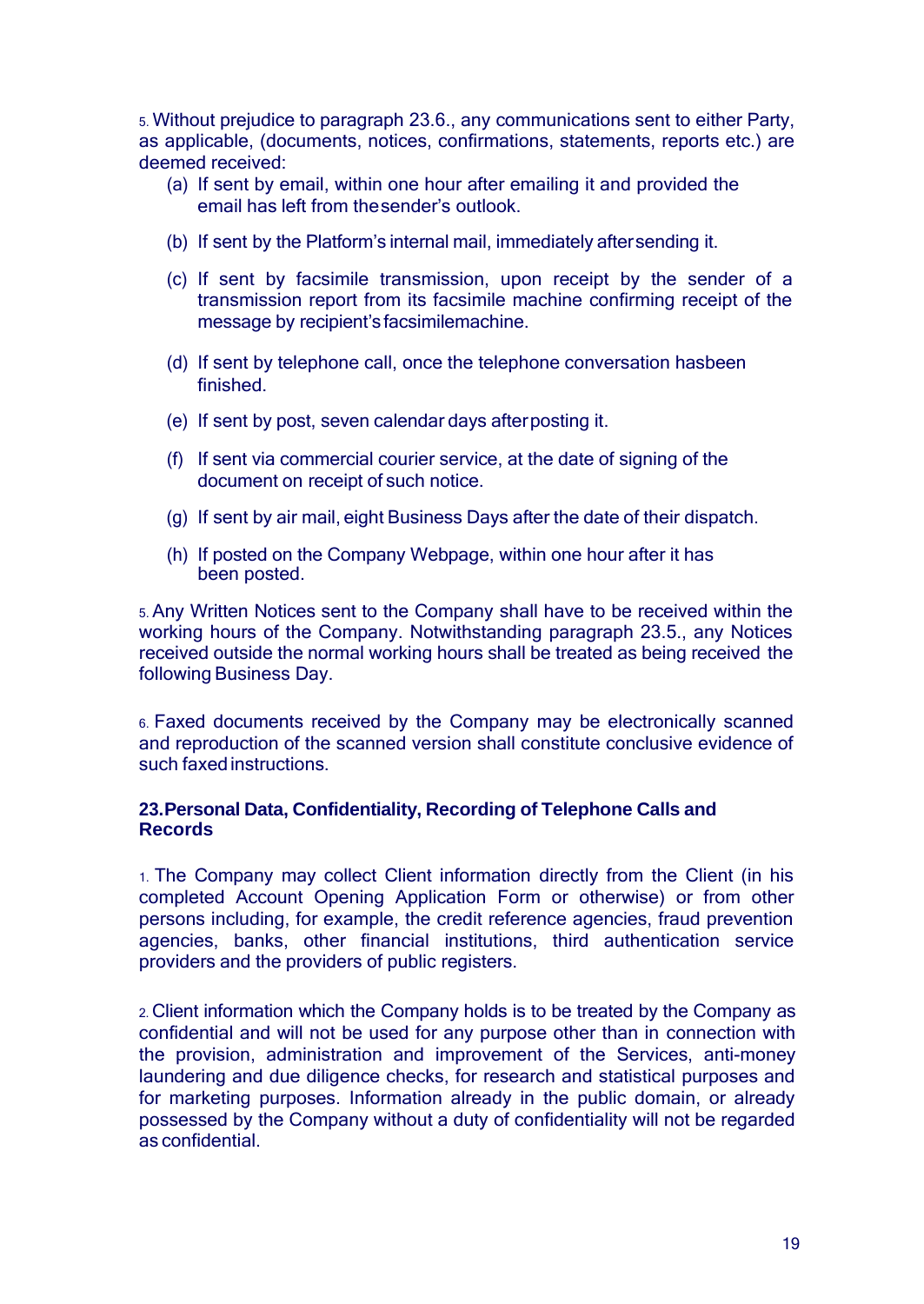3. The Company has the right to disclose Client information (including recordings and documents of a confidential nature, card details) in the following circumstances:

- (a) Where required by law or a court order by acompetent Court.
- (b) Where requested by authority having control or jurisdiction over the Company or the Client or their associates or in whose territory the Company has Clients.
- (c) To relevant authorities to investigate or prevent fraud, moneylaundering or other illegal activity.
- (d) To such an extent as reasonably required so as to execute Orders andfor purposes ancillary to the provision of the Services.
- (e) To credit reference and fraud prevention agencies, third authentication service providers, banks and other financial institutions for credit checking, credit card checks, fraud prevention, anti-money laundering purposes, identification or due diligence checks of the Client. To do so they may check the details the Client supplied against any particulars on any database (public or otherwise) to which they have access. They may also use Client details in the future to assist other companies for verification purposes. A record of the search will be retained by the Company.
- (f) To the Company's professional advisors provided that in each case the relevant professional shall be informed about the confidential nature of such information and commit to the confidentiality herein obligations as well.
- (g) To other service providers who create, maintain or process databases (whether electronic or not), offer record keeping services, email transmission services, messaging services or similar services which aim to assist the Company collect, storage, process and use Client information or get in touch with the Client or improve the provision of the Services under this Agreement.
- (h) To other service providers for statistical purposes in order to improve the Company's marketing, in such a case the data will be provided in an aggregate form.
- (i) To market research call centers that provide telephone or email surveyswith the purpose to improve the services of the Company, in such a case only the contact details data will be provided.
- (j) Where necessary in order for the Company to defend or exercise its legal rights to any court or tribunal or arbitrator or Ombudsman or governmental authority.
- (k) At the Client's request or with the Client's consent.
- (l) To an Affiliate of the Company or any other company in the same group of the Company.
- (m)To successors or assignees or transferees or buyers, with ten Business Days prior Written Notice to the Client, and for the purposes of paragraph 34.2. of theClient Agreement.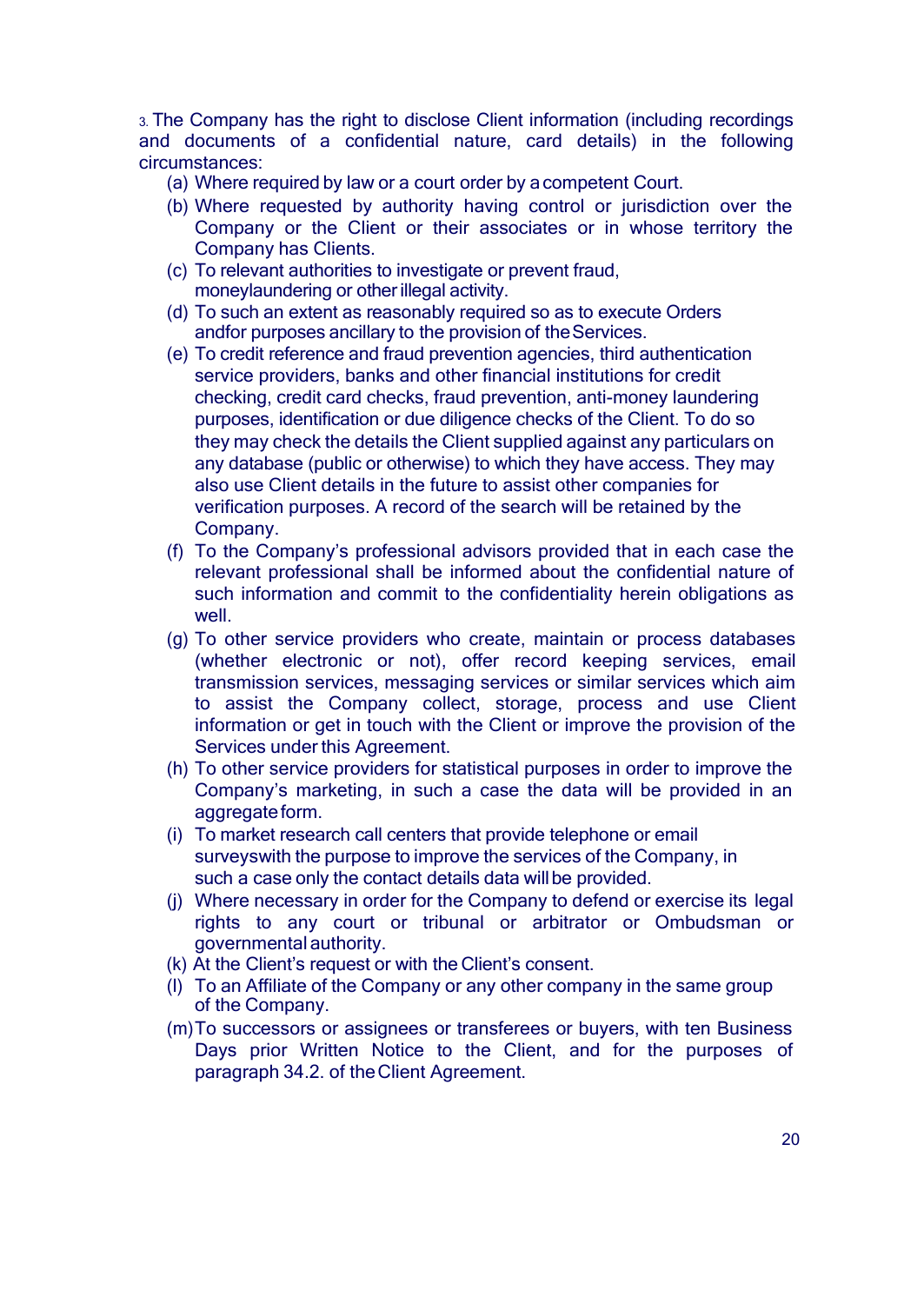4. If the Client is a natural person, the Company will use, store, process and handle personal information provided by the Client in connection with the provision of the Services, in accordance the Processing of Personal Data (Protection of the Individual) Law of 2001 and the Company is obliged to supply the Client, on request, with a copy of personal data which it holds about the Client (if any), provided that the Client pays an administrative fee.

5.Telephone conversations between the Client and the Company may be recorded and kept by the Company and recordings will be the sole property of the Company. The Client accepts such recordings as conclusive evidence of the Orders or conversations so recorded.

6. The Client accepts that the Company may, for the purpose of administering the terms of the Agreement, from time to time, make direct contact with the Client by telephone, sms, fax, email, or post.

7. The Client accepts that the Company or any Affiliate of the Company or any other company in the same group of the Company may make contact with the Client, from time to time, by telephone, fax, email or post for marketing purposes to bring to the Client's attention products or services that may be of interest to him or to conduct market research. This right is exercised in relation to Clients who are natural persons only when they provide their specific consent to thateffect.

8. Under Applicable laws, the Company will keep records containing Client personal data, trading information, Client Account opening documents, communications and anything else which relates to the Client for at least five years after termination ofthe Agreement.

#### **24.Amendments**

1. The Company may upgrade the Client Account, convert Client Account type, upgrade or replace the Platform or enhance the services offered to the Client if it reasonably considers this is to the Clients advantage and there is no increased cost to theClient.

#### *Amendments of the Agreement*

2.The Company may also change any terms of theAgreement for any of the followingreasons:

(a) Where the Company reasonably considers that:

·the change would make the terms of the Agreement easier to understand or are more complete; or

- the change would not be to the disadvantage of the Client.
- (b) Tocover:

: the involvement of any service or facility the Company offers to the<br>Client: or

- the introduction of a new service or facility; or
- the replacement of an existing service or facility with a new one; or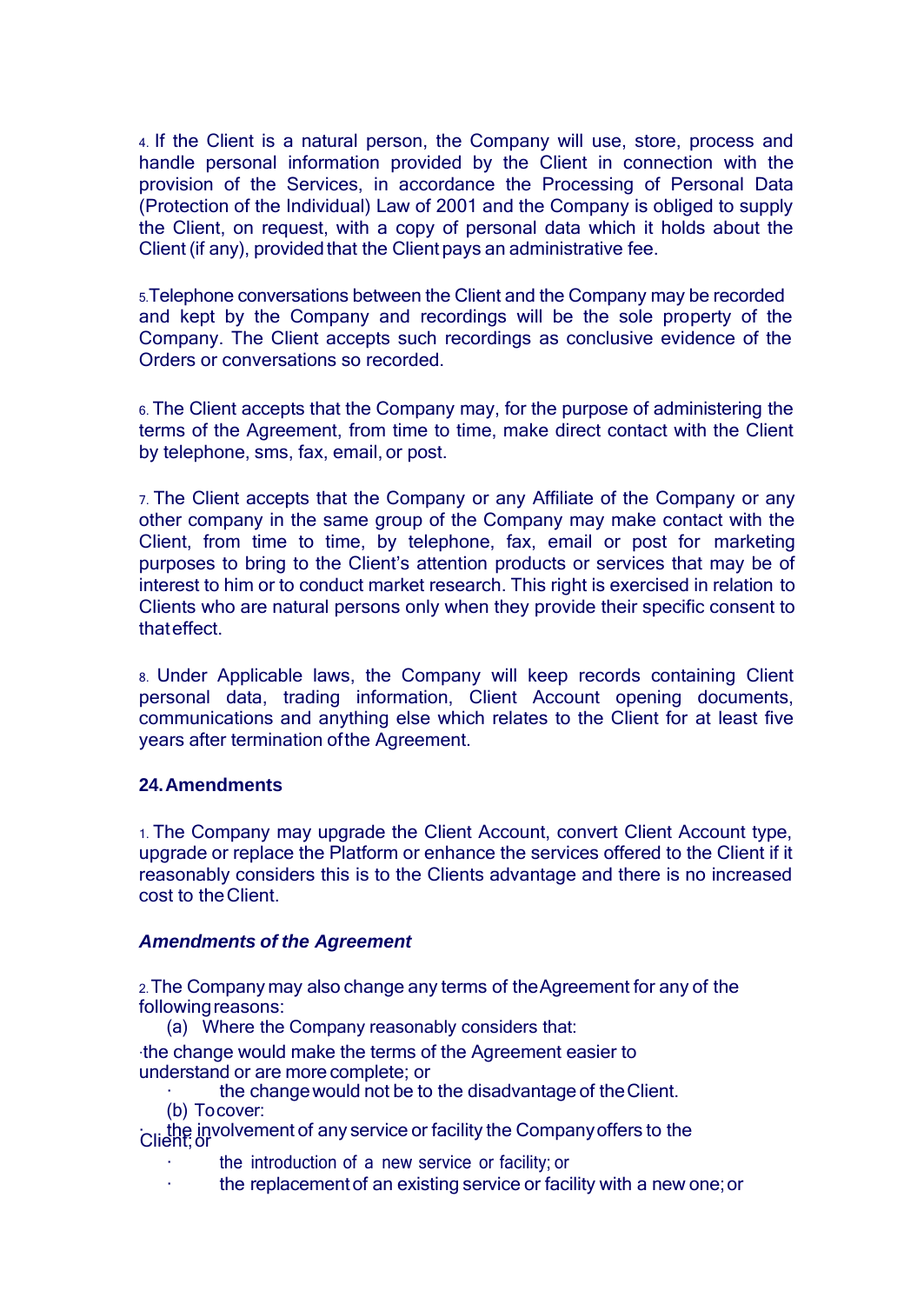·The withdrawal of a service or facility which has become obsolete, or has ceased to be widely used, or has not been used by the Client at any time in the previous year, or it has become very expensive for the Company to offer.

(c) To enable the Company to make reasonable changes to the

services offered to the Client as a result of changes in:

- · the banking, investment or financial system; or
- · technology; or

·the systems or Platform used by the Company to run its business or offer the Serviceshereunder.

(d)As a result of a request of authority or as a result of change orexpected change in Applicable laws.

(e)Where the Company finds that any term in the Agreement is inconsistent with Applicable laws. In such a case, it will not rely on that term but treat it as if it did reflect the relevant Applicable laws and shall update the Agreement to reflect the Applicable laws.

3. The Company may change any of the terms of the Agreement for any serious reason not listed under paragraph 25.2. Where the Client is a natural person he shall have the right to object to the change.

# *NaturalPerson*

4.Where the Client is a natural person, for any change made under paragraphs 25.2. and 25.3., the Company shall provide the Client with advance notice of at least 10 Business Days. However, the Client acknowledges that a change which is made to reflect a change of Applicable laws may, if necessary, take effect immediately.

5.Where the Client is a natural person, for any change made under (a),(d) and (e) of paragraph 25.2., the notice of the Company shall be a Written Notice including a post on the Company's Website. For any other change of the Client Agreement the Company, where the Company elects to provide such Written Notice via a post on the Website, the Company shall also provide the said Written Notice with an additionalmeans of Written Notice.

6.When the Company provides Written Notice to Clients who are natural persons of changes under paragraphs 25.2. and 25.3. it shall tell the Client the date it comes into effect. The Client shall be treated as accepting the change on that date unless, before then, the Client informs the Company that he wishes to object the change. Client shall not have to pay any charges as a result of terminating in this case, other than costs due and payable for Services offered until the termination.

# *Legal Entity*

7.Where the Client is a legal entity the Company shall have the right to amend any terms of the Agreement for any reason by providing at least five Business Days notice to such Client. Notice shall not have to be personal but may be posted on theWebsite.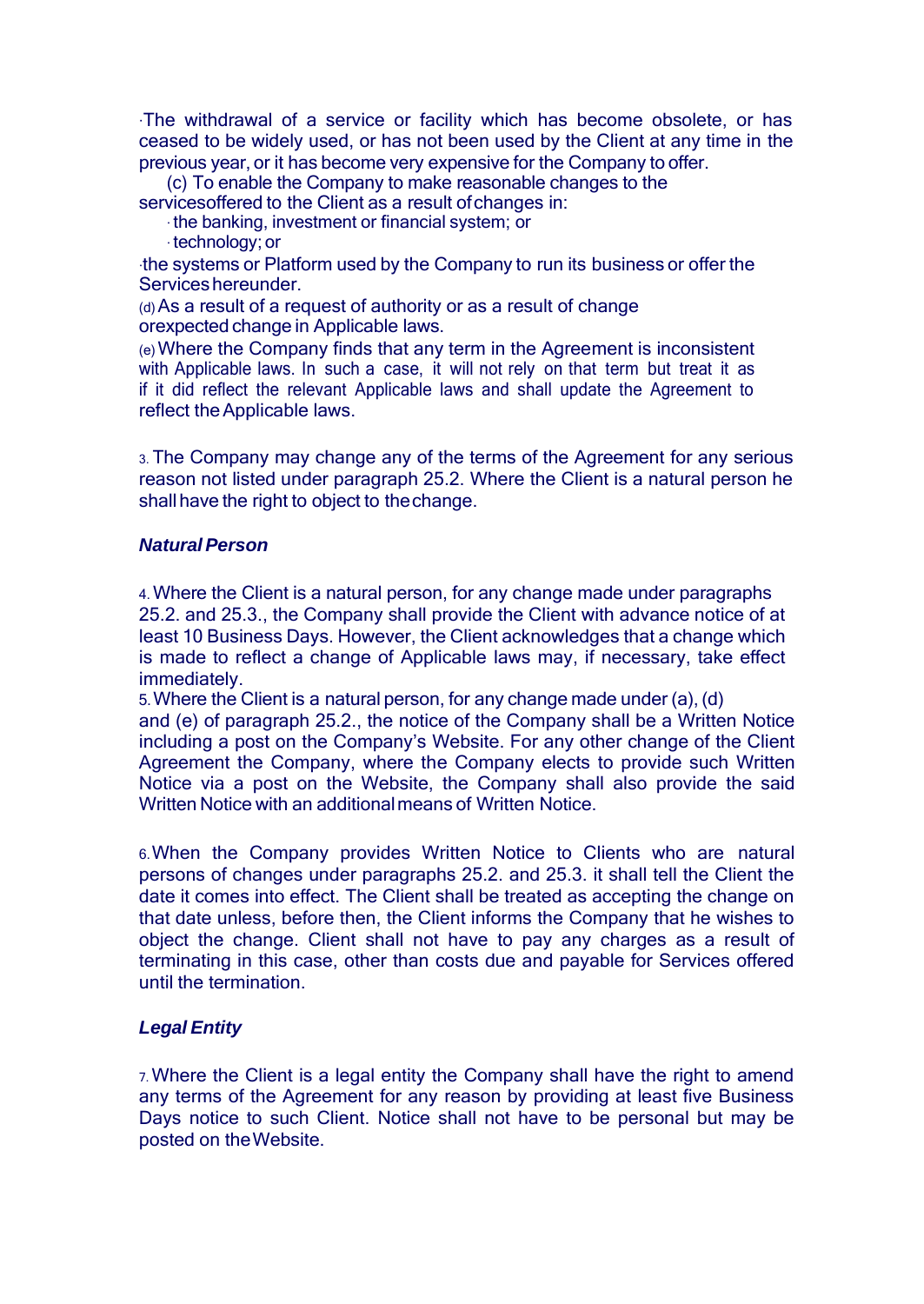#### *Review of Costs*

8. Unless differently provided for elsewhere in this Agreement, the Company shall have the right to review its costs, fees, charges and commissions), from time to time, in its discretion. Such changes shall be effected on the Platform and/or the Website and the Client is responsible to check for updates regularly. In the absence of a Force Majeure event, the Company shall be providing the Client with advance notice on its Website of at least ten Business Days where the Client is natural person and five Business Days when the Client is a legal person. Premiums may be changed without prior notice.

## *Review of Classification*

9.The Company shall have the right to review the Client's Classification according to Applicable laws and inform the Client accordingly of the change before it comes into effect by providing the Client with advance notice of at least ten Business Days. Notwithstanding paragraph 25.1, changing the Client's Classification may also mean changing the type of Client Account of the Client. The Client shall be treated as accepting the change on that date unless, before then, the Client informs the Company that the Client wishes to terminate the Agreement and not accept the change.

## **25. Termination and Results of Termination**

1. The Client may terminate this Agreement with Written Notice to the Company at any time. Without prejudice to the Company's rights under this Agreement to terminate it immediately without prior notice to the Client, the Company may terminate the Agreement by giving at least 15 Business Days Written Notice to the other Party.

2. Termination by any Party will not affect any obligation which has already been incurred by either Party or any legal rights or obligations which may already have arisen under the Agreement or any Transactions made hereunder.

3. Upon termination of this Agreement, all amounts payable by the Client to the Company will become immediately due and payable including (but without limitation) all outstanding costs and any other amounts payable to the Company, any charges and additional expenses incurred or to be incurred by the Company as a result of the termination ofthe Agreement.

4.Once notice of termination of this Agreement is sent and before the termination date:

(a) the Client will have an obligation close all his Open Positions. If he fails to do so, upon termination, the Company will close any Open Positions at current prices;

(b) the Company will be entitled to cease to grant the Client access to the Platform(s) or may limit the functionalities the Client is allowed to use on the Platform(s);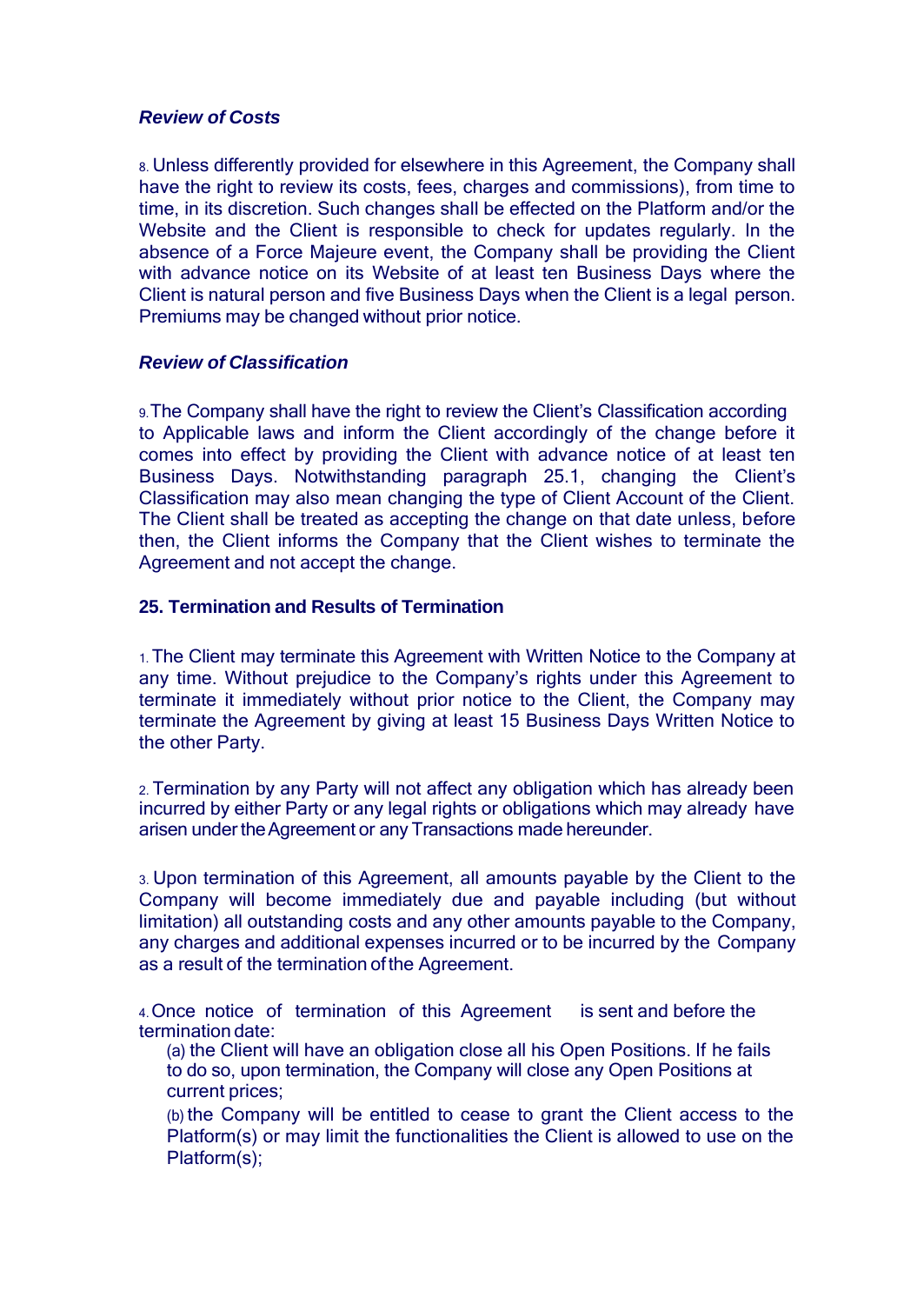(c) the Company will be entitled to refuse to accept new Orders from the Client;

(d) the Company will be entitled to refuse to the Client to withdraw money from the Client Account and the Company reserves the right to keep Client's funds as necessary to close positions which have already been opened and/or pay any pending obligations of the Client under the Agreement.

5. Upon Terminationany or all the following may apply:

(a) The Company has the right to combine any Client Accounts of the Client, to consolidate the Balances in such Client Accounts and to set off those Balances;

- (b) The Company has the right to close the Client Account(s);
- (c) The Company has the right to convert any currency;

(d) The Company has the right to close out the Client's Open Positions at current prices;

(e) In absence of illegal activity or suspected illegal activity or fraud of the Client or instructions from the relevant authorities, if there is Balance in the Client's favour, the Company will (after withholding such amounts that in the Company's absolute discretion considers appropriate in respect of future liabilities) pay such Balance to the Client as soon as reasonably practicable and supply him with a statement showing how that Balance was arrived at and, where appropriate, instruct any Nominee or/and any Custodian to also pay any applicable amounts. Such funds shall be delivered in accordance to the Client's Instructions to the Client. It is understood that the Company will effect payments only to an account in the name of the Client. The Company has the right to refuse, at its discretion, to effect thirty party payments.

# **26. Force Majeure**

- 1. A Force Majeure Event includes without limitation each of the following:
	- (a) Government actions, the outbreak of war or hostilities, the threat of war, acts of terrorism, national emergency, riot, civil disturbance, sabotage, requisition, or any other international calamity, economic or political crisis that, in the Company's opinion, prevents it from maintaining an orderly market in one or more of the Financial Instruments in respect of which it deals on the Platform;
	- (b) Act of God, earthquake, tsunami, hurricane, typhoon, accident, storm, flood, fire, epidemic or other natural disaster making it impossible for the Company to offer its Services;.
	- (c) Labour disputes and lock-out which affect the operations of the Company;
	- (d) Suspension of trading on a market or the liquidation or closure of any market, or the fixing of minimum or maximum prices for trading on a market to which the Company relates its Quotes, or the imposition of limits or special or unusual terms on the trading in any such market or a banon the activities of any party (unless the Company has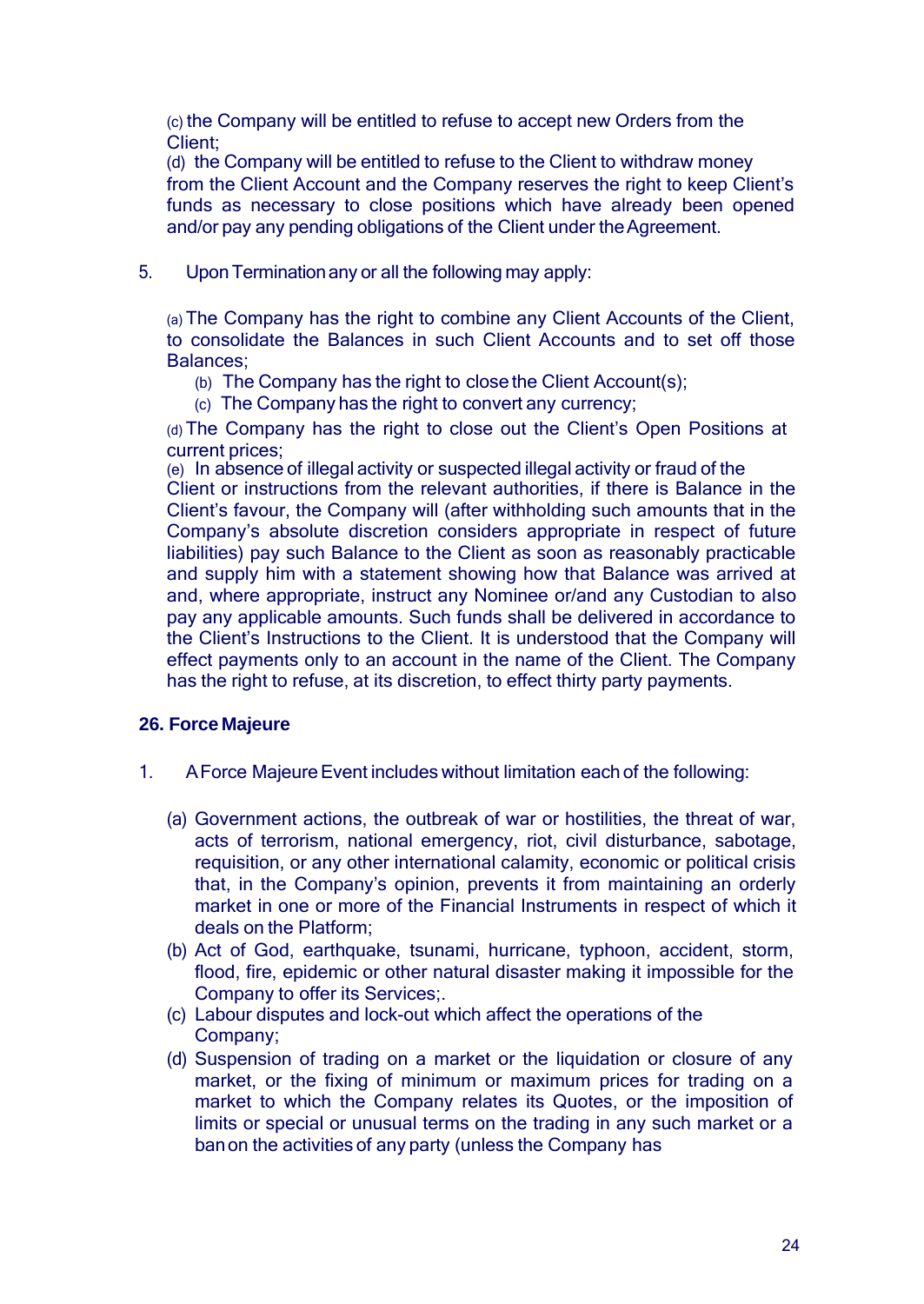caused that ban), decisions of state authorities, governing bodies of organizations, decisions of governing bodies of organized trading platforms;

- (e) Breakdown, failure or malfunction of any electronic, network and communication lines (not due to the bad faith or wilful default of the Company);
- (f) Any event, act or circumstances not reasonably within the Company's control and the effect of that event(s) is such that the Company is not in a position to take any reasonable action to curethe default;
- (g) The occurrence of an excessive movement in the level of any transaction and/or Underlying Asset or Market or the Company's anticipation (acting reasonably) of the occurrence of such a movement;

2. If the Company determines in its reasonable opinion that a Force Majeure Event exists (without prejudice to any other rights under the Agreement) the Company may without prior notice and at any time take any or all of the following steps:

- (a) Suspend or modify the application of any or all terms of the Agreement to the extent that the Force Majeure Event makes it impossible or impractical for the Company to complywitht hem.
- (b) Take or omit to take all such other actions as the Company deems to be reasonably appropriate in the circumstances with regard to the position of the Company, the Client and other clients;
- (c) Shut down the Platform(s) in case of malfunction for maintenance or to avoid damage;
- (d) Cancel any Client Orders and Refuse to accept Orders from Clients to the extent that the Force Majeure Event makes it impossible or impractical for the Company to comply with them or to avoid losses to the Client;
- (e) Inactivate the Client Account to avoid damage;
- (f) Close out any or all Open Positions at such prices as the Company considers in goodfaith to be appropriate to avoid losses for the Client;
- (g) Increase Spreads, increase Margin requirements, decrease Leverage without notice to avoid damages.

3. Except as expressly provided in this Agreement, the Company will not be liable or have any responsibility for any type of loss or damage arising out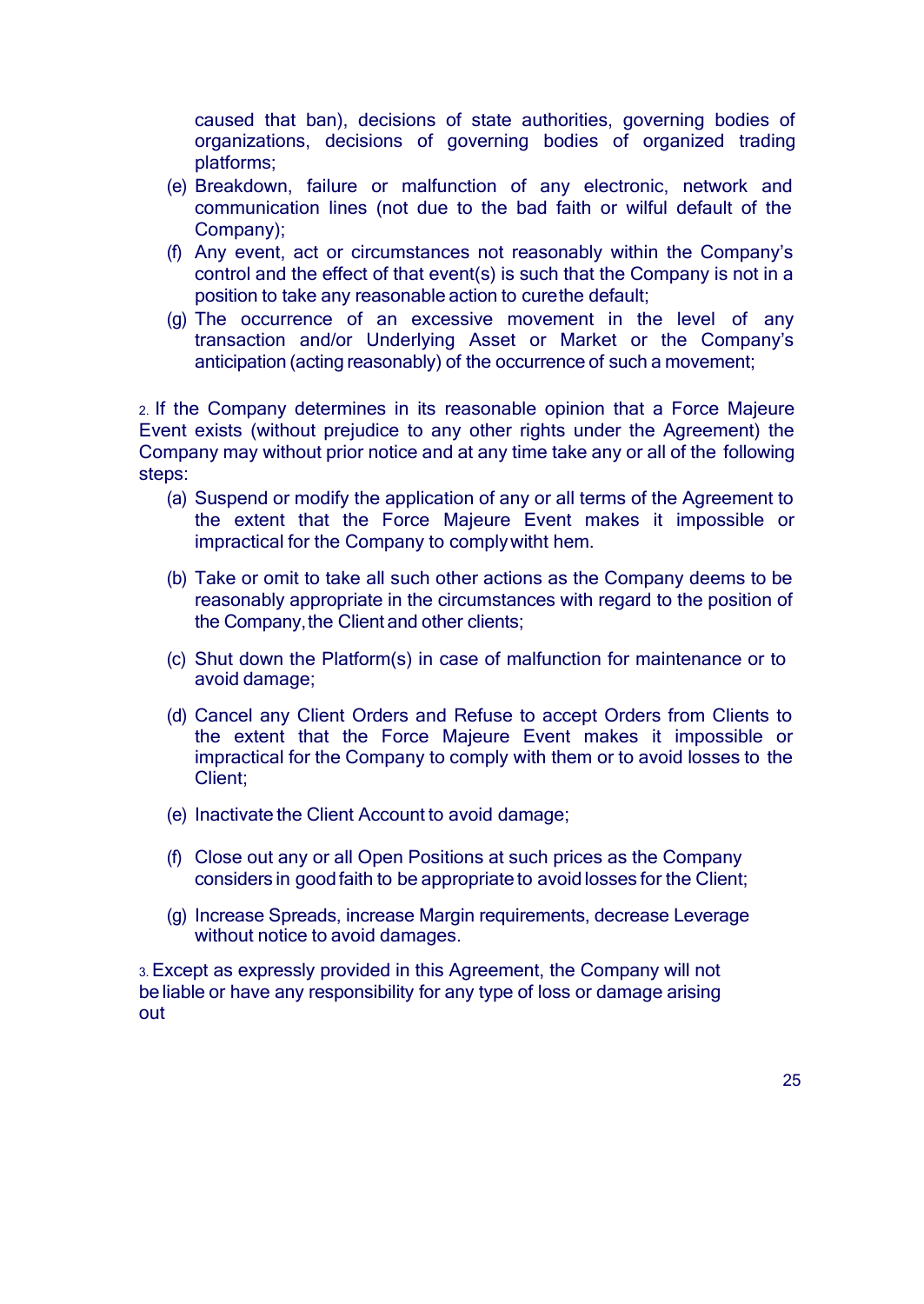of any failure, interruption, or delay in performing its obligations under this Agreement where such failure, interruption or delay is due to a Force Majeure event.

# **27. Limitations of Liability and Indemnity**

1. In the event the Company provides information, recommendations, news, information relating to transactions, market commentary or research to the Client (or in newsletters which it may post on its Website or provide to subscribers via its Website or otherwise), the Company shall not, in the absence of its fraud, willful default or gross negligence, be liable for any losses, costs, expenses or damages suffered by the Client arising from any inaccuracy or mistake in any such information given.

2. The Company will not be held liable for any loss or damage or expense or loss incurred by the Client in relation to, or directly or indirectly arising from but not limited to:

- (a) Any error or failure or interruption or disconnection in the operation of the Platform(s), or any delay caused by the Client Terminal or Transactions made via the Client Terminal, any technical problems, system failures and malfunctions, communication line failures, equipment or software failures or malfunctions, system access issues, system capacity issues, high internet traffic demand, security breaches and unauthorized access, and other similar computer problems and defects;
- (b) Any failure by the Company to perform any of its obligations under the Agreement as a result of Force Majeure Event or any other cause beyond its control;
- (c) The acts, omissions or negligence of any third party;
- (d) Any person obtaining the Client's Access Data that the Company has issued to the Client prior to the Client's reporting to the Company of the misuse of his AccessData;
- (e) Unauthorized third persons having access to information, including electronic addresses, electronic communication, personal data and Access Data when the above are transmitted between the Parties or any other party, using the internet or other network communication facilities, post, telephone, or any other electronic means;
- (f) Any of the risks of the Risks Disclosure andWarnings Notice;
- (g) Currency risk materializing;
- (h) Any changes in the rates of tax;
- (i) The occurrence ofSlippage;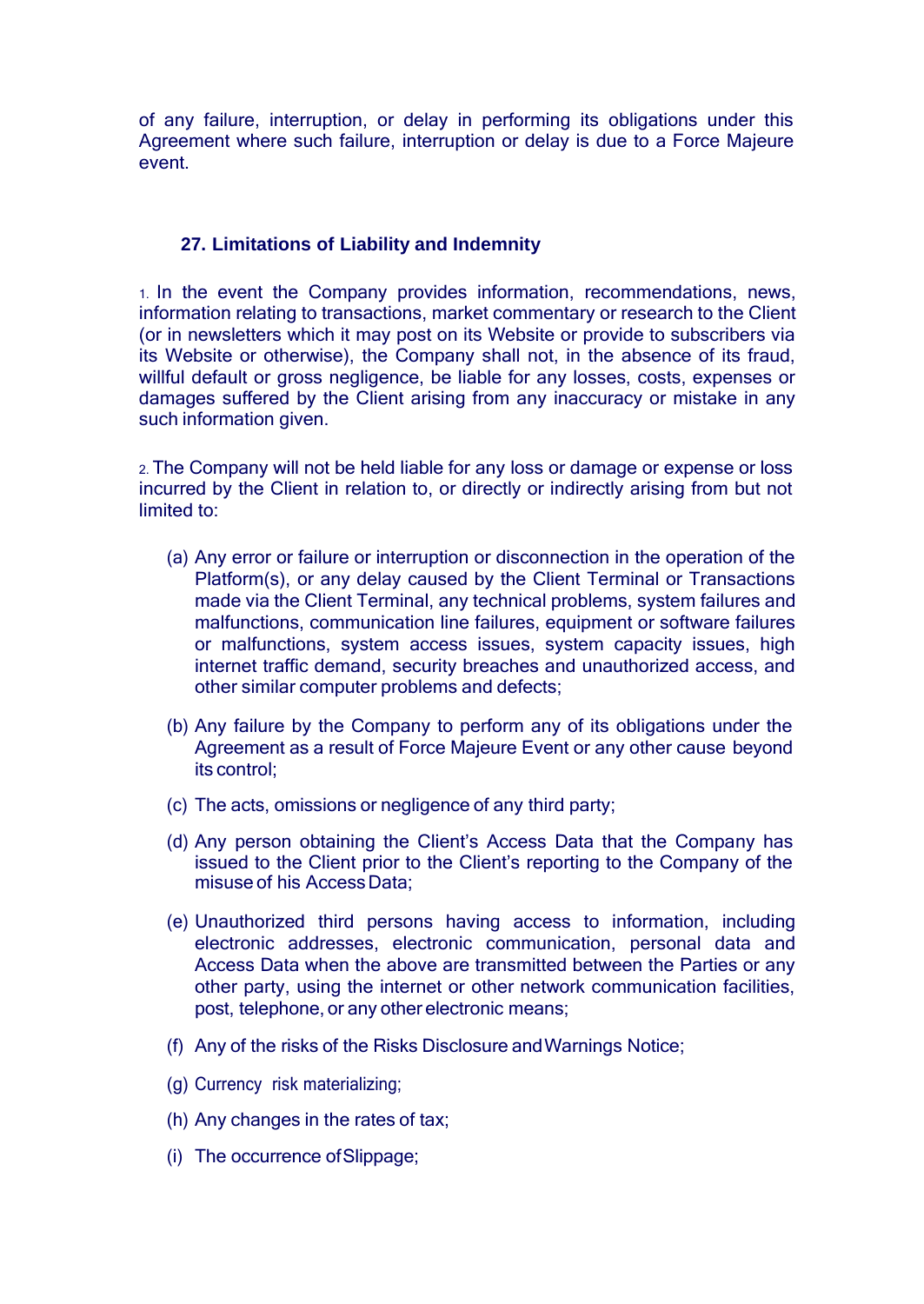- (i) The Client relying on functions such as Trailing Stop, Expert Advisorand Stop Loss Orders;
- (k) Under abnormal Market Conditions;
- (l) Any actions or representations of the Introducer;
- (m)Any acts or omissions (including negligence and fraud) of the Client and/or his Authorized Representative;
- (n) For the Client's or his Authorized Representative's trading decisions;
- (o) All Orders given throughand underthe Client's Access Data;
- (p) The contents, correctness, accuracy and completenessofany communication spread by the use of the Platform(s);
- (q) As a result of the Client engaging in social trading, under which the client is automatically following other traders Orders;
- (r) The solvency, acts or omissions of any third party referred toin paragraph16.5.
- (s) Asituation of paragraph16.6.arises.

3. If the Company, its Directors, Officers, employees, Affiliates, or Agents incur any claims, damage, liability, costs or expenses, which may arise in relation to the execution or as a result of the execution of the Agreement and/or in relation to the provision of the Services and/or in relation to the use of the Platform(s), that the Company, its Directors, Officers, employees, Affiliates, or Agents bear no responsibility whatsoever, it is the Client's responsibility to indemnify the Company for such.

4. The Company shall in no circumstances be liable to the Client for any consequential, special, incidental or indirect losses, damages, loss of profits, loss of opportunity (including in relation to subsequent market movements), costs or expenses the Client may suffer in relation to the Agreement, the provision of the Services or the use ofthe Platform(s).

5. The Company's cumulative liability to the Client shall not exceed the fees paid to the Company under this Agreement in relation to the particular Client for the Provision of the Services and use of thePlatform(s).

# **28. Representations andWarranties**

- 1. The Client represents and warrants to the Company thefollowing:
	- (a) The Client is at least 18 years old, or the age of legal consent for engaging in financial investment activities under the laws of any jurisdiction that applies to him;
	- (b) The Client is of sound mind and capable of taking decisions for his own actions;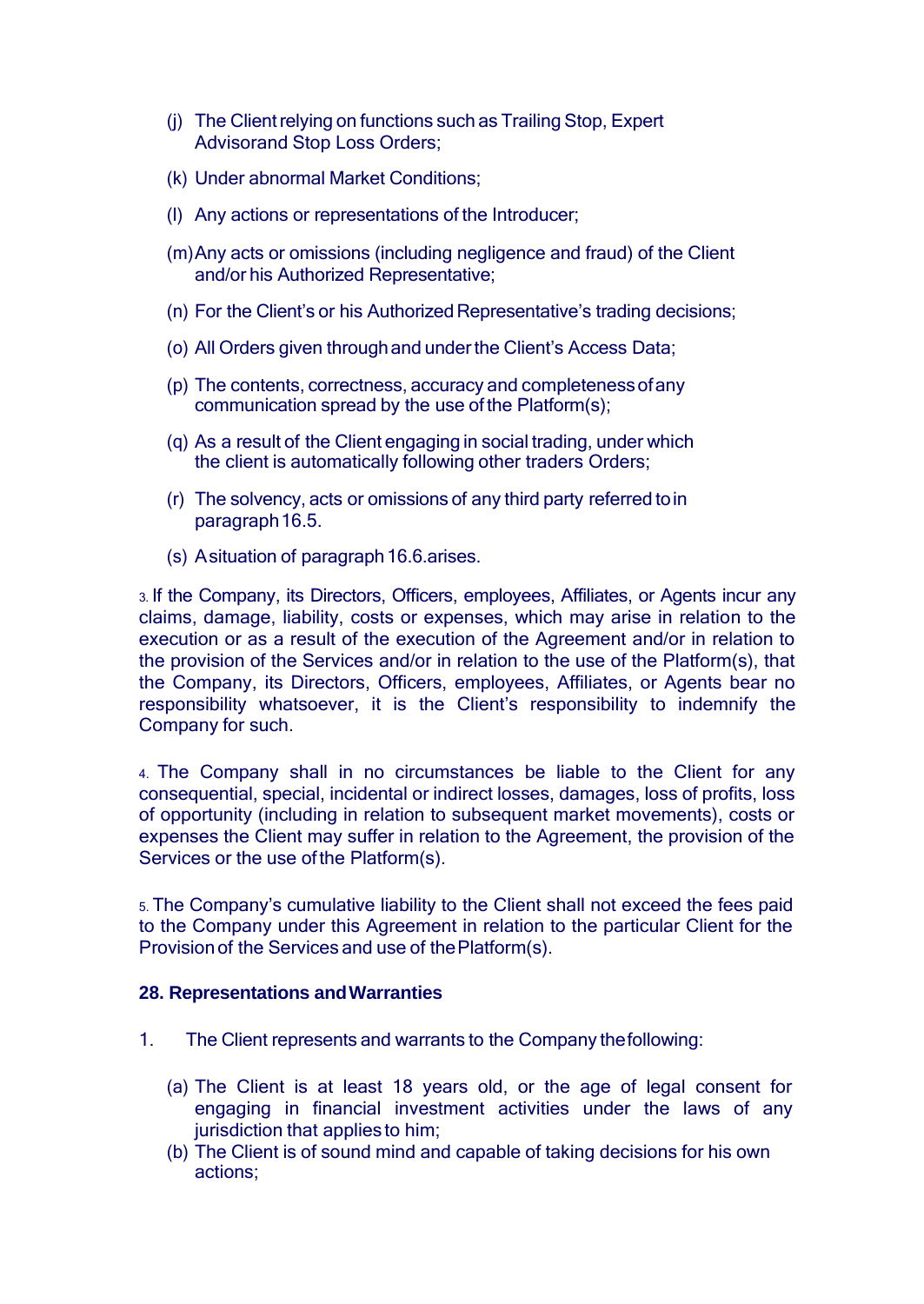- (c) There are no restrictions on the markets or financial instruments in which any Transactions will be sent for execution, depending on the Client's nationality orreligion;
- (d) All actions performed under theAgreement will not violate any lawor rule applicable to the Client or to the jurisdiction in which the Client is resident, or any agreement by which the Client is bound or by which any of the Client's assets or fundsare affected;
- (e) The Client will not use the IP or the Platform or Website in contravention to this Agreement, or for unauthorized or unlawful purposes and that he will use the IP, Platform and Website only for the benefit of his Client Account and not on behalf of any other person;
- (f) The Client is duly authorized to enter into the Agreement, to giveOrders and to perform itsobligation she re under;
- (g) The Client is the individual who has completed the Account Opening Application Form or, if the Client is a company, the person who has completed Account Opening Application Form on the Client's behalf is duly authorized to do so;
- (h) The Client is acting as a principal and not as agent or representative or trustee or custodian on behalf of someone else. The Client may act on behalf of someone else only if the Company specifically consents to this in writing and provided all the documents required by the Company for this purpose are received;
- (i) The information provided by the Client to the Company in the Account Opening Application Form and at any time thereafter is true, accurate and complete and the documents handed over by the Client are valid andauthentic.
- (j) The Client has read and fully understoodthe terms of the Agreement;
- (k) The Client funds used for trading are not in any direct or indirect way the proceeds of any illegal activity or used or intended to be used for terrorist financing;
- (l) The Client is not a Politically Exposed Person and does not have any relationship (for example relative or business associate) with a person who holds or held in the last twelve months a prominent public position. If the above statement is untrue and in the event that the Client has not disclosed this already in the Account Opening Application Form, he will inform the Company as soon as possible will notify the Company if at any stage during the course of this Agreement he becomes a Politically Exposed Person;
- (m)The Client is not from the USA, Cuba, Iran, Syria, Democratic People's Republic of Korea, Algeria, Ecuador, Indonesia, Myanmar the Company does not accept Clients from the secound tries;
- (n) He has read and understands the "Risks Disclosure and WarningsNotice" found on the Website;
- (o) The Client consents to the provision of the informationof the Agreement by means of a Websiteor email;
- (p) The Client confirms that he has regular access to the internet and consents to the Company providing him with information, including, without limitation, information about amendments to the terms and conditions, costs, fees, this Agreements, policies and information aboutthe nature and risks of investments by posting such information on the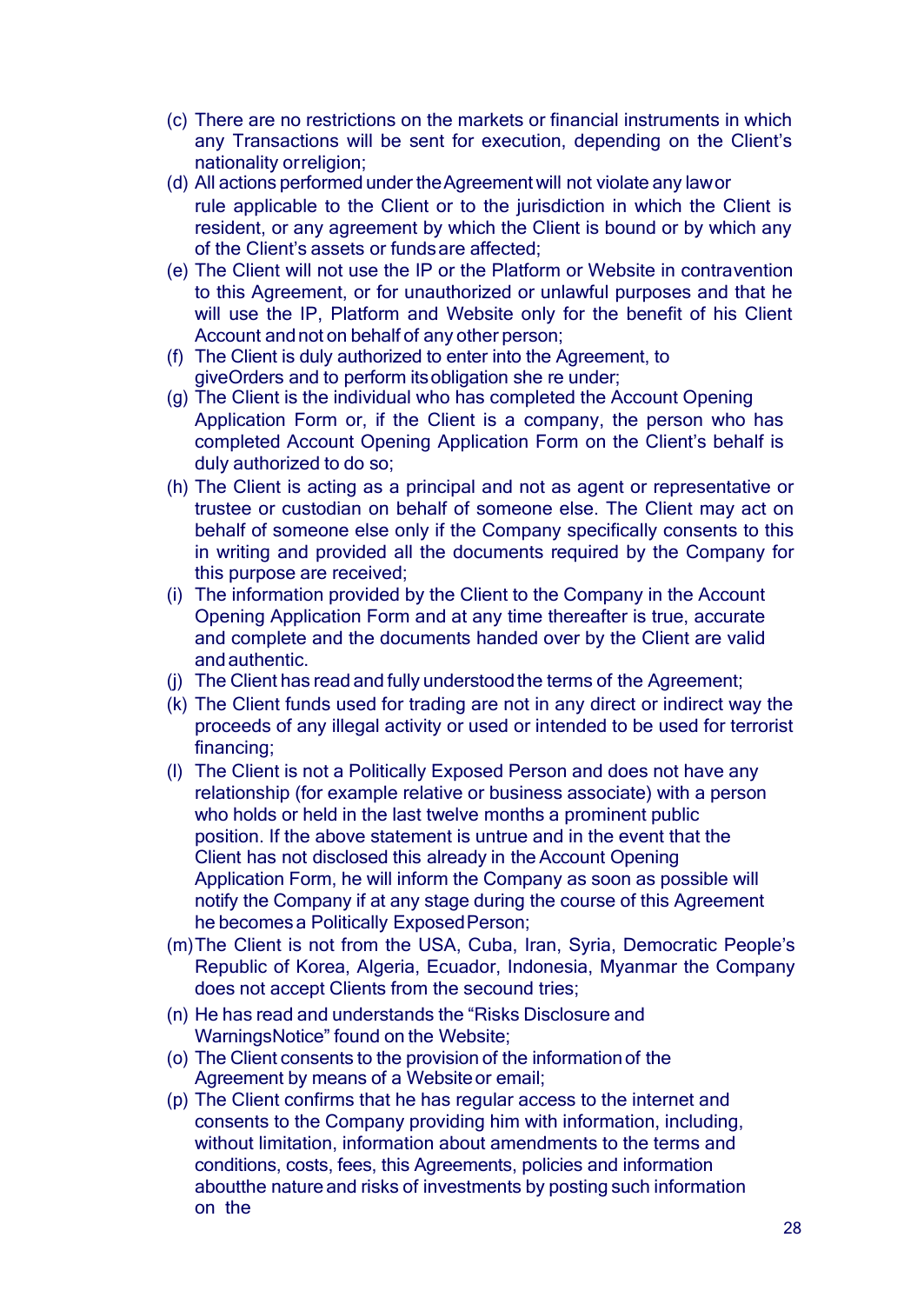Website or email. Should the Client wish, he may request forthese to be sent by post orfax.

# **29. Complaints andDisputes**

1. If the Client wishes to report a complaint, he must send an email to [support@eubull.com](mailto:support@eubull.com) with the completed "Complaints Form" found on our Website. The Company will try to resolve to resolve it without undue delay and according to the Company's Complaints Procedure forClients.

2. If a situation arises which is not expressly covered by this Agreement, the Parties agree to try to resolve the matter on the basis of good faith and fairness and by taking such action as is consistent with market practice.

3. It is noted that the Client, depending on the amount of the compliant, may have the right under applicable St Vincent and the Grenadines laws.

4. The Client's right to take legal action remains unaffected by the existence or use of any complaints procedures referred to above.

# **30. Applicable and Governing Law and Applicable Laws**

1. If a settlement is not reached by the means described in paragraph 30, all disputes and controversies arising out of or in connection with the Agreement shall be finally settled in court in Nevis.

2. This Agreement is governed by the Laws of St Vincent and the Grenadines.

3. All transactions on behalf of the Client shall be subject to Applicable laws and any other public authorities which govern the operation of the Investment Firms, as they are amended or modified from time to time. The Company shall be entitled to take or omit to take any measures which it considers necessary to ensure compliance with the Applicable laws, the relevant market rules. Any such measures as may be taken shall be binding on the Client.

4. All rights and remedies provided to the Company under the Agreement are cumulative and are not exclusive of any rights or remedies provided by law.

# **31. Severability**

1.Should any part of this Agreement be held by any Court of competent jurisdiction to be unenforceable or illegal or contravene any rule, by law of any Market, that part will be deemed to have been excluded from this Agreement from the beginning, and this Agreement will be interpreted and enforced as though the provision had never been included and the legality or enforceability of the remaining provisions of the Agreement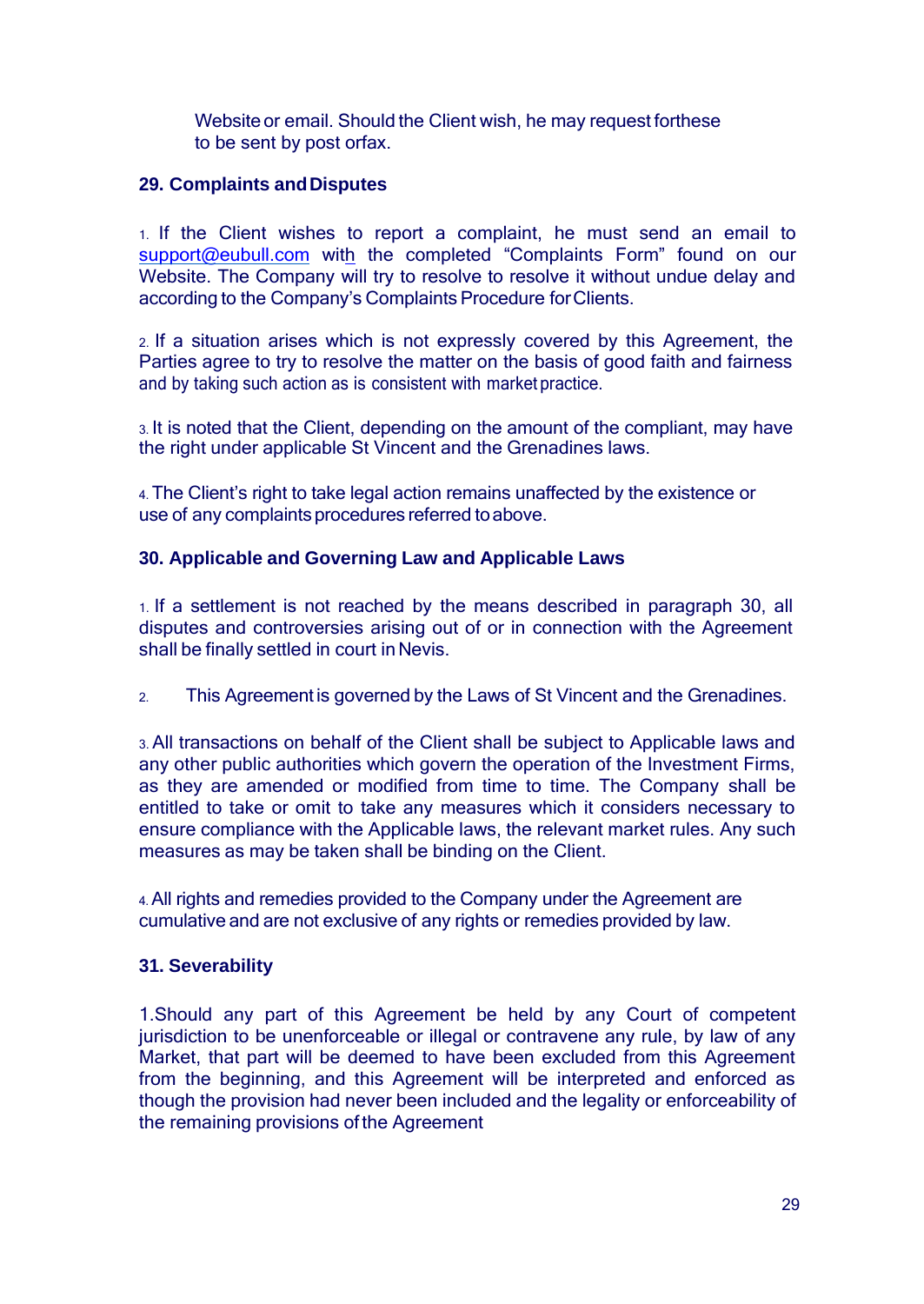or the legality, validity or enforceability of this provision in accordance with the law and/or law of any other jurisdiction, shall not be affected.

## **32. Non-Exercise of Rights**

1.Either Party's failure to seek redress for violations, or to insist upon strict performance, of any condition or provision of this Agreement, or its failure to exercise any or part of any of right or remedy to which that Party is entitled under this Agreement, shall not constitute an implied waiver thereof.

## **33.Assignment**

1. The Company may at any time sell, transfer, assign or novate to a third party any or all of its rights, benefits or obligations under this Agreement or the performance of the entire Agreement subject to providing 15 Business Days prior Written Notice to the Client. This may be done without limitation in the event of merger or acquisition of the Company with a third party, reorganization of the Company, winding up of the Company, lapse of its IF license or sale or transfer of all or part of the business or the assets of the Company to a third party.

2. It is agreed and understood that in the event of transfer, assignment or novation described in paragraph 34.1 above, the Company shall have the right to disclose and/or transfer all Client Information (including without limitation personal data, recording, correspondence, due diligence and client identification documents, files and records, the Client trading history) transfer the Client Account and the Client Money as required, subject to providing 15 Business Days prior Written Notice to the Client.

3. The Client may not transfer, assign, charge, novate or otherwise transfer or purport to do so the Client's rights or obligations under the Agreement.

#### **34. Introducer**

1. In cases where the Client is introduced to the Company through a third person such as a business introducer or associate or affiliate ("Introducer"), the Client acknowledges that the Company is not responsible or accountable for the conduct, representations or the accuracy, completeness or correctness of the contents of any promotions or marketing material of the Introducer or any other third party, even if these are given or appear to be given in the name of the Company, and the Company is not bound by any separate agreements entered into between the Client and the Introducer.

2. The Client acknowledges and confirms that his agreement or relationship with the Introducer may result in additional costs, since the Company may be obliged to pay commission fees or charges to the Introducer. If such apply they will be disclosed to the Client as provided under Applicable laws.

#### **35. Authorized Representative**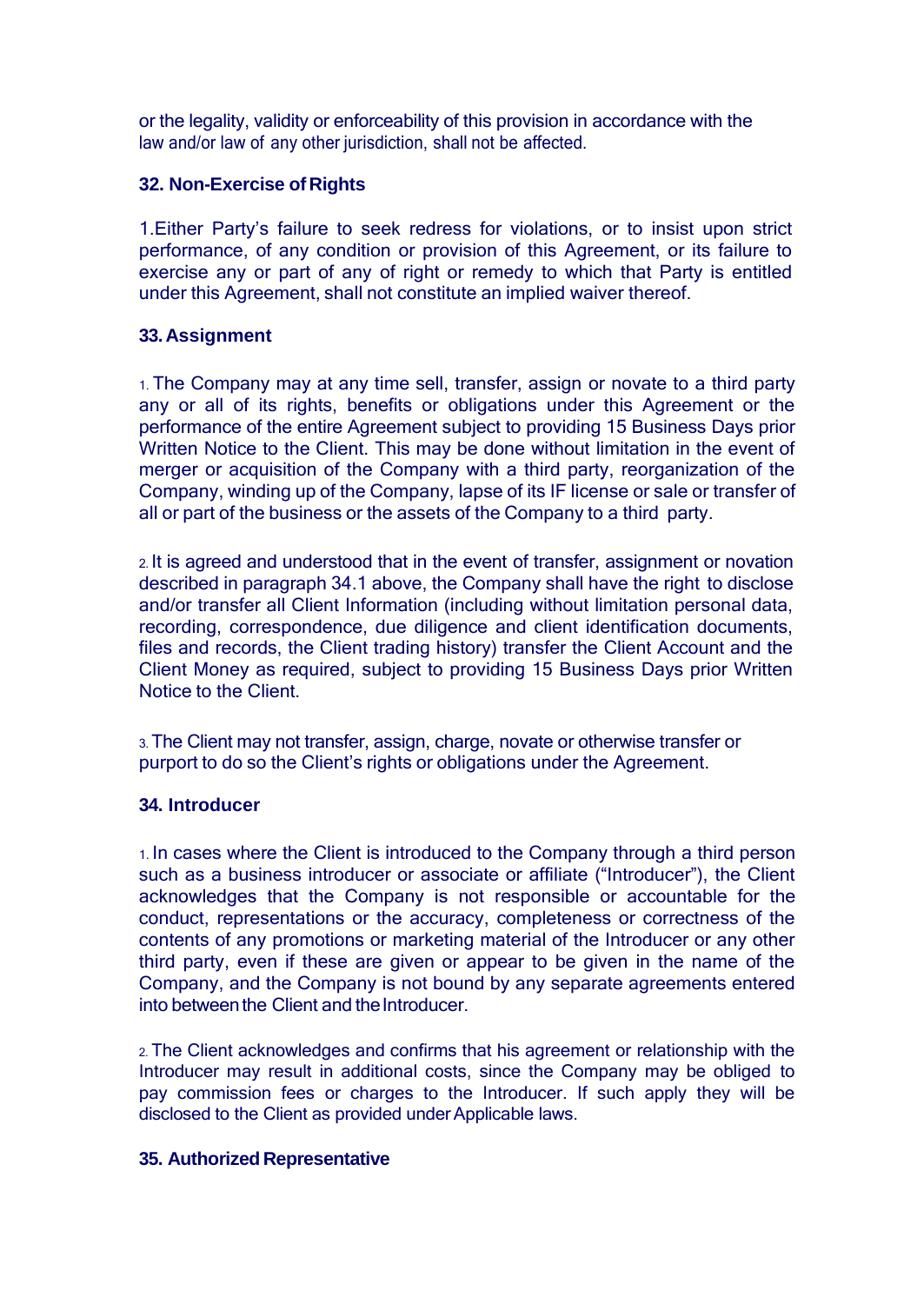1. The Company may in certain cases accept an Authorized Representative on behalf of the Client to place Orders to the Company or to handle any other matters related to the Client Account or this Agreement, provided the Client notifies the Company in writing of the appointment of an Authorized Representative and this person is approved by the Company fulfilling all of the Company specifications for this.

2. Unless the Company receives a written notification from the Client for the termination of the authorization of Authorized Representative, the Company, without prejudice to paragraph 36.4 herein below, has the right to continue accepting Orders and/ or other instructions relating to the Client Account by the Authorized Representative on the Client's behalf and the Client will recognize such orders as valid and committing to him.

3.The written notification for the termination of the authorization of the Authorized Representative has to be received by the Company with at least 5 days' notice prior the termination of the authorization date.

4. The Company has the right (but NOT an obligation to the Client) to refuse to accept Orders and/ or other instructions relating to the Client Account from the Authorized Representative in any of thefollowing cases:

- (a) if the Company reasonably suspects that the Authorized Representative is not legally allowed or properly authorized to act as such;
	- (b) an Event of Default occurred;

(c) in order for the Company to ensure compliance with the relevant market rules and or practices, Applicable laws or other applicable laws; or

(d) in orderto protect the interest of theClient.

#### **36. Multiple Account Holders**

1. Where the Client comprises two or more persons, the liabilities and obligations under the Agreement shall be joint and several. Any warning or other notice given to one of the persons which form the Client shall be deemed to have been given to all the persons who form the Client. Any Order given by one of the persons who form the Client shall be deemed to have been given by all the persons who form the Client.

2. In the event of the death or mental incapacity of one of the persons who form the Client, all funds held by the Company or its Nominee, will be for the benefit and at the order of the survivor(s) and all obligations and liabilities owed to the Company will be owed by such survivor(s).

#### **37. Fees, Taxes andInducements**

1. The provision of the Services by the Company is subject to payment of fees found on the Company's fee schedule on the Platform and/or the Website (as the case maybe).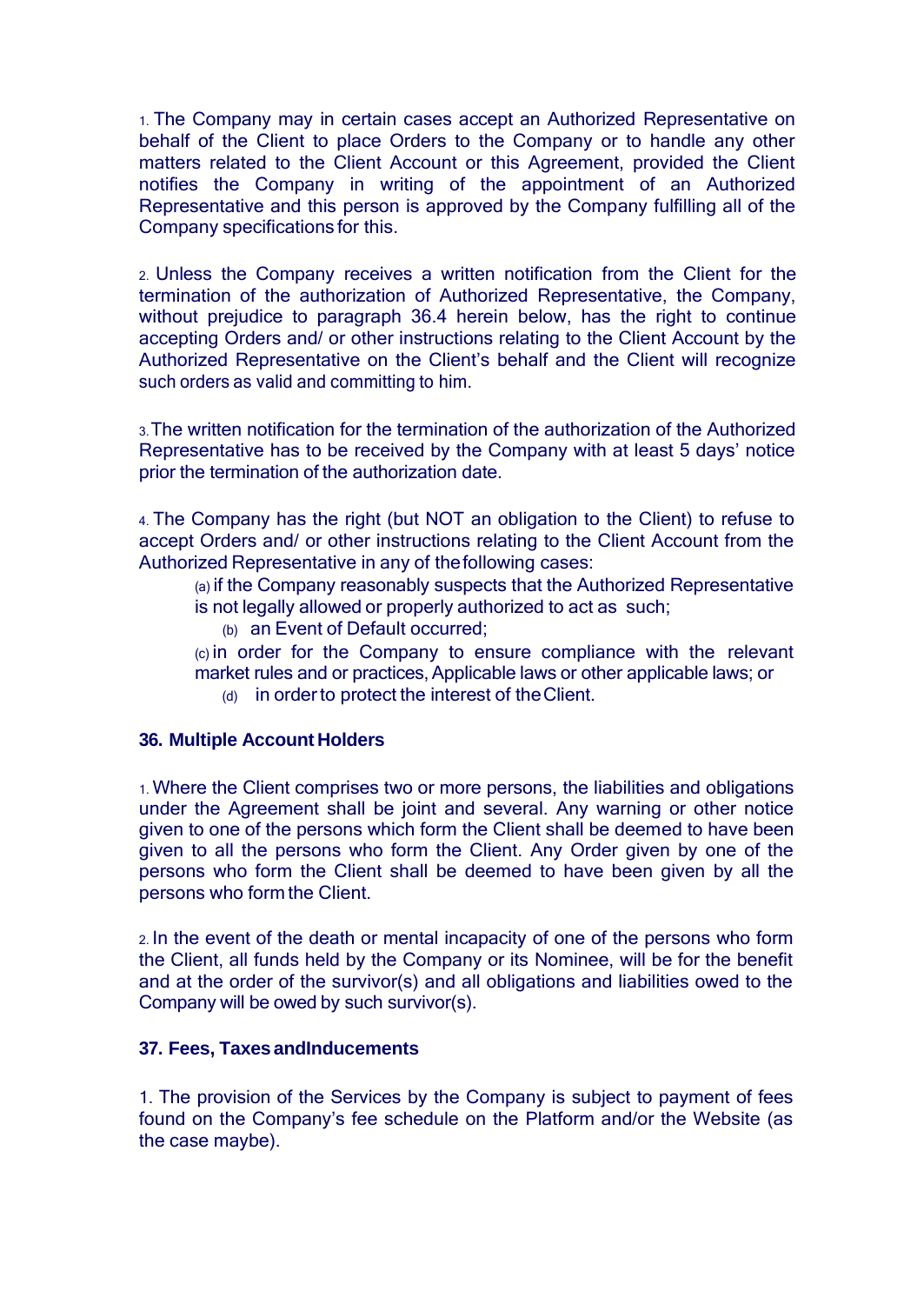2. It is agreed and understood that the Client shall be solely responsible for all filings, tax returns and reports which should be made to any relevant authority, whether governmental or otherwise, and for payment of all taxes (including but not limited to any transfer or value added taxes), arising out of or in connection with his trading activity with the Company here under.

3. The Client undertakes to pay all applicable stamp expenses relating to this Agreement and any documentation which may be required for the currying out of the transactions under this Agreement.

4. Should the Company pay or receive any fees or inducements for the introduction of the Client, it shall notify the Client according to Applicable laws.

#### **38. Bonus**

1. Any bonus or similar benefits provided by the Company from time to time should only be used for trading purposes and may not be exchanged for cash.

2. Bonuses are subject to their own specific terms and conditions.

3. Bonuses are subject to withdrawal at any time.

In the event of a withdrawal, either for full or partial amount of the total deposit be requested without meeting the redeemable terms, the following actions will take place:

1. The bonus or any benefits will be subject to cancellation **Immediately** 

2. In the case that withdrawal of funds has been removed from the trading account, further trading actions that have taken place, will result in the followingactions:

- Any losses shell be held liable by the client (account holder)
- Any profits shell be deducted from client's account balance
- Note: If the required turnover is not met when making a withdrawal request – the withdrawal request will be automatically cancelled.

4. Without prejudice to the Company's right to block or close the Client Account, any improper or abusive trading or prohibited action hereunder, not in accordance with this Agreement, will result in cancellation or revocation of bonusesawarded.

5. The decision whether to offer a bonus to a prospective/potential client is clearly and indisputably at the company's absolute and unreserved discretion.

6. Any bonuses, promotions and benefits that are provided by the company or any trading account can be viewed in the trading account for more details.

7. Clients are expected to utilize eurobull bonus in a rightful and justified manner, according to the terms and provisions of this agreement.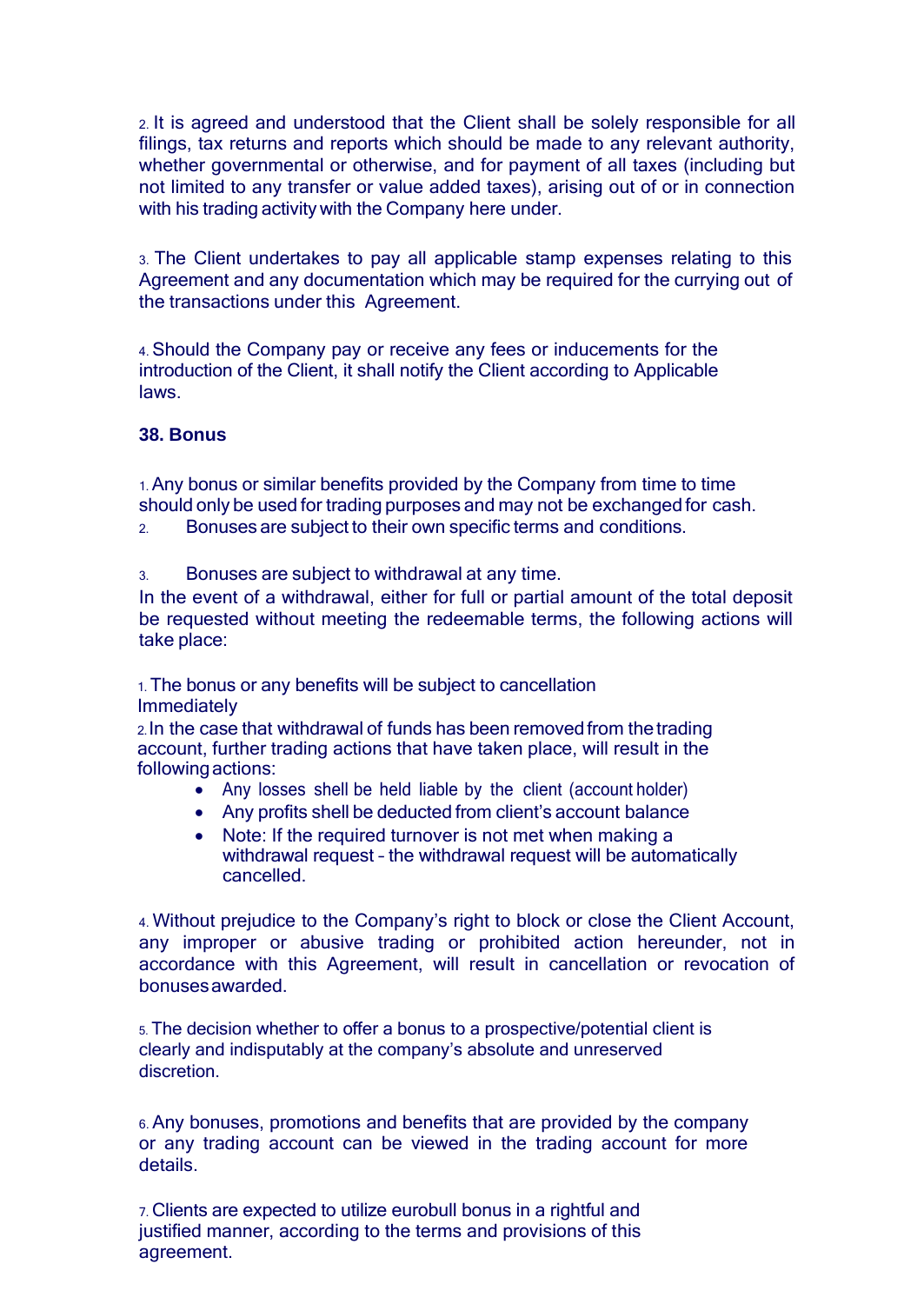8. Should the company under any circumstance suspect any wrongdoing or deception, the company reserves the right to cancel bonuses, promotions or benefits that have been provided or are supposed to be provided to the specified trading account.

9. The Company reserves the right to revoke or change the offers at any time without prior notice.

#### **39. Duty for the Overview of Claims**

Zurich Investors Limited shall be responsible for the overview and determination of anyclient claims that may arise from time to time.

Zurich Investors Limited will have the unequivocal right to dispute and/or argue such claims via written notifications and provide opinions to the Clients of the Companywhere it considers that such claims are or may be considered in its best opinion, estimations, views, and/or judgment as groundless, unjustified, unsupported and/or unfounded. Following such written notifications,

the Clients of the Company shall need to proceed with other actions as those described within clause 30 in order to resolve any disputes or controversies theyhave with theCompany.

## **PARTFIVE – DEFINITIONS**

#### **40. Interpretation ofTerms**

1. In this Agreement:

"Access Data" shall mean the Login and Password of the Client, which are required so as to have access on and use the Platform(s) and the telephone password and Client Account number, which are required so as to place Orders via phone and any other secret codes issued by the Company to the Client.

"Account Opening Application Form" shall mean the application form/questionnaire completed by the Client in order to apply for the Company's Services under this Agreement and a Client Account, via which form/questionnaire the Company will obtain amongst other things information for the Client's identification and due diligence, his categorization and appropriateness or suitability (as applicable) in accordance with the Applicable laws.

"Affiliate" shall mean in relation to the Company, any entity which directly or indirectly controls or is controlled by the Company, or any entity directly or indirectly under common control with the Company; and "control" means the power to direct or the presence of ground to manage the affairs of the Company or entity.

"Agreement" shall mean this "Client Agreement" together with its Appendix 1 and any other Appendices added thereto and the "Conflicts of Interest Policy", "Summary Best Interest and Order Execution Policy" and "RiskDisclosure

and Warnings Notice", as amended from time totime.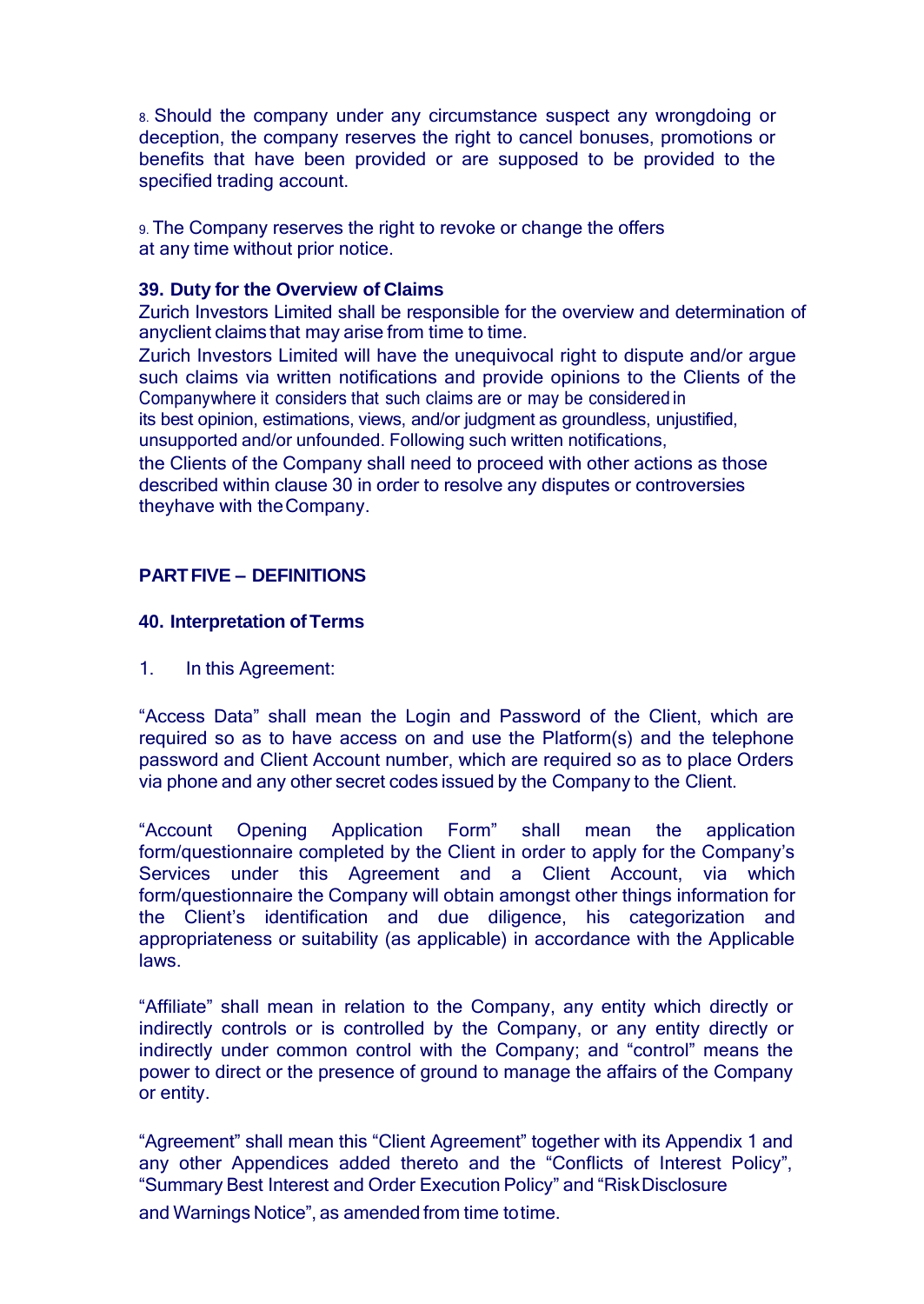"Ask" shall mean the higher price in a Quote at which the price the Clientmay buy. 34

"Authorized Representative" shall mean the person of paragraph 36.1. of the Client Agreement.

"Balance" shall mean the total financial result in the Client Account after the last Completed Transaction and depositing/withdrawal operation at any period of time.

"Base Currency" shall mean the first currency in the Currency Pair against which the Client buys or sells the Quote Currency.

"Bid" shall mean the lower price in a Quote at which the Client may sell.

"Client Account" shall mean the unique personalized account of the Client consisting of all Completed Transactions, Open Positions and Orders in the Platform, the Balance of the Client money and deposit/withdrawal transactions of the Client money. Our Website and communication may use the term trading account or account, which meanClient Account.

"Closed Position" shall mean the opposite of an Open Position.

"Completed Transaction" in a CFD shall mean two counter deals of the same size (opening a position and closing a position): buy then sell and vice versa.

"Contract for Differences" ("CFD") shall mean a contract, which is a contract for differences by reference to variations in the price of an Underlying Asset. A CFD is a Financial Instrument underthe Law.

"Contract Specifications" shall mean the principal trading terms in CFDS (for example Spread, Premiums, Lot Size, Initial Margin, Necessary Margin, Hedged Margin, the minimum level for placing Stop Loss, Take Profit and Limit Orders, financing charges, charges etc) for each type of CFD as determined by the Company from time to time and found on our Website and/or Platform.

"Currency of the Client Account" shall mean the currency that the Client Account is denominated in.

"Currency Pair" shall mean the object or Underlying Asset of a CFD Transaction based on the change in the value of one currency against the other. A Currency Pair consists of two currencies (the Quote Currency and the Base Currency) and shows how much of the Quote currency is needed to purchase one unit of the Base Currency.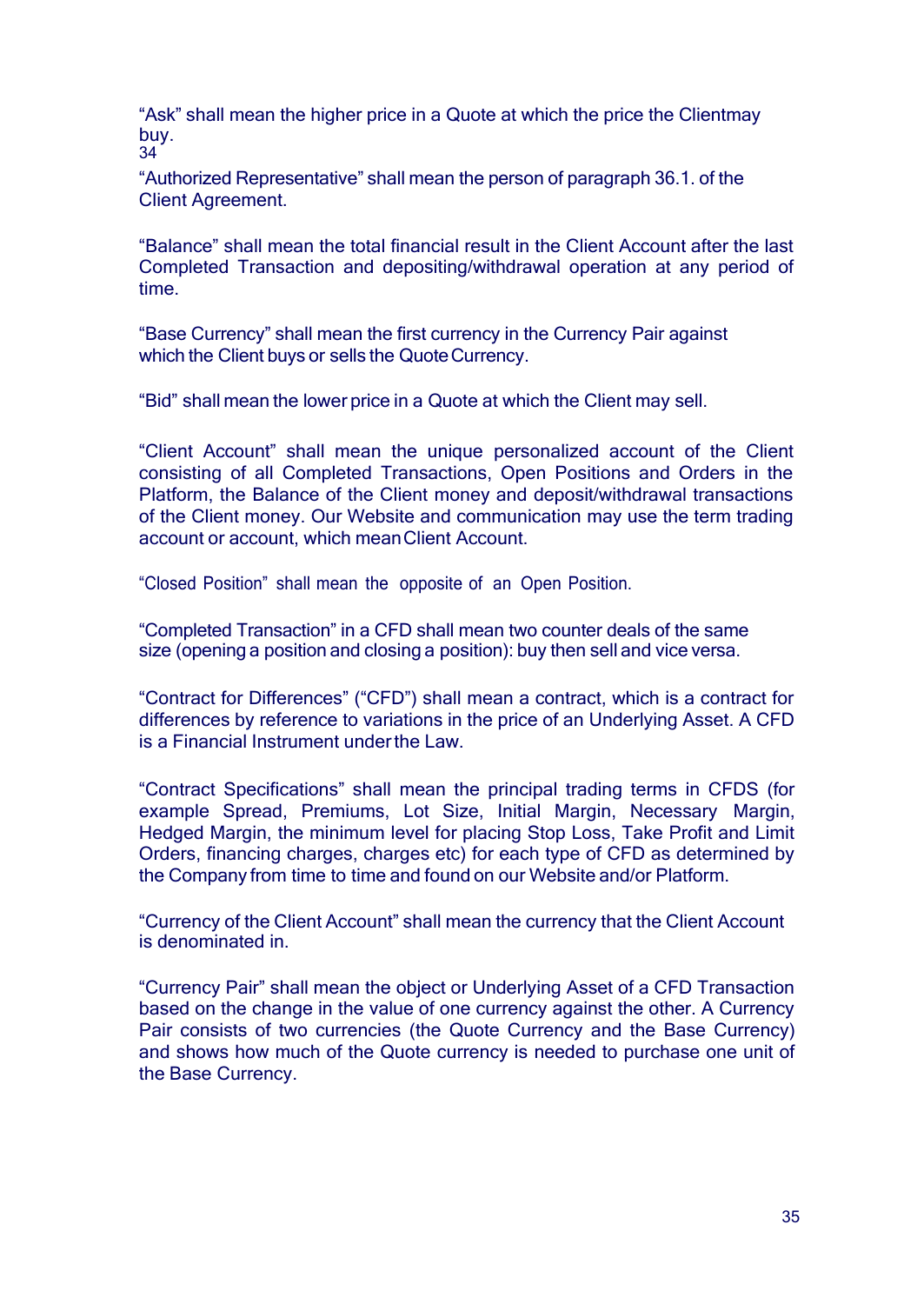"Equity" shall mean the Balance plus or minus any Floating Profit or Loss that derives from an Open Position and shall be calculated as: Equity = Balance + Floating Profit – Floating Loss.

"Essential Details" shall mean the required details in order for the Company to be able to place the Order for example but not limited to Opening Position/Closing Position/Cancelling/Amending, the Underlying Asset, style/name of the Order, volume, market direction, price, validity, Stop Loss/Take Profit (if desired).

"Event of Default" shall have the meaning given in paragraph 14.1. of the Client Agreement.

"Expert Advisor" shall mean a mechanical online trading system designed to automate trading activities on an electronic trading platform such as the Company's Platform. It can be programmed to alert the Client of a trading opportunity and can also trade his Client Account automatically managing all aspects of trading operations from sending orders directly to the Platform to automatically adjusting stop loss, trailing stops and takeprofit levels.

"Financial Instrument" shall mean the Financial Instruments under the Company's IF license which can be found on our Website.

"Floating Profit/Loss" in a CFD shall mean current profit/loss on Open Positions calculated at the current Quotes (added any commissions or fees if applicable).

"Force MajeureEvent" shall have the meaningas set out in paragraph 27.1. of the Client Agreement.

"Free Margin" shall mean the amount of funds available in the Client Account, which may be used to open a position or maintain an Open Position. Free Margin shall be calculated as: Equity less (minus) Necessary Margin [Free margin = Equity- Necessary Margin].

"Hedged Margin" for CFD trading shall mean the necessary margin required by the Company so as to open and maintain Matched Positions.

"Initial Margin" for CFD trading shall mean the necessary margin required by the Company so as to open a position.

"Introducer" shall have the meaning as set put in paragraph 35.1. of the Client Agreement.

"Investment Services" shall mean the Investment Services under theCompany's IF license which can be foundon our Website 36

"Leverage" for CFD trading shall mean a ratio in respect of Transaction Size and Initial Margin. 1:100 ratio means that in order to open a position, the Initial Margin is one hundred times less than the Transactions Size.

"Long Position" for CFD trading shall mean a buy position that appreciates in value if underlying market prices increase. For example in respect of Currency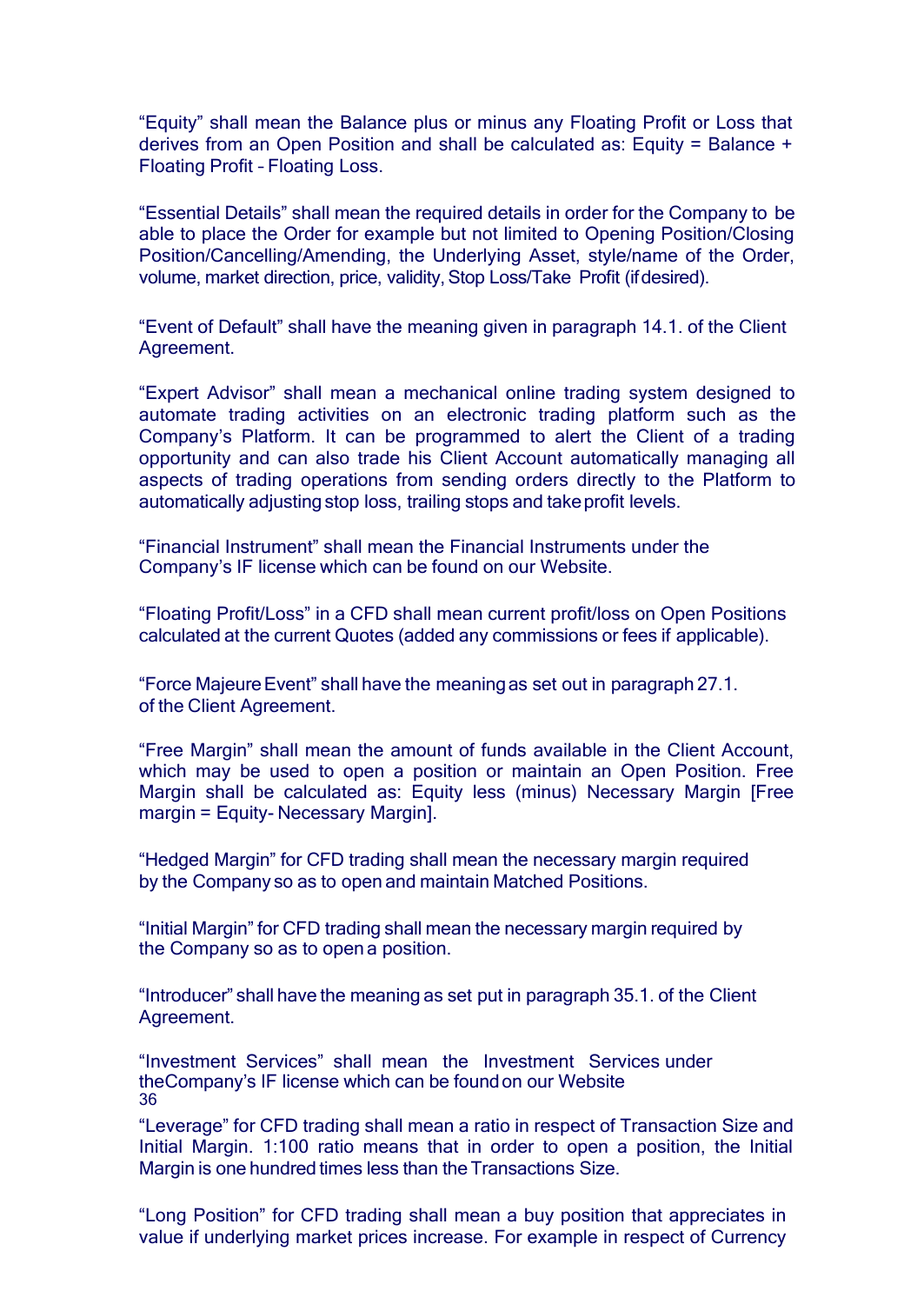Pairs: buying the Base Currency against the QuoteCurrency.

"Lot" shall mean a unit measuring the Transaction amount specified for each Underlying Asset of a CFD.

"Lot Size" shall meanthe numberUnderlying Assets in one Lot in a CFD.

"Margin" shall mean the necessary guarantee funds so as to open or maintain Open Positions in a CFD Transaction.

"Margin Call" shall mean the situation when the Company informs the Client to deposit additional Margin when the Client does not have enough Margin to open or maintain open positions.

"Маrgin Level" for CFD trading shall mean the percentage of Equity to Necessary Margin ratio. It is calculated as: Margin Level = (Equity / Necessary Margin) x 100%.

"Margin Trading" for CFD trading shall mean Leverage trading when the Client may make Transactions having less funds on the Client Account in comparison with the Transaction Size.

"Matched Positions" for CFD trading shall mean Long and Short Positions of the same Transaction Size opened on the Client Account for the same CFD.

"Necessary Margin" for CFD trading shall mean the necessary margin required by the Company so as to maintainOpen Positions.

"Normal Market Size" for CFD trading shall mean the maximum number of units of the Underlying Asset that are transmitted by the Company for execution.

"Open Position" shall mean any open contract (call and / or put) which has not been closed. In relation to CFD trading this may be a Long Position or a Short Position which is not a Completed Transaction.

"Order" shall mean an instruction from the Client to trade in CFDs.

"Parties" shall mean the parties to this Client Agreement – i.e. the Company and the Client.

"Pip Hunting" shall mean the situation when the Client opens a position and closes it in a very short time (once there is a profit of one pip).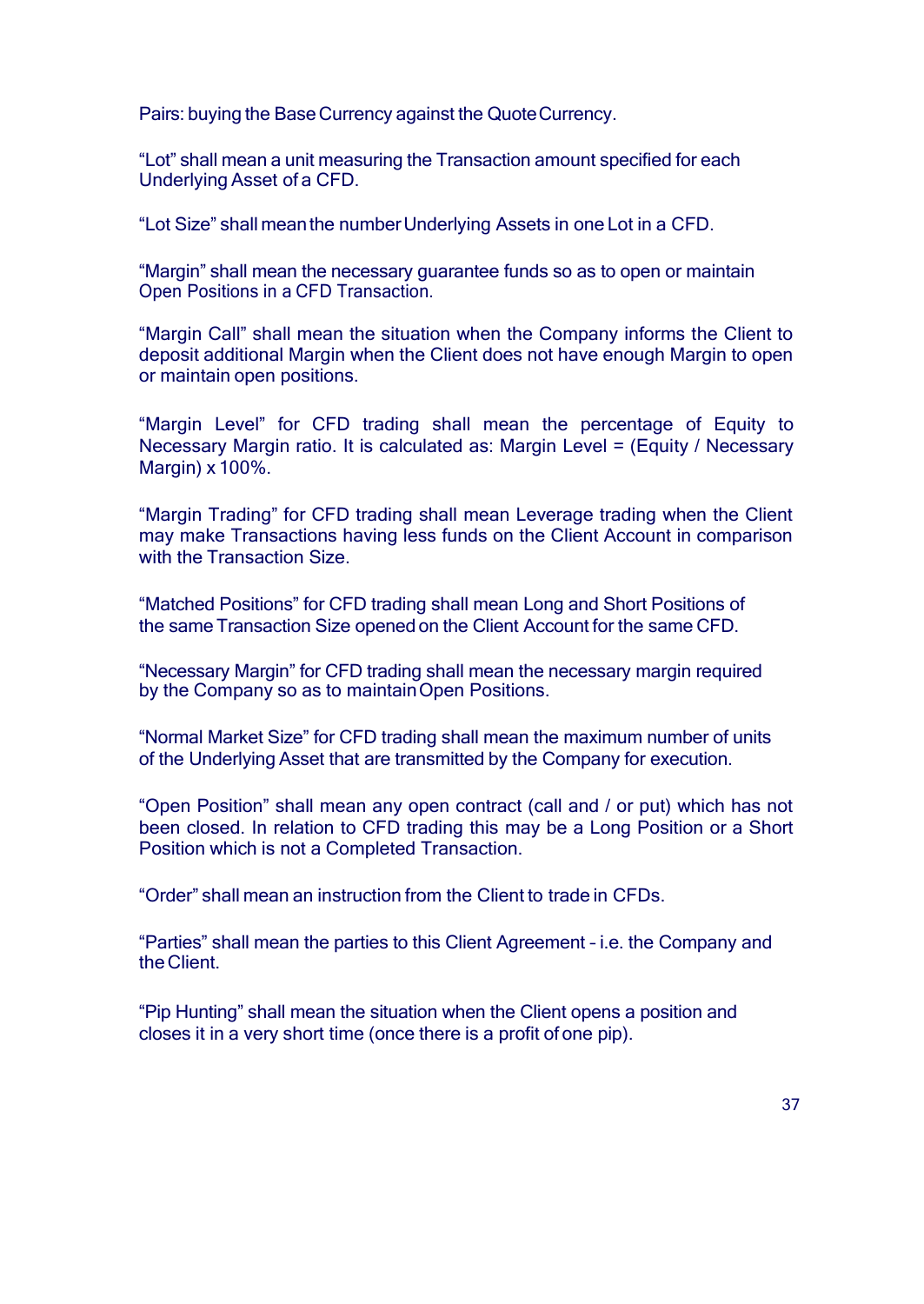"Platform" shall mean the electronic mechanism operated and maintained by the Company consisting of a trading platform, computer devices, software, databases, telecommunication hardware, programs and technical facilities, which facilitates trading activity of the Client in Financial Instruments via the Client Account. It is understood that the Company may use different Platforms depending on the Financial Instrument.

#### "Politically Exposed Persons" shall mean:

A)natural persons who are or have been entrusted with prominent public functions, which means: heads of State, heads of government, ministers and deputy or assistant ministers; members of parliaments; members of supreme courts, of constitutional courts or of other high-level judicial bodies whose decisions are not subject to further appeal, except in exceptional circumstances; members of courts of auditors or of the boards of central banks; ambassadors, chargés d'affaires and high-ranking officers in the armed forces; members of the administrative, management or supervisory bodies of State- owned enterprises. None of the categories set out in the above shall be understood as covering middle ranking or more junior officials. Further, where a person has ceased to be entrusted with a prominent public function within the meaning of the above definition for a period of at least one year in any country, such persons shall not be considered a Politically Exposed Person.

B) The immediate family members of such persons as set out under definition A, which means: the spouse; any partner considered by national law as equivalent to the spouse; the children and their spouses or partners; and the parents.

C)Persons known to be close associates of such persons as set out under definition A, which means: any natural person who is known to have joint beneficial ownership of legal entities or legal arrangements, or any other close business relations, with a person referred to in definition A; any natural person who has sole beneficial ownership of a legal entity or legal arrangement which is known to have been set up for the benefit de facto of the person referred to in definition A.

"Order Level" for CFD trading shall mean the price indicated in theOrder.

"Quote" shall mean the information of the current price for a specific Underlying Asset, in the form of the Bid and Ask prices.

"Quote Currency" shall mean the second currency in the CurrencyPair which can be bought or sold by the Client for the Base Currency.

"Quotes Base" in relation to CFD trading shall mean Quotes Flow information stored on the Server.

"Quotes Flow" shall mean the stream of Quotes in the Platform for eachCFD.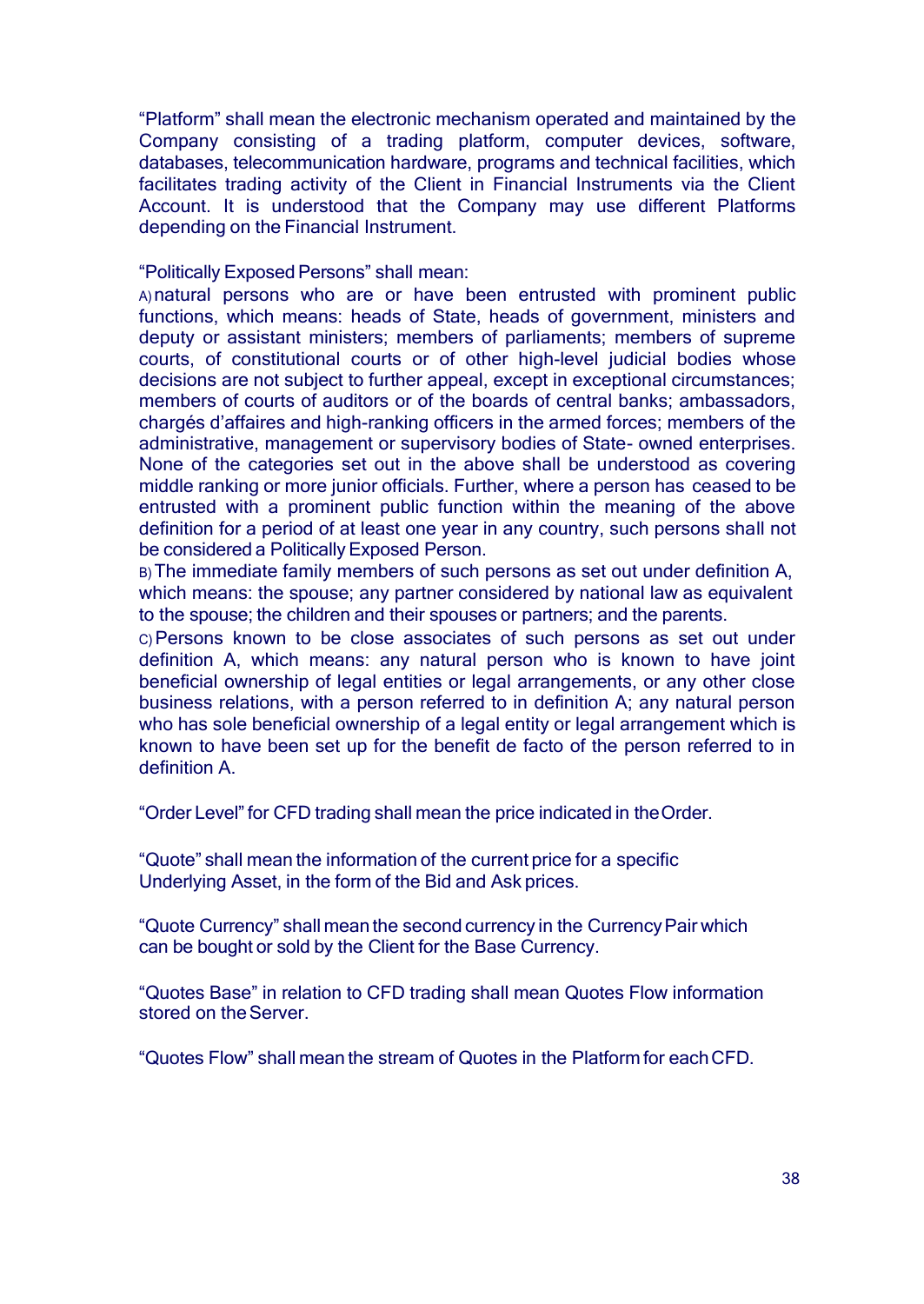"Scalping" shall mean the situation where the Client opens too many positions at the same time and closes them in a very short time (for example up to three minutes) or buying at Bid price and selling at Ask price, so as to gain the Bid/Ask difference.

"Services" shall mean the services to be offered by the Company to theClient underthis Agreement, as set out in paragraph10.1. of the Client Agreement.

"Short Position" for CFD trading shall mean a sell position that appreciates in value if underlying market prices fall. For example, in respect of Currency Pairs: selling the Base Currency against the Quote Currency. Short Position is the opposite of a Long Position.

"Slippage" shall mean the difference between the expected price of a Transaction in a CFD, and the price the Transaction is actually executed at. At the time that an Order is presented for execution, the specific price requested by the Client may not be available; therefore the Order will be executed close to or a number of pips away from the Client's requested price. If the execution price is better than the price requested by the Client, this is referred to as positive slippage. If the executed price is worse than the price requested by the Client, this is referred to as negative slippage. Slippage often occurs during periods of higher volatility (for example due to due to news events) making an Order at a specific price impossible to execute, when market orders are used, and also when large Orders are executed when there may not be enough interest at the desired price level to maintain the expected price oftrade.

"Spread" for CFD trading shall mean the difference between Ask and Bid of an Underlying Asset in a CFD at that same moment.

"Premium or Rollover" for CFD trading shall mean the interest added or deducted for holding a position open overnight.

"Premium Free Client Account" is a type of Client Account available for CFD trading and shall have the meaning set out in paragraph 10 of Appendix 1.

"Trailing Stop" in CFD trading shall mean a stop-loss order set at a percentage level below the market price - for a long position. The trailing stop price is adjusted as the price fluctuates. A sell trailing stop order sets the stop price at a fixed amount below the market price with an attached "trailing" amount. As the market price rises, the stop price rises by the trail amount, but if the pair price falls, the stop loss price doesn't change, and a market order is submitted when the stop price is hit.

"Transaction" shall mean transaction of the Client in aCFD.

"Transaction Size" for CFD trading shall mean Lot Size multiplied by number of Lots.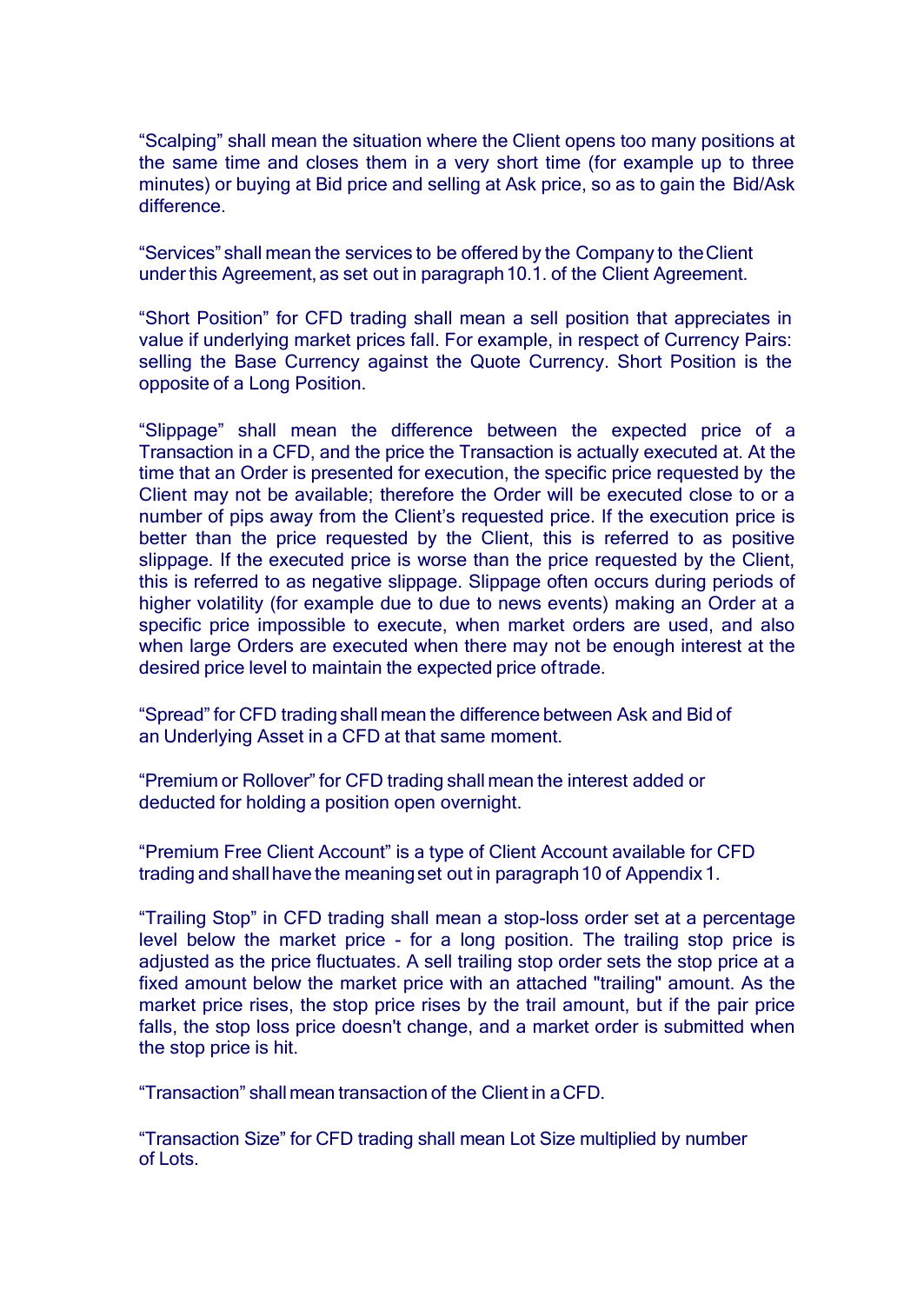"Underlying Asset" shall mean the object or underlying asset in a CFD may be Currency Pairs, Forwards, Futures, Options, Metals, Equity Indices, Commodities, Shares or as determined by the Company from time to time and madeavailable on its on the Platformor the Website.

"Underlying Market" shall mean the relevant market where the Underlying Asset of a CFD is traded.

"Website" shall mean the Company's website at [www.eubull.com](http://www.eubull.com/) such other website as the Company may maintain from time to time.

"Written Notice" shall have the meaning set out in paragraph23.4. ofthe Client Agreement.

2. Words importing the singular shall import the plural and vice versa. Words importing the masculine shall import the feminine and vice versa. Words denoting persons include corporations, partnerships, other unincorporated bodies and all other legal entities and vice versa.

3. Paragraph headings are for ease ofreference only.

4. Any reference to any act or Law shall be that act or Law as amended, modified, supplemented, consolidated, re-enacted or replaced from time to time, all guidance noted, directives, statutory instruments, or orders made pursuant to such and any statutory provision of which that statutory provision is a reenactment, replacement or modification.

#### **APPENDIX ONE - CFD TRADING TERMS**

#### **1. Scope**

1.This Appendix is applicable only to those Clients trading in the FinancialInstruments of CFDs.

# **2. Typesof CFD Orders**

1.The following CFD Orders may be placed with the Company: market orders and pending orders.

#### **3. Execution of Orders**

1. In order to open a position on the Platform, the Client must either open a Buy or a Sell, at the price quoted on the Platform at the time of such Transaction. In order to close a position, the Client must either offer to Sell (in the case of a Buy), or purchase (in the case of a Sell), the Underlying Asset covered by such Open Position, at the price quoted on the Platform at the time of such closing. It is understood that every time the Client places an Order, the Company executes such an Order itself as a counter party.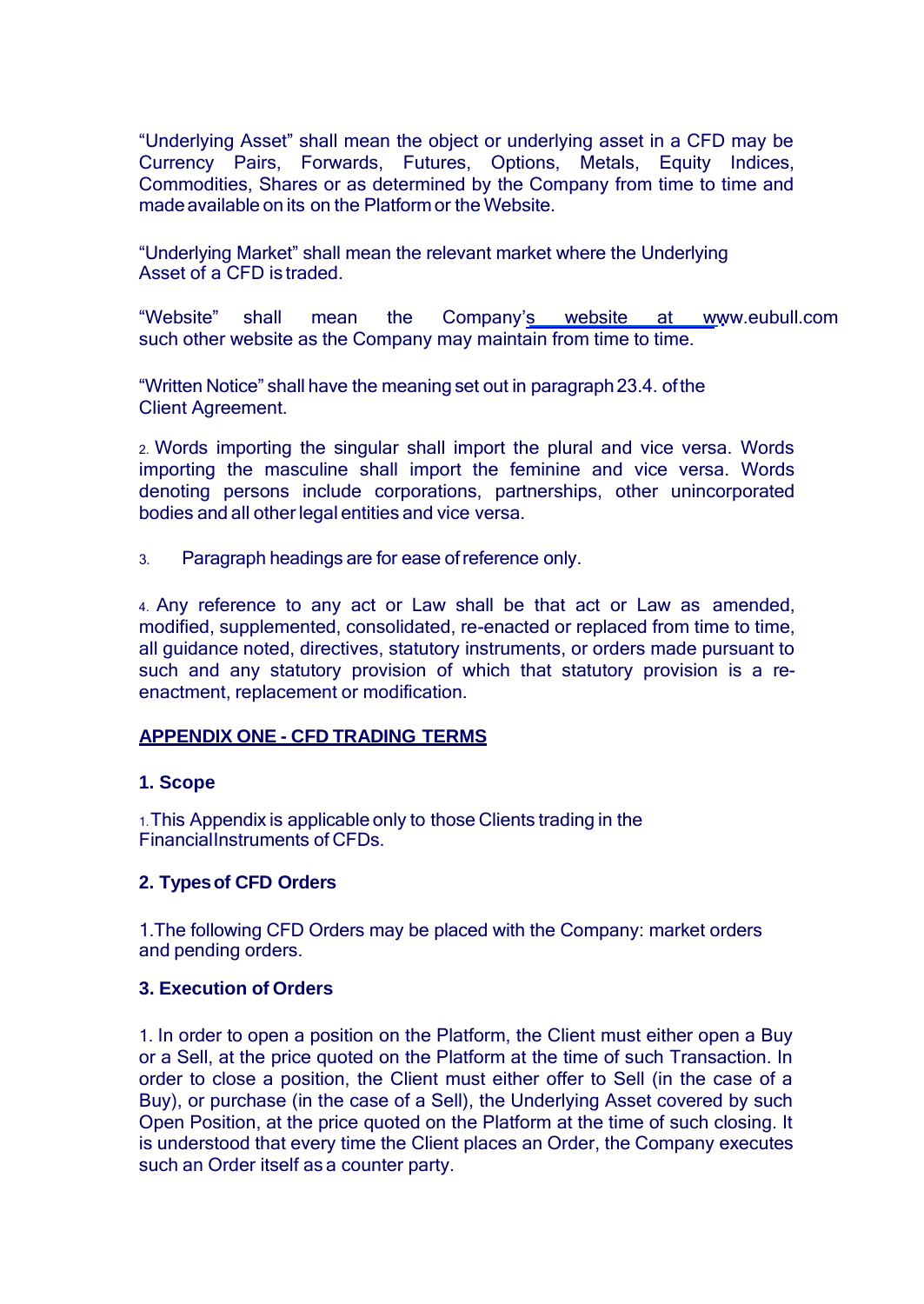However, the Company has the right to hedge Client Orders with another third party.

2. The Platform provides a Buy quote and a Sell quote for each Underlying Asset traded on the Platform. The Client acknowledges that upon opening a Buy or closing a Sell (or vise versa), he may only do so at the price quoted on the Platform to purchase such Underlying Asset.

3. Orders can be placed and (if allowed) changed within the Trading Hours for each type of Underlying Asset appearing on the Platform and/or the Website, as amended from the Company from time to time

4. On the Platform, the Client shall be entitled to make an offer to open a Position at the best available price on the Platform ("Market Order") at the time of opening such a position, unless the Client specifies a particular price in which to make an offer to open a position ("Limit Order"). With respect to a Market Order, the price at which a Transaction is completed may not always be at the exact rate displayed when the Order is placed. The Client agree that his offer to open a Market Order may be accepted at a lower price or higher price than the price indicated by him in his Market Order, within a certain range as specified on the Platform from time to time. If the Client chooses to open a Market Order, his offer will be accepted at the best possible price offered on the Platform.

5. With respect to a Limit Order, the price at which a Transaction is completed may not always be at the exact price displayed when the Order is placed. The Client agrees that his offer to open a Limit Order may be accepted at a lower price if a Buy, or higher price if a Sell, than the price indicated by him in his Limit Order as specified on the Platform from time to time. If the Client offers to open a Limit Order, his offer may be accepted at the price indicated by him in his offer. At any time prior to acceptance of a Limit Order, the Client may cancel the Limit Order without any further liability. If the Client open a Limit Order, his offer will be accepted at the best possible price offered on thePlatform.

6. The Client agrees that the Company may hedge or otherwise offset any Transaction with other third parties in order to offset any liability or risk associated with any of the Client's Transaction(s). In the event that the Company is unable to hedge the Client's Transactions with other third parties, the Company reserves the right to amend the content or terms of a CFD Order including the expiry date, the trading hours or any other parameters in the instrument details tab.

7.PendingOrders, not executed, shall remain effective throughthe next trading session (as applicable).

8.Market Orders not executed because there is not enough volume to fillthem, will not remain effective and will be cancelled.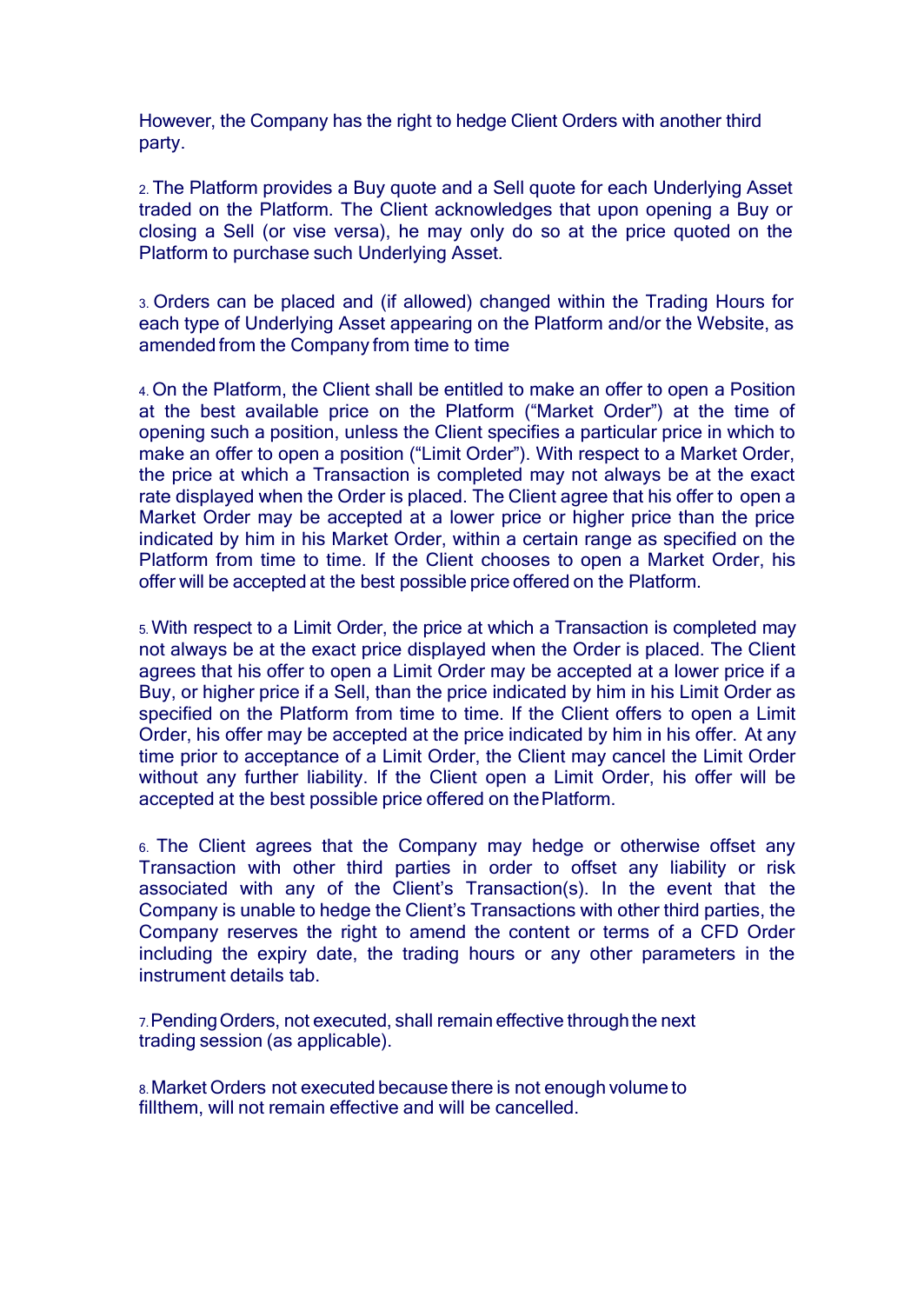9. All open spot positions will be rolled over to the next Business Day at the close of business in the relevant Underlying Market, subject to the Company's rights to close the open spot position. Any open forward positions will be rolled over at the expiry of the relevant period into the next relevant period subject to the Company's rights to close the open forward position.

10. Orders shall be valid in accordance with the type and time of the given Order, as specified by the Client. If the time of validity of the Order is not specified, it shall be valid for an indefinite period. However, the Company may delete one or all Pending Orders if the Client Account Equity reaches zero.

11. The Orders cannot be removedonce placed. PendingOrders may be deleted or modified before they are executed.

12. The Client may change the expiration date of Pending Orders before it isexecuted by cancelling it and placing a new Order.

13.Stop loss and Take Profit orders may be changed as long as they are higher in distance than a specific level (depending on the trading symbol).

14. For an open CFD position that the Client holds in relation to a particular Underlying Asset and then subsequently closes partially, this position will be closed on First in, First out basis (commonly known as FIFO) in relation to the multiple trades undertaken to build theparticular position.

15. The Company is under no obligation, unless otherwise agreed in the Agreement, to monitor or advise the Client on the status of any Transaction or to close out any Client's Open Positions. When the Company decides to do so, this will be done on a discretionary basis and will not be considered an undertaking of an obligation to continue. It is the Client's responsibility to be aware of his positions at all times.

# **4. Quotes**

1. In the event that the Company is unable to proceed with an Order, with regard to price or size or other reason, depending in the type of the Client Account, the Company will send a re-quote. The number of re-quotes appears on the Platform.

2. The Quotes appearing on the Client's terminal are indicative and are based on the relevant Underlying Markets. However if there is high volatility in the Underlying Market the execution of the Order may change and the Client may obtain the first price that will be available in the market and not the market he requested.

3. The Company provides Quotes by taking into account the Underlying Asset price, but this does not mean that these Quotes are within any specific percentage of the Underlying Asset price. When the relevant Underlying Market is closed, the Quotes provided by the Company will reflect what the Company thinks to be the current Bid and Ask price of the relevant Underlying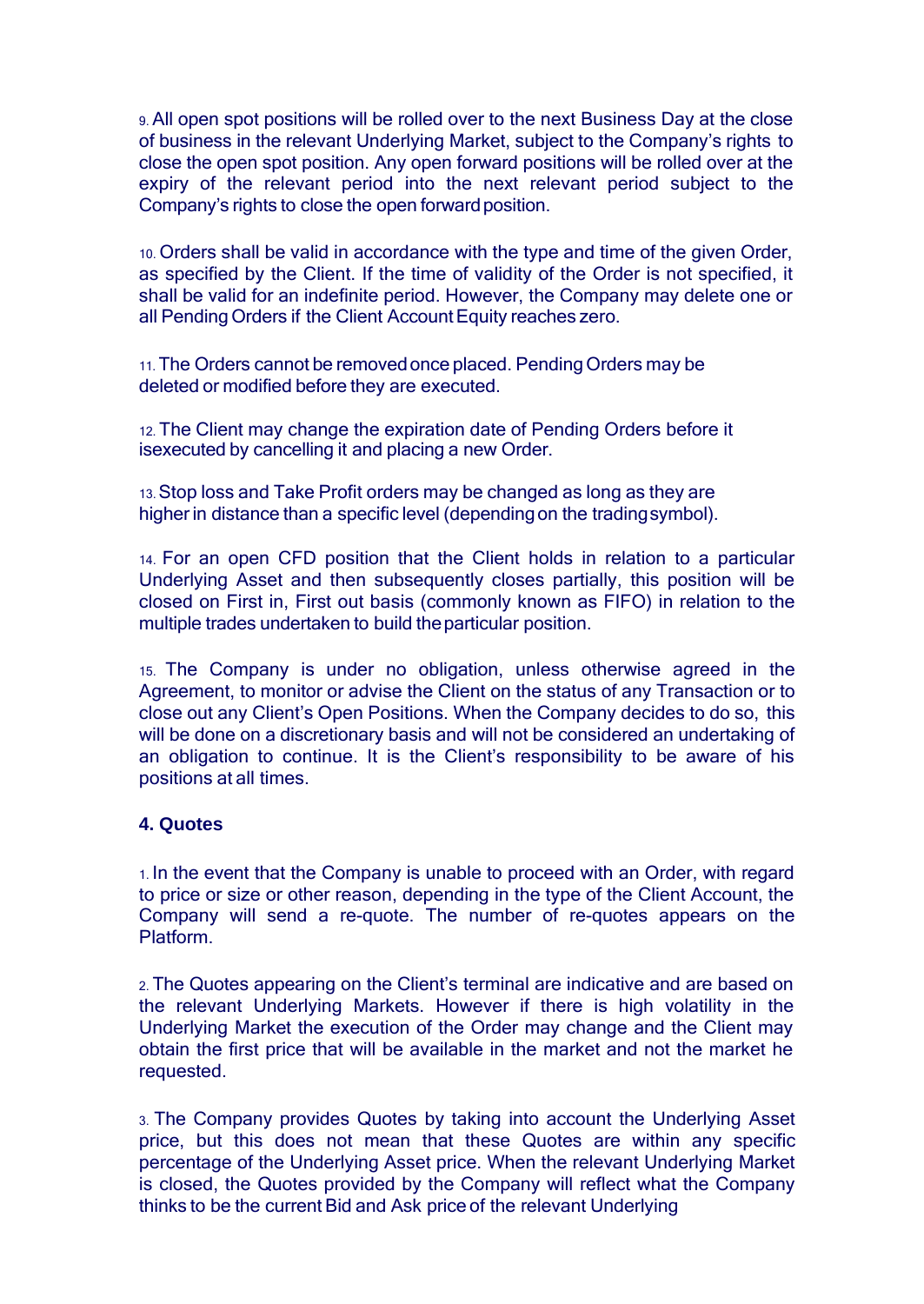Asset at that time. The Client acknowledges that such Quotes will be setby the Company at its absolute discretion.

#### **5. Stop Loss Orders, Trailing Stop and Expert Advisor**

1. The Client agrees that trading operations using additional functions of the Client Trading Terminal such as Trailing Stop and/or Expert Advisor are executed completely under the Client's responsibility, as they depend directly on his trading terminal and the Company bears no responsibility whatsoever.

2. The Client agrees that placing a Stop Loss Order will not necessarily limit losses to the intended amounts, because market conditions may make it impossible to execute such an Order at the stipulated price and the Company bears no responsibility whatsoever.

3.The Client may add "Close at Loss" price or "Close at Profit" at any stage when the position is Open.

4. Upon the Client placing a limit Order, the Client authorizes the Company to close the Transaction at the Close at Loss price or Close at Profit price, as applicable, and as agreed in the Order, without further instruction from or notification to the Client. The Company may close the Transaction when the price quoted by the Company on the Trading Platform equals or exceeds the price accepted by it for such anOrder.

5. The Client acknowledges that the original price level set forth in a Close at Loss may be amended as the market on the Platform moves in his favour. Whilst his trailing Close at Loss is still in effect, the Client agrees that each change in the market by at least one hundredth of a percentage point (referred to as "Pips" on the Platform) in his favor shall constitute a new offer by the Client to raise the level of his trailing "Close at Loss" by one hundredth of one percentage point. Changes in a Pip will be rounded to the nearest absolute value in the Currency of the Client Account.

6. The Client acknowledges and agrees that due to market volatility and factors beyond the Company's control, the Company cannot guarantee that an Order will be executed at the level specified in the Client Order, for example, an Order may be closed at a worse price than as originally specified by the Client in such an Order. In such an event, the Company will close the Transaction at the next best price. For example, with respect to a Close at Loss, in the case of a Buy to close, the price of an Underlying Asset may suddenly increase above the Close at Loss price, without ever reaching such price. In the case of a Sell to close, the price of an Underlying Asset may suddenly decrease below the Close at Loss price, without ever reaching such price.

7. With respect to a Close at Profit where the price for an Underlying Asset moves to the Client's advantage (for example, if the price goes down as the Client Buys or the price goes up as the Client Sells), the Client agrees that the Company can pass such price improvementon to the Client.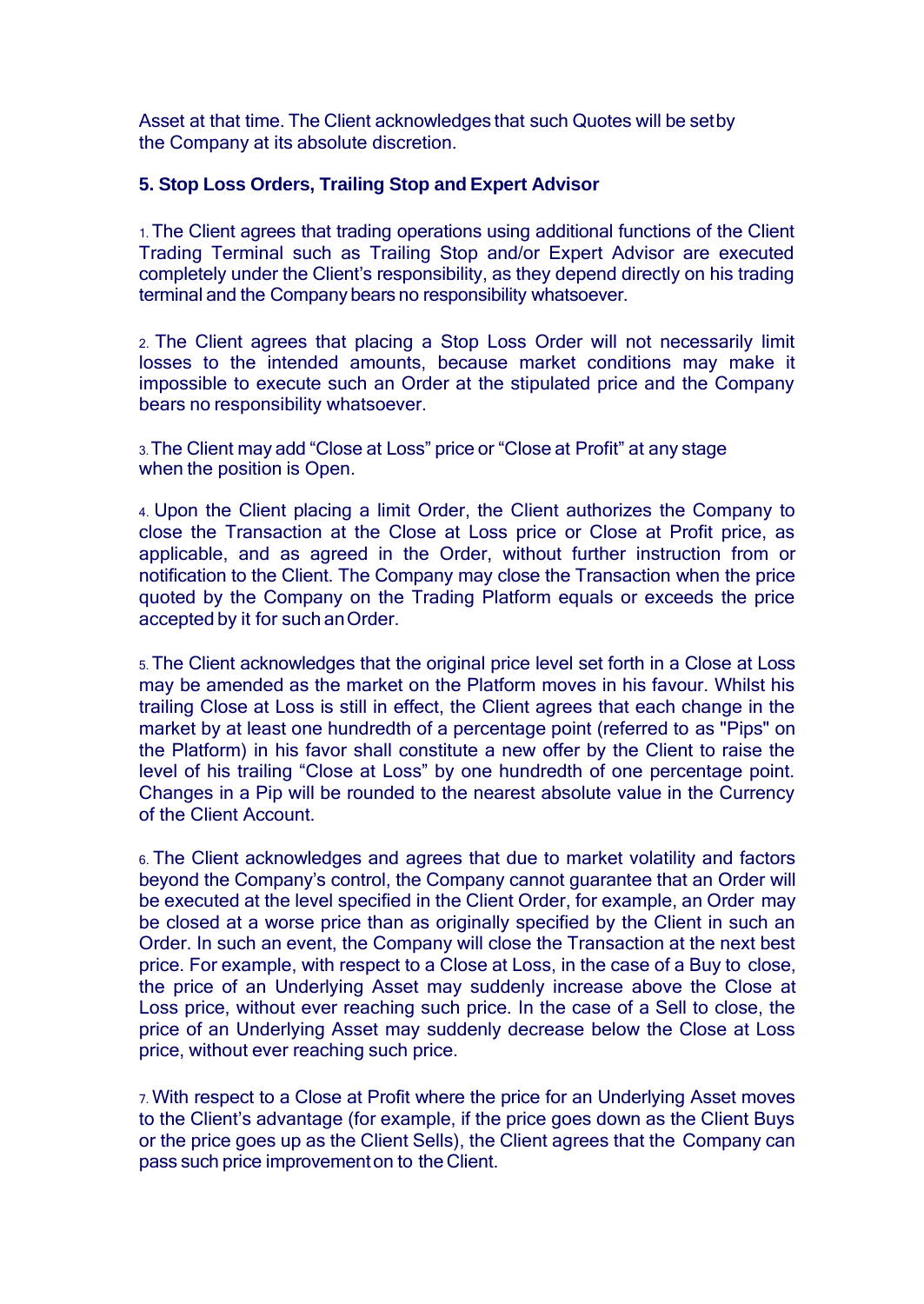8. Guaranteed Stop Orders are only available on certain Underlying Assets, as indicated in the instrument details tab. If the Client places a Guaranteed Stop on a new Order the Company guarantees that when its bid or offer quoted price reaches or goes beyond the close at loss price specified by the Client, it will close the position at exactly the price the Client specified in the Guarantee Stop Order. An open position can be closed in accordance with this Agreement prior to reaching the GuaranteedStop Order price level.

9. AGuaranteed Stop Order is subjectto the following additional conditions:

(a) A Guaranteed Stop Order can be requested only on a new Order and isonly available on close at loss conditions;

(b) A Guaranteed Stop Order can be activated or edited only when there istrading and an eligible Underlying Asset is available on the Platform;

(c) Once a Guaranteed Stop Order is accepted by us it cannot be removedonly the price can be changed;

(d)A Guaranteed Stop Order must be placed a minimum distance (as determined by the Company) away from the current Underlying Asset price being quoted by the Company;

(e)As the Company guarantees to close out price, the spread is adjusted for the additional charge when placing the Guaranteed Stop Order. The adjusted spread is displayed in the Underlying Asset details tab for each eligible Instrument at the time the Guaranteed Stop Order isplaced.

# **6. Expiry**

1. The Company may set an Expiry Date and time for a specific Underlying Asset. Such shall be displayed on the Platform. The Client agrees that it his responsibility to check for the Expiry Date andtime.

2. If the Client does not close an open Position with respect to an Underlying Asset which has an Expiry Date, prior to such Expiry Date, the Open Position shall automatically close upon the Expiry Date. The Open Position shall close at a price which will be the last price quoted on the Platform immediately prior to the applicable Expiry Date and time.

3. The Client acknowledges that certain Underlying Markets may become volatile or illiquid without warning. In such circumstances it may not be possible to execute Client Orders, particularly in the period shortly before anexpiry.

# **7. Premiums**

1. Any Open Position at the end of the trading day or over the weekend, shall automatically be rolled over to the next business day to avoid an automatic close and settlement of the Transaction.The Clientacknowledges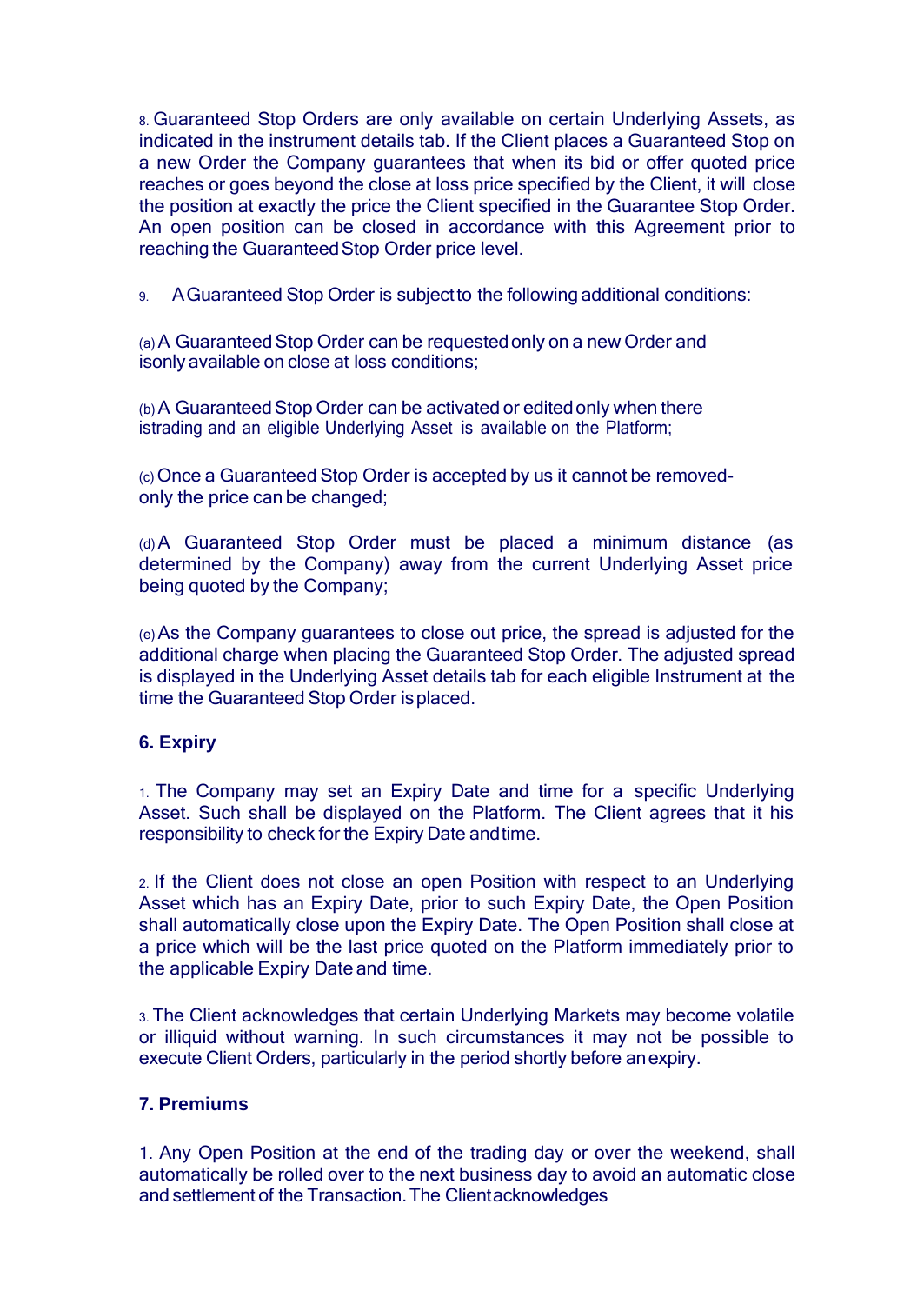that when rolling such Transactions to the next business day, a Premium will be either added or subtracted from his Client Account with respect to such Open Position. Information concerning the Premium for each Underlying Asset is displayed on the Platform. In deciding whether to open a position, the Client acknowledges that he is aware of the Premium.

2. The premium is charged daily on the Client Account. The operation is conducted at 23.59 (server time) and can take several minutes.

3. The Client authorizes the Company to add or subtract the premium fees to or from the Client Account for any open Transactions that have accrued such a fee, in accordance with the applicable rate thereto, each day at the time of collection specified on the Platform for each Underlying Asset, as applicable.

4. The Company has the right to amend in its discretion from time-to-time the calculation days or percentages of Premiums. Such changes shall be effected on the Platform and/or the Website and the Client is responsible to check for updates regularly.

## **8. Spreads**

1.All CFDs available with the Company have spreads which appear on the Platform and/or the Website. The Company has the right to amend its spreads in its discretion from time to time. Such changes shall be effected on the Platform and/or the Website and the Client is responsible to check for updates regularly.

#### **9. Margin Requirements**

1. The Client shall provide and maintain the Initial Margin and/or Hedged Margin in such limits as the Company, at its sole discretion, may determine at any time under the Contract Specifications for each type ofCFD.

2. It is the Client's responsibility to ensure that he understands how Margin requirements arecalculated.

3. Unless a Force Majeure Event has occurred, the Company has the right to change the Margin requirements, giving to the Client ten (5) Business Days Written Notice prior to these amendments for open positions. For new positions the Company may amend the Margin Requirements with one Business Day Written Notice. All changes shall be effected on the Platform and/or the Website and the Client is responsible to check for updates.

4. The Company has the right to change Margin requirements without prior notice to the Client in the case of Force Majeure Event. In this situation the Company has the right to apply new Margin requirements to the new positions and to the positions which are already open.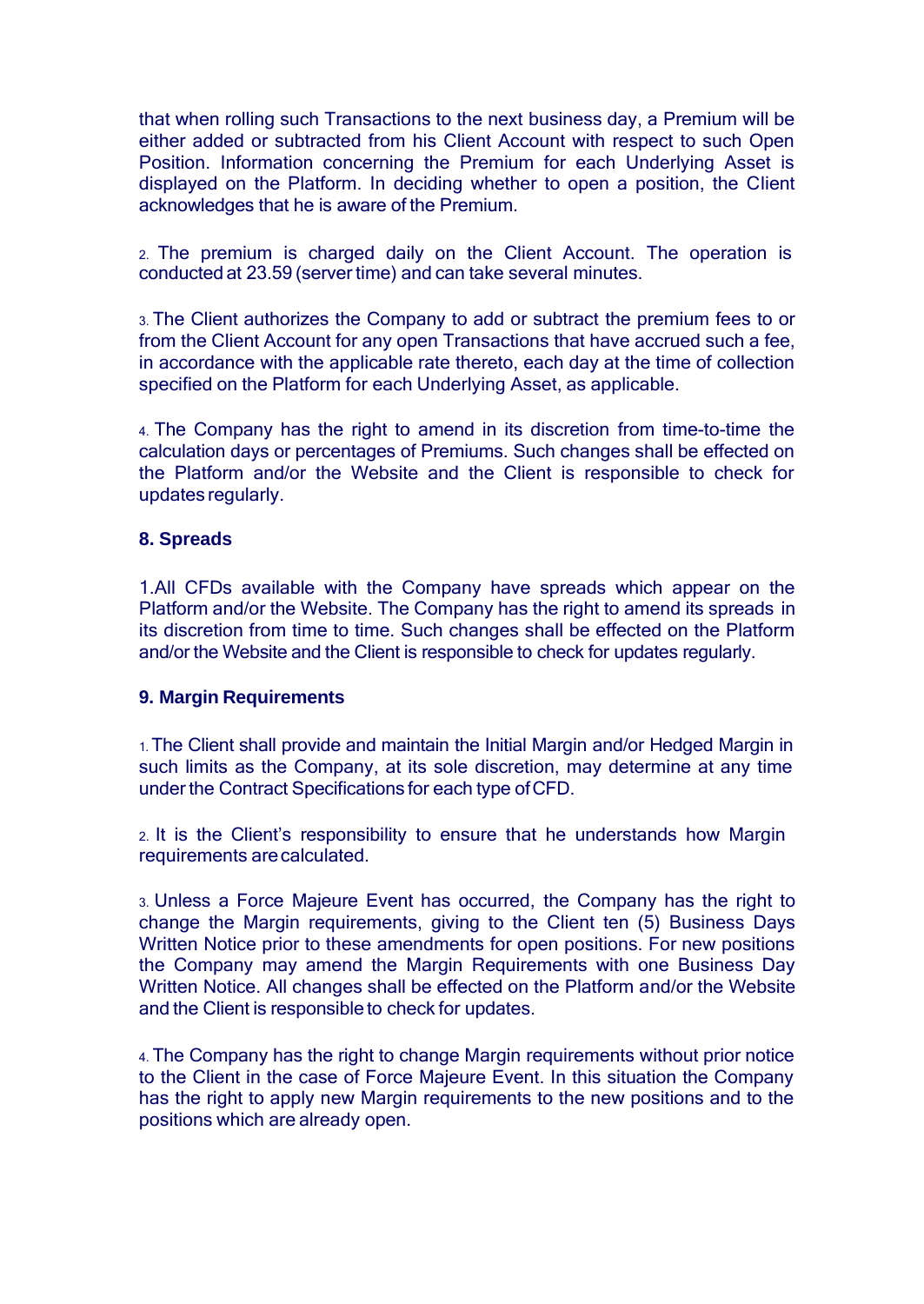5. Without prejudice to paragraph 13.1. of the Client Agreement, the Company has the right to close and or limit the size of Client open positions (New or Gross) and to refuse Client orders to establish new positions in any of the following cases:

- (a) The value of Client collateral falls below the minimum margin requirement.
- (b) At any time equity (current balance including open positions) is equal to or less than a specified percentage of the margin (collateral) needed to keep the open position.
- (c) The Company makes a Margin Call and the Client fails to meet it.

5. The Company shall make Margin Calls to the Client automatically via the Platform when the Margin in his Client Account has reached a certain percentage. When the Platform warns the Client that it reached a certain percentage of the Margin in the Client Account, the Client should take any or any of the three options to deal with thesituation:

- (a) Limit his exposure (close trades);or
- (b) Hedge his positions (open counter positions to the oneshe has right now) while reevaluating the situation; or
- (c) Deposit more money in his Client Account.

6. If the Client fails to take action according to paragraph 9.6 or when the Client reaches 15% of the Margin in the Client Account, his positions will start closing automatically (Stop Out level of 15%) starting with the most losing Order and the Company has the right to refuse a new Orders.

7. Margin shall be paid in monetary funds in the Currency of the Client Account. Should the client deposit money in a different currency the Company shall make a conversion into the Currency of the Client Account according to paragraph 38 of the Client Agreement.

8. The Client undertakes neither to create nor to have outstanding any security interest whatsoever over, nor to agree to assign or transfer, any of the Margin transferred to theCompany.

9. If the Client has more one Client Account with the Company, any credit in one Client Account (including amounts deposited as Margin) will not discharge the Client liabilities in respect of any other Client Account, unless a termination tales place. It is the Client's responsibility to ensure the required level of Margin exists for each Client Account separately.

#### **10. Premium Free Client Accounts**

1. The Company may from time to time offer Premium Free Client Account for CFD trading, subject to the Company's internal requirements being fulfilled.

2. Should the Client wish to change from a normal Client Account into a Premium Free Client Account must close all their Open Positions first.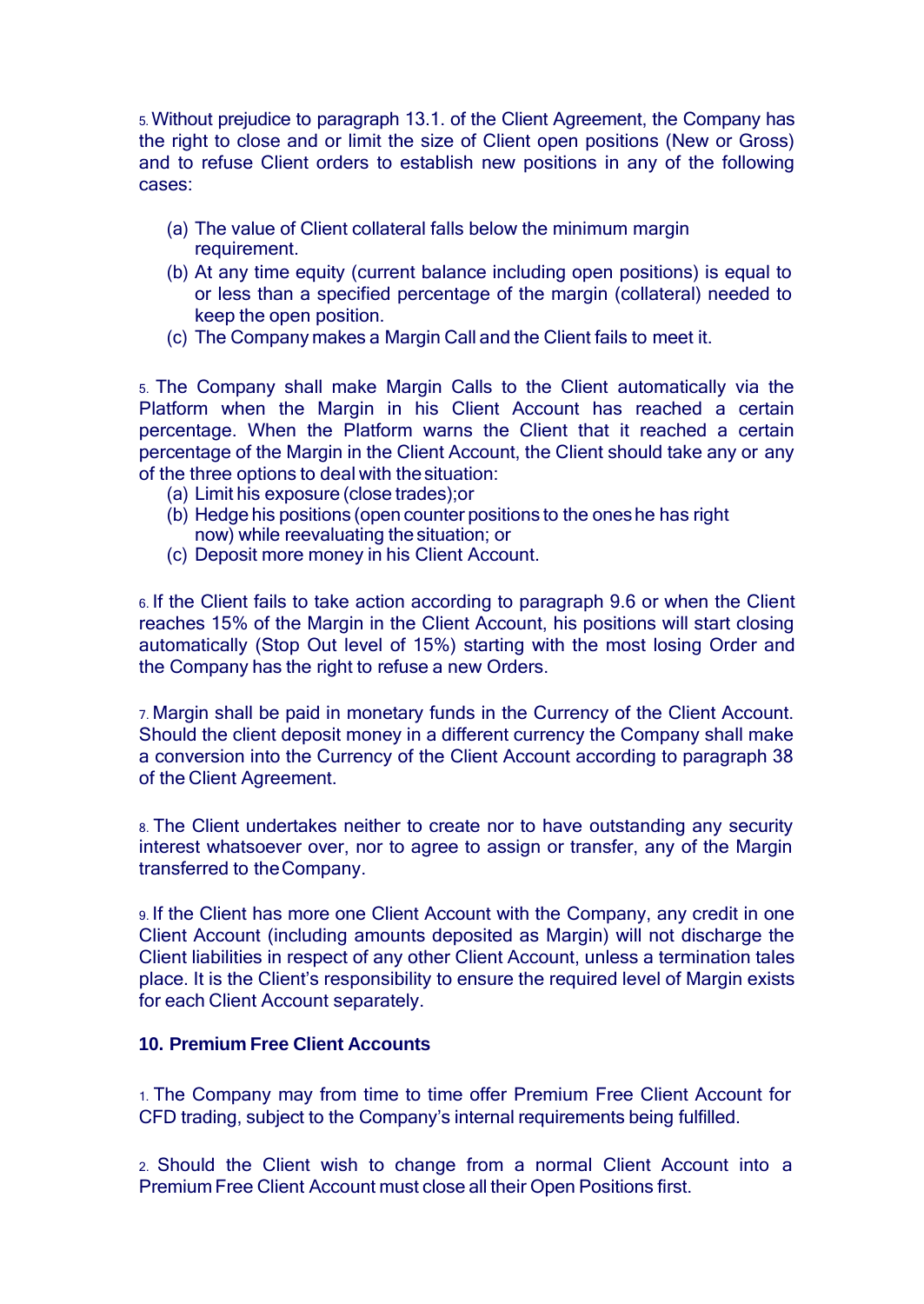3.The rest of the provisions herein in this entire Agreement shall also Premium Free Client Accounts save any mentions to Premiums.

apply to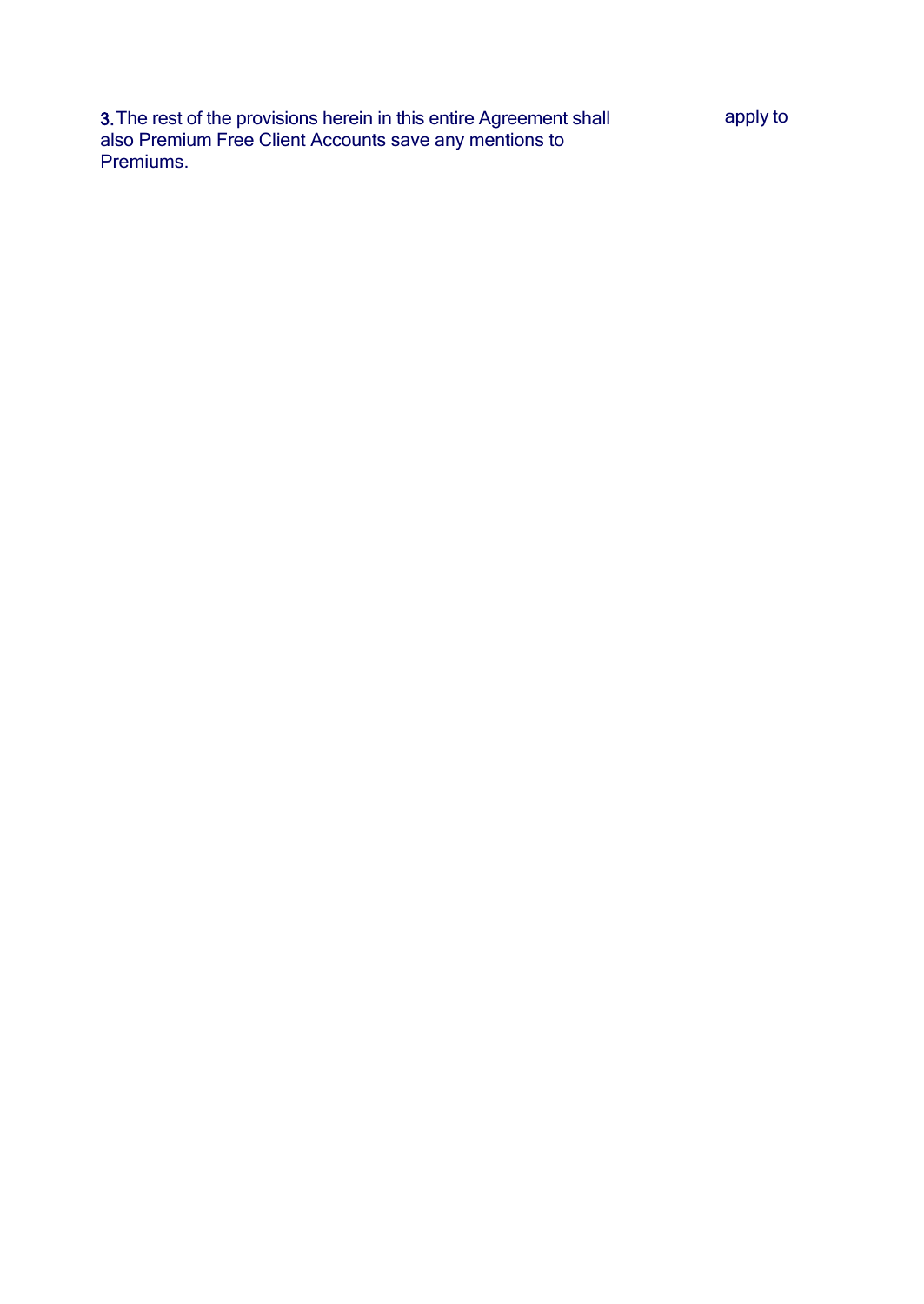4. If the Client has a Premium Free Client Account, no Premiums or roll over charges will be applied to trading positions overnight. Any charges applicable to Premium free Client Accounts appear in the Contract Specifications found on the Platform and/or the Website.

5. The Client who has a Premium free Client Account may not hold his floating positions for a long period of time. In such an event, the Client must close the floating positions and Premiums will be applied retroactively.

6. Hedging a position by its corresponding CFD contract in a Premium Free Account is forbidden. In such an event, the Client must close the hedges immediately and Premiums will be applied retroactively.

7. All the Open Position in a Premium Free Account will be closed on Friday an hour before the market is closed and may be opened again by the Client.

# **PARTSIX– Refund Policy**

The policyof return of money was developedfor the purposeof reductionof financial and legal risks of the Company, observance of the principles of the Policy of counteraction of money-laundering and counteraction of financing of terrorist activity.

The company has the right unilaterally block an entrance to the private profile, to suspend the trade activity on accounts, to cancel the demand for input-output, or to make return of money if the source of money or activity of the Client contradicts to the Policy of money launderingand financing of terrorism.

The company doesn't cancel the realized commercial transactions therefore the Company has the right to return money to the sender if within a month from the moment of replenishment, on tradingaccounts it wasn't recorded trade activity.

The company has the right at certain objective reasons and in case of need to make return of money, received through any payment system, including credit/debit cards. Thus return of money will be executed on electronic purses, and bank details whichthe Client used at input of money.

In case the Company classifies activity of the Client as inappropriate, or contradicting to the usual purpose of use of company services where there is direct, or indirect, illegal, or unfair intention, the Company has the right to work within this document, without informing the Client beforehand.

At replenishment of the trading account by cash card, the Client undertakes not to submit the application for response of the payment which is already enlisted into the trading account to the bank, or to supplier of the credit/debit cash card, both in time, and after completion of use of company services. If the Company nevertheless receives a payment comment according to the transaction, we reserve the right to block an entrance to the Private Profile and to freeze the current balance of the Client and to send money back on personal account of the Client, after payment of all services and commissions.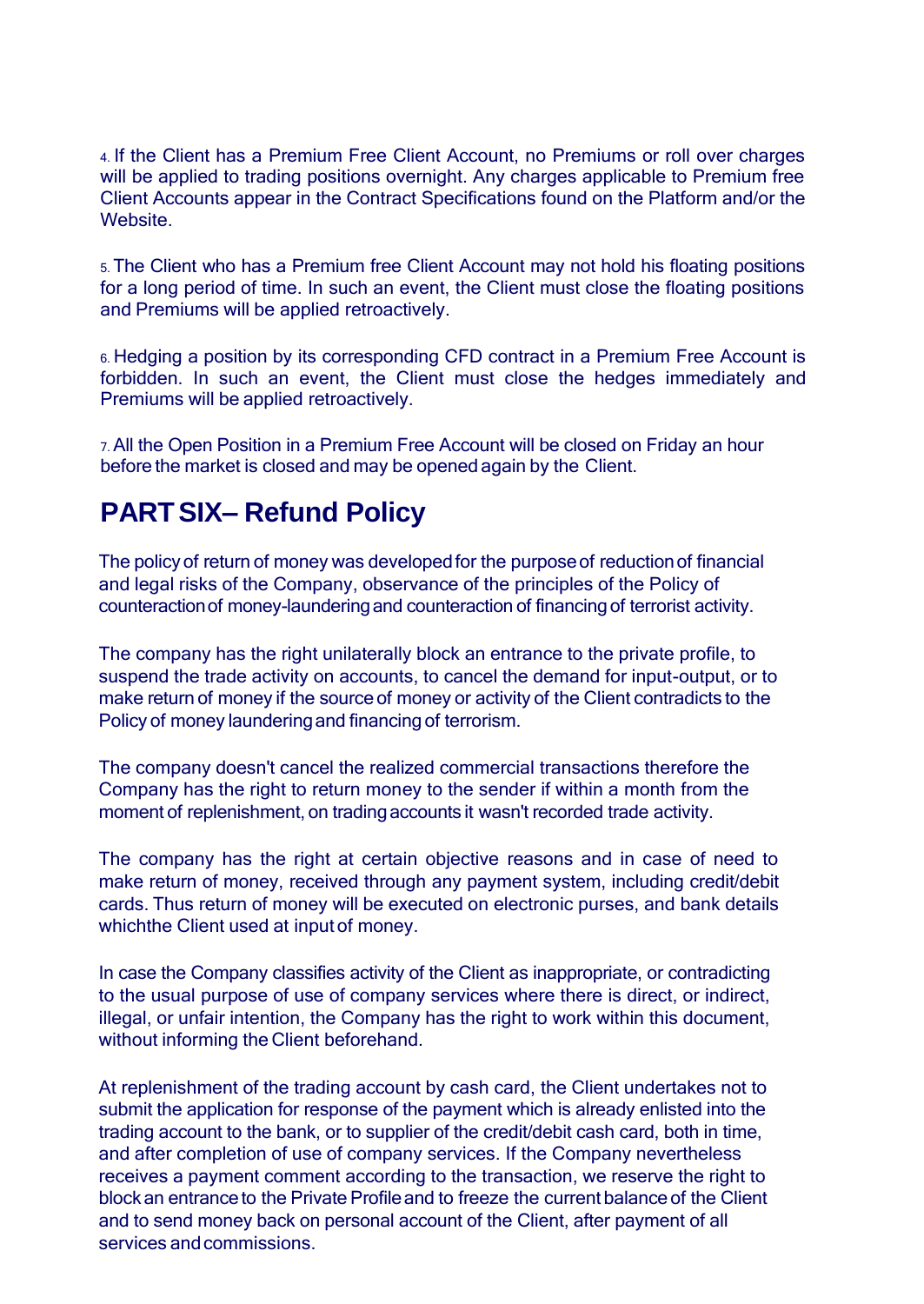The company will take all necessary measures to prevent and block both input, and withdrawal by third parties of money from the customer account. Input and output of money from the account can be carried out only by the owner of this account.

# **Part Seven - Anti-MoneyLaundering**

Money laundering occurs when funds from an illegal/criminal activity are moved through the financial system in such a way as to make it appear that the fund shave come from legitimate sources. Money Laundering usually follows three stages:

- Firstly, cash or cash equivalents are placedinto the financial system.
- Secondly, money is transferred or moved to other accounts (e.g. futures accounts) through a series of financial transactions designed to obscure the origin of the money (e.g. executing trades with little or no financial risk or transferring account balances to other accounts)
- Finally, the funds are reintroduced into the economy so that the funds appear to have come from legitimate sources (e.g. closing a futures account and transferring the funds to a bank account).

Trading accountsare one vehicle that can be used to launderillicit funds or to hide the true owner of the funds. In particular, a trading account can be used to execute financial transactions that help obscure the origins of the funds. Zurich Investors Limited will fight against money launderers as it does not support nor accept money laundering. Accordingly the Company has policies in place to identify and prevent people from laundering money such as:

- Ensuring and maintaining clients'valid proof of identification. Checking clients' names against lists of known or suspected terrorists.
- Informing its clients that the information they provide may be used to verify theiridentity.
- Closely monitoring clients' money transactions.

AdditionallyZurich Investors Limited executesfunds withdrawalsback to the originalsource of remittance, as a preventative measure.

The Company has implemented a compliance program to deter, detect and report potential suspicious activity in order to protect both Zurich Investors Limited and its clients. For questions/comments regarding these guidelines, contact Support at [support@e](mailto:support@swedencap.com)ubull.com